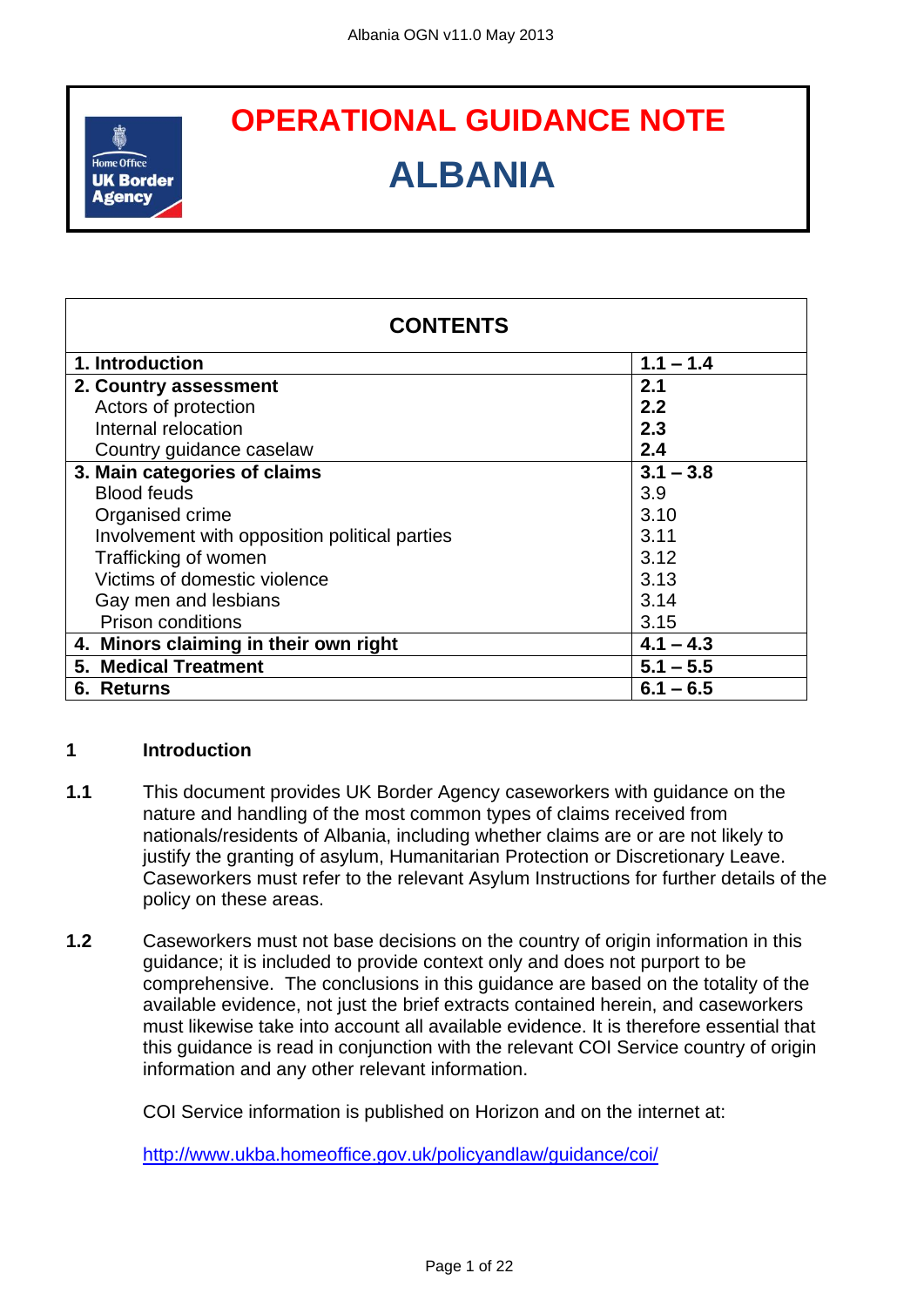- **1.3** Claims should be considered on an individual basis, but taking full account of the guidance contained in this document. Where a claim for asylum or Humanitarian Protection is being considered, caseworkers must consider any elements of Article 8 of the ECHR in line with the provisions of Appendix FM (Family Life) and paragraphs 276 ADE to 276DH (Private Life) of the Immigration Rules. Where a person is being considered for deportation, caseworkers must consider any elements of Article 8 of the ECHR in line with the provisions of Part 13 of the Immigration Rules. Caseworkers must also consider if the applicant qualifies for Discretionary Leave in accordance with the published policy.
- **1.4** With effect from 1 April 2003 Albania is a country listed in Section 94 of the Nationality, Immigration and Asylum Act 2002 and the prima face evidence is that the current underlying situation in the country remains the same or similar to that considered when the country was first designated. Asylum and human rights claims must be considered on their individual merits. However, if, following consideration, a claim from an applicant who is entitled to reside in Albania is refused, Caseworkers must certify the claim as clearly unfounded unless satisfied that it is not. A claim will be clearly unfounded if it is so clearly without substance that it is bound to fail.

# <span id="page-1-0"></span>**2. Country Assessment**

**2.1** Caseworkers should refer the relevant COI Service country of origin information material. An overview of the human rights situation in certain countries can also be found in the FCO Annual Report on Human Rights which examines developments in countries where human rights issues are of greatest concern:

<span id="page-1-1"></span><http://fcohrdreport.readandcomment.com/read-and-download-the-report/>

# **2.2 Actors of Protection**

- **2.2.1** Caseworkers must refer to section 7 of the Asylum Instruction [Considering the](http://www.ukba.homeoffice.gov.uk/sitecontent/documents/policyandlaw/asylumprocessguidance/consideringanddecidingtheclaim/guidance/considering-protection-.pdf?view=Binary)  [asylum claim and assessing credibility.](http://www.ukba.homeoffice.gov.uk/sitecontent/documents/policyandlaw/asylumprocessguidance/consideringanddecidingtheclaim/guidance/considering-protection-.pdf?view=Binary) To qualify for asylum, an individual must have a fear of persecution for a Convention reason and be able to demonstrate that their fear of persecution is well founded and that they are unable, or unwilling because of their fear, to seek protection in their country of origin or habitual residence. Caseworkers must take into account whether or not the applicant has sought the protection of the authorities or the organisation controlling all or a substantial part of the State, any outcome of doing so or the reason for not doing so. Effective protection is generally provided when the authorities (or other organisation controlling all or a substantial part of the State) take reasonable steps to prevent the persecution or suffering of serious harm by for example operating an effective legal system for the detection, prosecution and punishment of acts constituting persecution or serious harm, and the applicant has access to such protection.
- **2.2.2** Local and regional public order police directorates operationally and administratively come under the command of the state police general director, who in turn responds to the Ministry of Interior. The state police are the main organization responsible for internal security. The Republican Guard protects high-level state officials, foreign dignitaries, and certain state properties. The armed forces under the Ministry of Defense are mainly responsible for protecting the independence, sovereignty, and territorial integrity of the country, with some additional tasks of assisting the population in times of humanitarian need. The State Intelligence Service (SHISH)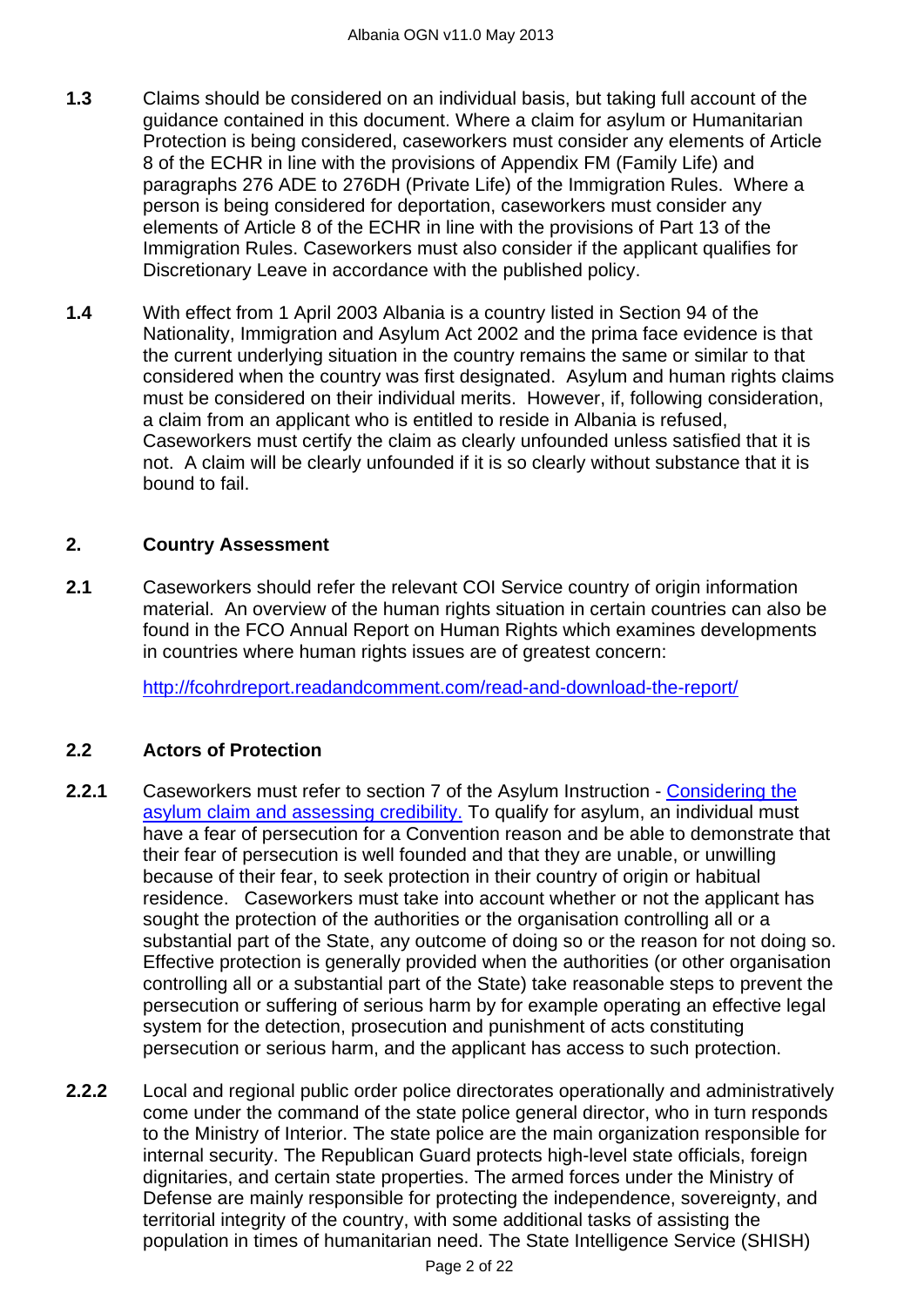gathers information and carries out foreign intelligence and counterintelligence activities aimed at protecting the state's integrity, independence, and constitutional order $1$ 

- **2.2.3** Civilian authorities maintained effective control over the state police, Republican Guard, armed forces, and SHISH, although periodically state resources were used for personal gain. For example, instances of police accepting bribes in return for not issuing citations or not entering personal information into crime databases were widespread. The government has mechanisms to investigate and punish abuse and corruption. As part of institutional reform efforts, the government's Internal Control Service (ICS) conducted audits, responded to complaints, and carried out investigations with increased emphasis on human rights, prison conditions, and adherence to standard operating procedures.<sup>2</sup>
- **2.2.4** The People's Advocate Ombudsman of the Republic of Albania was envisaged in Chapter VI of the Albanian Constitution approved in November 1998. Article 60 states that the People's Advocate defends the rights, freedoms and lawful interests of individuals from unlawful or improper actions or failures to act of the organs of public administration. The Parliament passed the Law on the People's Advocate in February 1999. The People's Advocate is elected by three-fifths of all members of the Assembly for a five year period, with the right of re-election. <sup>3</sup> On the 22 December 2011, the Albanian Parliament elected Mr Igli Totozani as the People's Advocate of the Republic of Albania. The People's Advocate, upon finding or suspecting that a right has been violated, initiates an investigation of the case, upon the complaint or request of the interested or injured person, or on his own motion if the particular case in the public domain, but always after providing the interested or injured party consents.<sup>4</sup>
- **2.2.5** In 2012, the UN Committee Against Torture expressed concern that the People's Advocate monitors the situation in detention through the Unit for Prevention of Torture only once it receives allegations of abuse and with prior consent, therefore limiting the protective aspects of its preventive visits. The Committee is also concerned at the lack of professional staff, financial resources and methodological resources provided to the People's Advocate and the absence of assignments for more than two years, due to which the places of detention have been visited only irregularly.<sup>5</sup>
- **2.2.6** During 2012 the ombudsman processed complaints against police officers mainly on arrest and detention problems. The ombudsman received 4,252 complaints during 2012 and investigated or provided counsel in 385 cases. State police officers did not always enforce the law equally. Personal associations, political or criminal connections, poor infrastructure, and lack of equipment or inadequate supervision often influenced enforcement of laws. Low salaries, poor motivation and leadership, and a lack of

<sup>2</sup> US State Department Albania Country Report on Human Rights Practices 2012 Published 19 April 2013 Section 1 http://www.state.gov/i/drl/rls/hrrpt/humanrightsreport/index.htm?year=2012&dlid=204254 Amended Constitution of the Republic of Albania, 21 April 2008, Article 60

<http://www.unhcr.org/refworld/docid/4c1f68912.html> and Republic of Albanian <sup>4</sup> People's Advocate website, About Us (undated current webpage accessed March 2013 http://www.avokatipopullit.gov.al/?page\_id=219&lang=en

 $\overline{a}$ 

<sup>5</sup> UN Committee Against Torture, Consideration of Reports submitted by States Parties under Article 19 of the Convention, 26 June 2012, Paragraphs 10 and 11<http://www2.ohchr.org/english/bodies/cat/cats48.htm>

<sup>1</sup> US State Department Albania Country Report on Human Rights Practices 2012 Published 19 April 2013 Section 1 <http://www.state.gov/j/drl/rls/hrrpt/humanrightsreport/index.htm?year=2012&dlid=204254>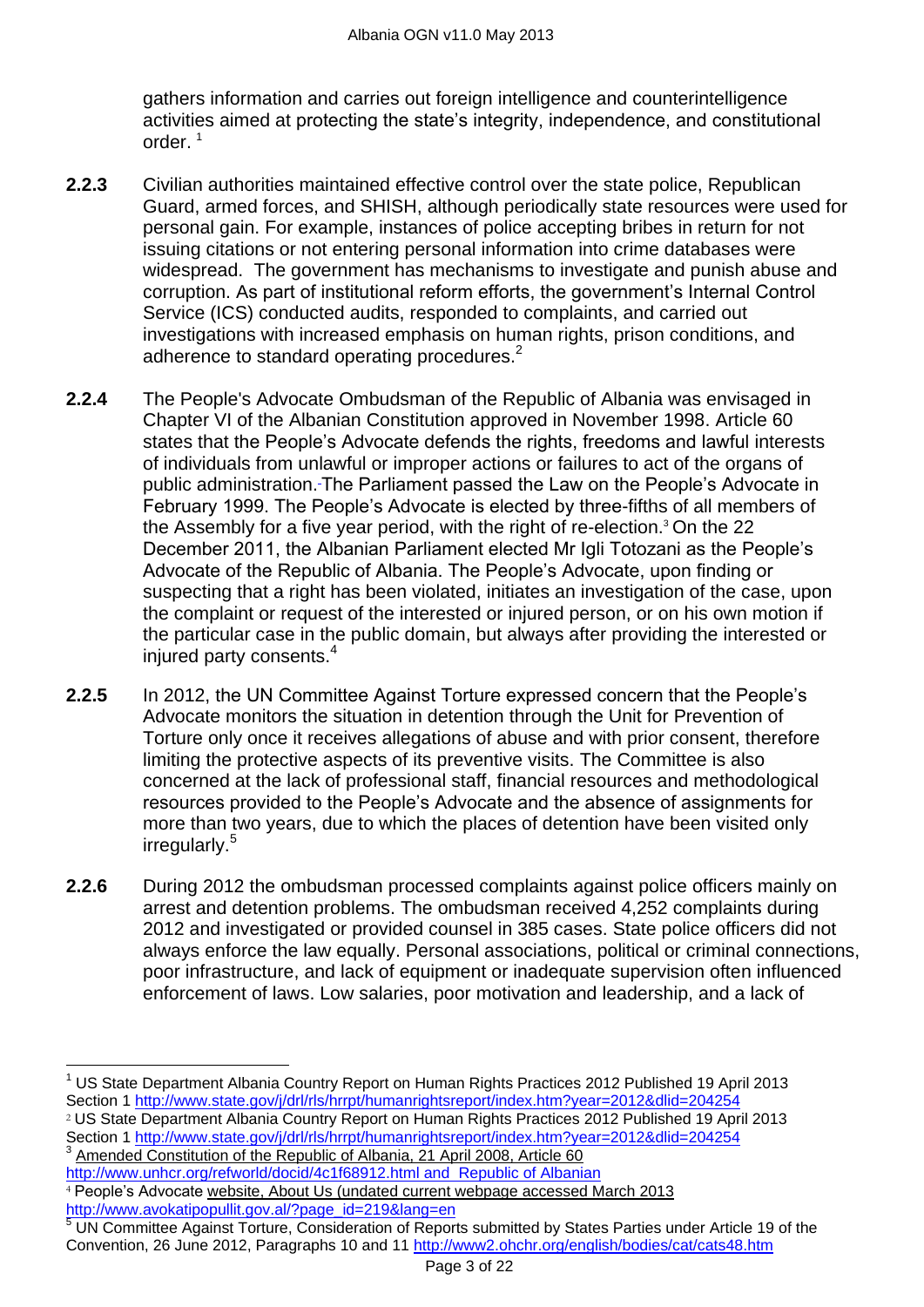diversity in the workforce contributed to continued corruption and unprofessional behaviour. <sup>6</sup>

- **2.2.7** The Albanian Helsinki Committee (AHC) reported that police sometimes used excessive force or inhuman treatment. The majority of the complaints involved unjustified stops by police, detention past legal deadlines, failure to make citizens aware of their rights when detained, and poor conditions of detention centres. The AHC said police often reported that detainees claiming abuse arrived with preexisting injuries.<sup>7</sup>
- **2.2.8** The constitution provides for an independent judiciary. However, political pressure, intimidation, widespread corruption, and limited resources sometimes prevented the judiciary from functioning independently and efficiently. Additionally, court hearings were often closed to the public. Court security officers routinely refused entry to hearings and routinely called the presiding judge in each case to ask if the person seeking admission could attend the hearing. Some agencies routinely disregarded court orders. The politicization of appointments to the High and Constitutional Courts threatened to undermine the independence and integrity of these institutions. On 11 June 2012, based on 2008 constitutional amendments, the assembly elected a president by a simple majority in a process that many observers viewed as partisan and in contravention of the constitution which calls for the President of the Republic to represent the "unity of the Albanian people."<sup>8</sup>
- **2.2.9** The law provides that defendants are presumed innocent until convicted. The court system does not provide for jury trials. Defendants have the right to consult with an attorney, and to have one provided at public expense if they cannot afford one. Defendants have the right to confront witnesses against them, and present witness and evidence in their defence. Defendants have the right to appeal. The government generally respected these rights in practice.<sup>9</sup>
- **2.2.10** While individuals and organizations may seek civil remedies for human rights violations, courts were susceptible to corruption, inefficiency, intimidation, and political tampering. Many court hearings were held in judges' offices, which contributed to a lack of professionalism and opportunities for corruption. These factors undermined the judiciary's authority, contributed to controversial court decisions, and led to an inconsistent application of civil law.<sup>10</sup>
- **2.2.11** According to Freedom House Nations in Transit 2012 Albania's Judicial institutions continue to suffer from political interference, financial instability and corruption. Enforcement of Court decisions is weak and 2011 saw no progress in revising and adopting critical judicial reforms. On 9 September 2011, Skerdilajd Konomi, a Judge known for his integrity and professionalism, was assassinated in a car explosion in the city of Vlora. A record number of 15 Judges were put under police protection in 2011.<sup>11</sup> Insufficient funding directly affects the capacity of the

 $\overline{a}$  $6$  US State Department Albania Country Report on Human Rights Practices 2012 Published 19 April 2013 Section 1<http://www.state.gov/j/drl/rls/hrrpt/humanrightsreport/index.htm?year=2012&dlid=204254> <sup>7</sup> US State Department Albania Country Report on Human Rights Practices 2012 Published 19 April 2013 Section 1<http://www.state.gov/j/drl/rls/hrrpt/humanrightsreport/index.htm?year=2012&dlid=204254> <sup>8</sup> US State Department Albania Country Report on Human Rights Practices 2012 Published 19 April 2013 Section 1<http://www.state.gov/j/drl/rls/hrrpt/humanrightsreport/index.htm?year=2012&dlid=204254> <sup>9</sup> US State Department Albania Country Report on Human Rights Practices 2012 Published 19 April 2013 Section 1<http://www.state.gov/j/drl/rls/hrrpt/humanrightsreport/index.htm?year=2012&dlid=204254> <sup>10</sup> US State Department Albania Country Report on Human Rights Practices 2012 Published 19 April 2013 Section 1<http://www.state.gov/j/drl/rls/hrrpt/humanrightsreport/index.htm?year=2012&dlid=204254><br><sup>11</sup> Freedom House Matiena in Transit 0010 matrices htm?year=2012&dlid=204254 <sup>11</sup> Freedom House – Nations in Transit 2012 – Albania, 6 June 2012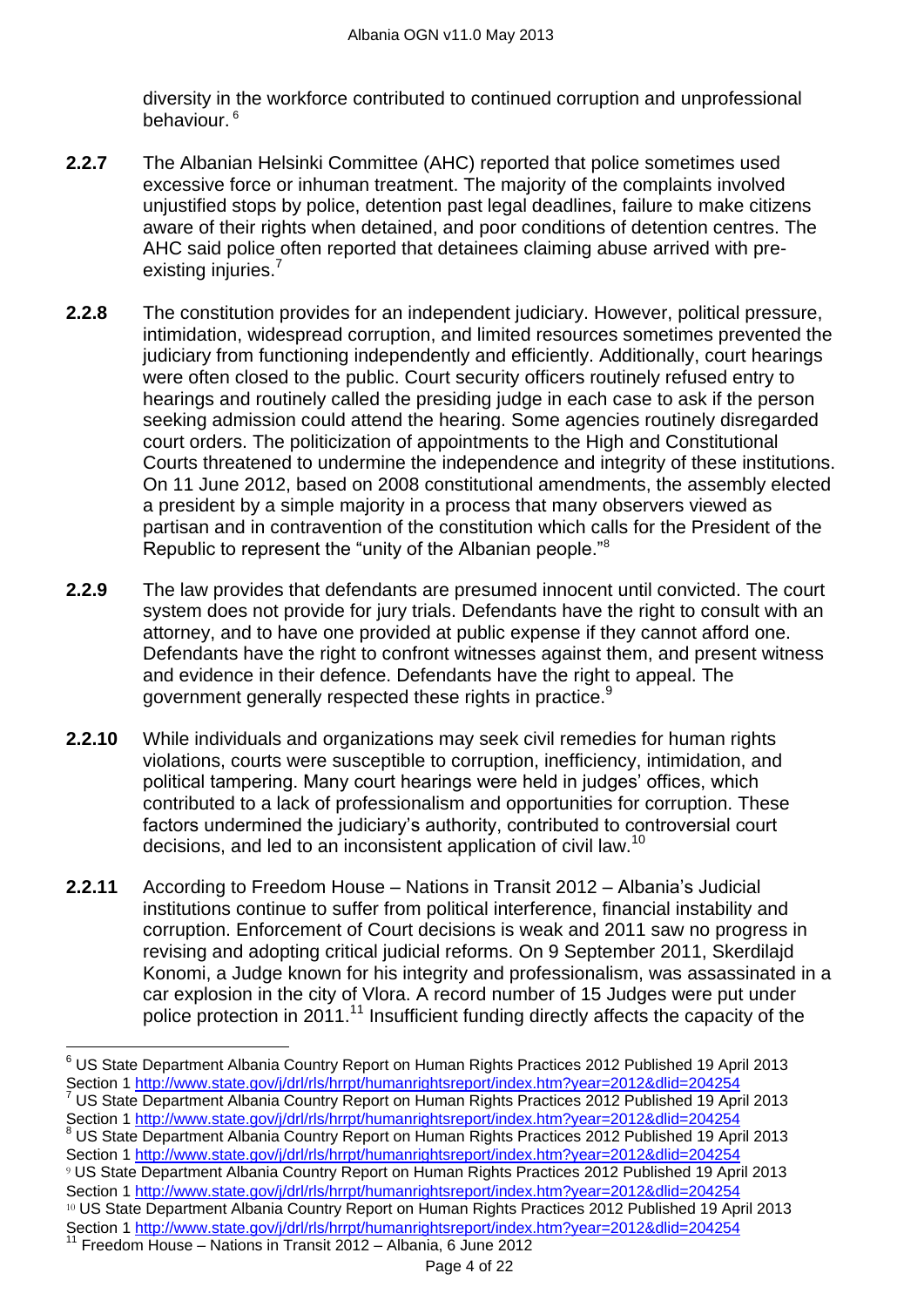Courts to deliver justice as many lack basic infrastructure. Around 90 per cent of trials are held at Judges' offices instead of Courtrooms, hindering the ability of the Courts to carry out open trials and increasing opportunities for abuse and corrupt practices. The lack of audio and video recording equipment in the offices also prevents the transparent monitoring of sessions.<sup>12</sup>

**2.2.12** According to the European Commission (EC) 2012, little progress was made as regards access to justice. The implementation of the Law on Free Legal Aid has been slow due to insufficient budgetary allocations and a lack of co-ordination between relevant institutions. Additionally, neither the bylaws regarding the recruitment of free legal aid lawyers or the procedures to request free legal aid are implemented effectively. The State Commission for Legal Aid has handled few cases and public awareness of the law and the Commission's services is insufficient, including among local Government staff working with vulnerable groups. Access to justice for vulnerable groups is not ensured, notably due to the high judicial administration fees. The excessive length of judicial proceedings remains a concern.<sup>13</sup>

# <span id="page-4-0"></span>**2.3 Internal Relocation**

- **2.3.1** Caseworkers must refer to the Asylum Instruction on [Internal Relocation](http://www.ukba.homeoffice.gov.uk/sitecontent/documents/policyandlaw/asylumpolicyinstructions/apis/internalrelocation.pdf?view=Binary) and in the case of a female applicant, the AI on [Gender Issues in the Asylum Claim,](http://www.ukba.homeoffice.gov.uk/sitecontent/documents/policyandlaw/asylumpolicyinstructions/apis/gender-issue-in-the-asylum.pdf?view=Binary) for guidance on the circumstances in which internal relocation would be a 'reasonable' option, so as to apply the test set out in paragraph 339O of the Immigration Rules. It is important to note that internal relocation can be relevant in both cases of state and non-state agents of persecution, but in the main it is likely to be most relevant in the context of acts of persecution by localised non-state agents. If there is a part of the country of return where the person would not have a well founded fear of being persecuted and the person can reasonably be expected to stay there, then they will not be eligible for a grant of asylum. Similarly, if there is a part of the country of return where the person would not face a real risk of suffering serious harm and they can reasonably be expected to stay there, then they will not be eligible for humanitarian protection. Both the general circumstances prevailing in that part of the country and the personal circumstances of the person concerned including any gender issues should be taken into account. Caseworkers must refer to the Gender Issues in the asylum claim where this is applicable. The fact that there may be technical obstacles to return, such as re-documentation problems, does not prevent internal relocation from being applied.
- **2.3.2** Very careful consideration must be given to whether internal relocation would be an effective way to avoid a real risk of ill-treatment/persecution at the hands of, tolerated by, or with the connivance of, state agents. If an applicant who faces a real risk of ill-treatment/persecution in their home area would be able to relocate to a part of the country where they would not be at real risk, whether from state or nonstate actors, and it would not be unreasonable to expect them to do so, then asylum or humanitarian protection should be refused.

[http://www.freedomhouse.org/sites/default/files/Albania\\_final\\_0.pdf](http://www.freedomhouse.org/sites/default/files/Albania_final_0.pdf) <sup>12</sup> Freedom House – Nations in Transit 2012 – Albania, 6 June 2012 [http://www.freedomhouse.org/sites/default/files/Albania\\_final\\_0.pdf](http://www.freedomhouse.org/sites/default/files/Albania_final_0.pdf) <sup>13</sup> European Commission 2012 Albania Progress Report, 10 October 2012 P.17 [http://ec.europa.eu/enlargement/pdf/key\\_documents/2012/package/al\\_rapport\\_2012\\_en.pdf](http://ec.europa.eu/enlargement/pdf/key_documents/2012/package/al_rapport_2012_en.pdf)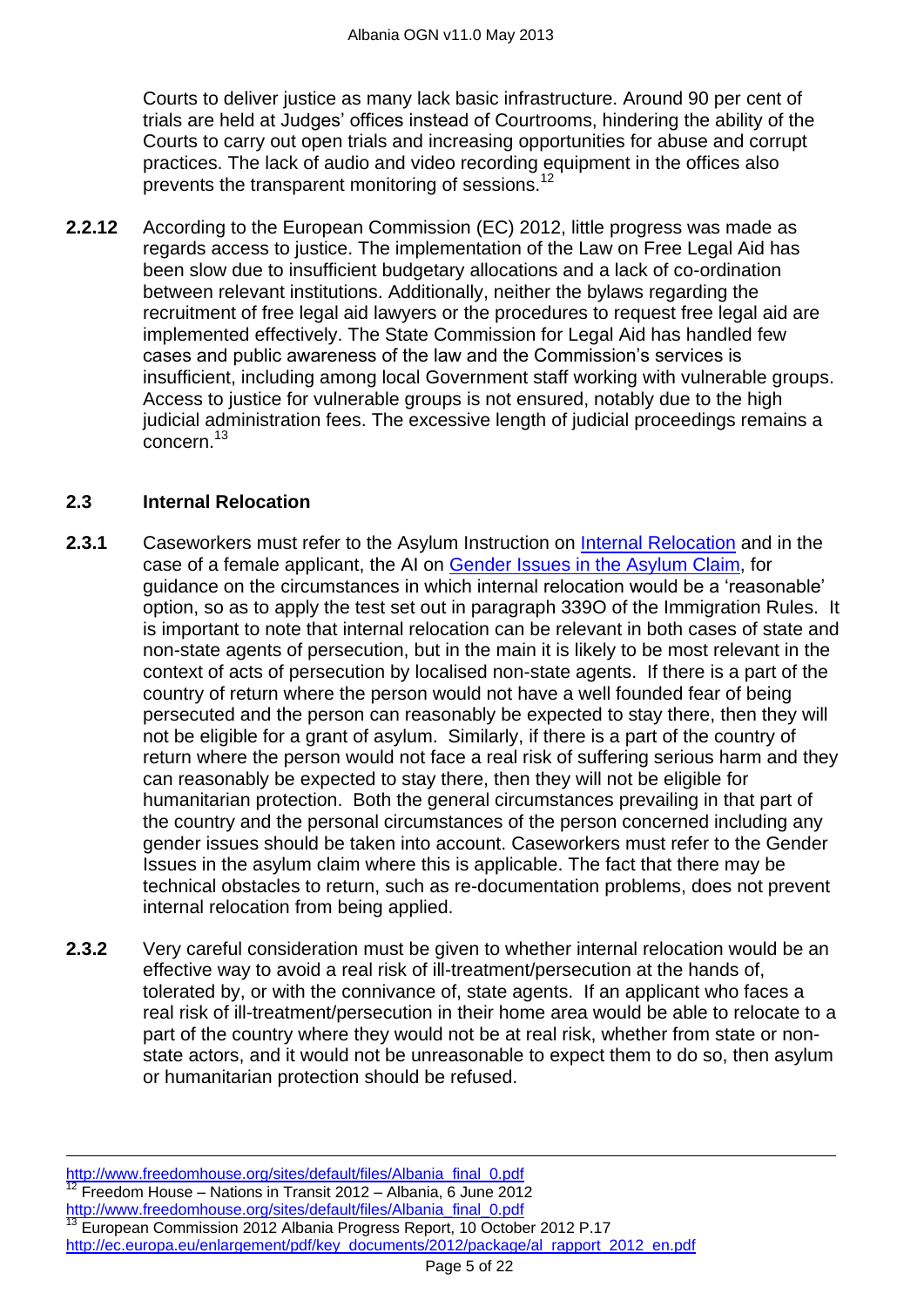- **2.3.3** The constitution and law provide for freedom of internal movement, foreign travel, emigration, and repatriation, and the government generally respected these rights in practice. Internal migrants must transfer their civil registration to their new community of residence to receive government services and must prove they are legally domiciled through property ownership, a property rental agreement, or utility bills. Many persons could not provide this proof and thus lacked access to essential services. Other citizens lacked formal registration in the communities in which they resided, particularly Roma and Balkan-Egyptians. The law does not prohibit their registration, but it was often difficult in practice to complete.<sup>14</sup>
- **2.3.4** There are no legal restrictions on women's freedom of movement in Albania, but in reality, freedom of movement is restricted by the expectation that a married woman will move to live with her husband's family. In addition, women may have to seek permission from their husbands or family before travelling within Albania or abroad. For some women, freedom of movement on a day-to-day basis is restricted, with 15 per cent reporting that their husband/partner took the final decision as to whether their wife could go and visit her family members.<sup>15</sup>
- **2.3.5** It may be practical for applicants in some categories who may have a well-founded fear of persecution in one area to relocate to other parts of Albania where they would not have a well founded fear and, taking into account their personal circumstances, it would not be unduly harsh to expect them to do so. Careful consideration must be given to the relevance and reasonableness of internal relocation on a case by case basis taking full account of the individual circumstances of the particular claimant. Caseworkers need to consider the ability of the persecutor to pursue the claimant in the proposed site of relocation and whether effective protection is available in that area. Caseworkers will also need to consider the age, gender, health, ethnicity, religion, financial circumstances and support network of the claimant, as well as the security, human rights and socioeconomic conditions in the proposed area of relocation, including the claimant's ability to sustain themselves.

# <span id="page-5-1"></span>**2.4 Country Guidance Caselaw**

 $\overline{\phantom{a}}$ 

# <span id="page-5-0"></span>**[EH \(blood feuds\) Albania CG \[2012\] UKUT 00348 \(IAC\)](http://www.bailii.org/uk/cases/UKUT/IAC/2012/00348_ukut_iac_2012_eh_albania_cg.htm) 15 October 2012**

- 1. While there remain a number of active blood feuds in Albania, they are few and declining. There are a small number of deaths annually arising from those feuds and a small number of adults and children living in self-confinement for protection. Government programmes to educate self-confined children exist but very few children are involved in them.
- 2. The existence of a 'modern blood feud' is not established: Kanun blood feuds have always allowed for the possibility of pre-emptive killing by a dominant clan.
- 3. The Albanian state has taken steps to improve state protection, but in areas where Kanun law predominates (particularly in northern Albania) those steps do not yet provide sufficiency of protection from Kanun-related blood-taking if an active feud exists and affects the individual claimant. Internal relocation to an area of Albania

<sup>&</sup>lt;sup>14</sup> US State Department Albania Country Report on Human Rights Practices 2012 Published 19 April 2013 Section 2<http://www.state.gov/j/drl/rls/hrrpt/humanrightsreport/index.htm?year=2012&dlid=204254> <sup>15</sup> OECD Social Institutions and Gender Index, Gender Equality and Social Institutions in Albania 2012, Restricted civil liberties <http://genderindex.org/country/albania>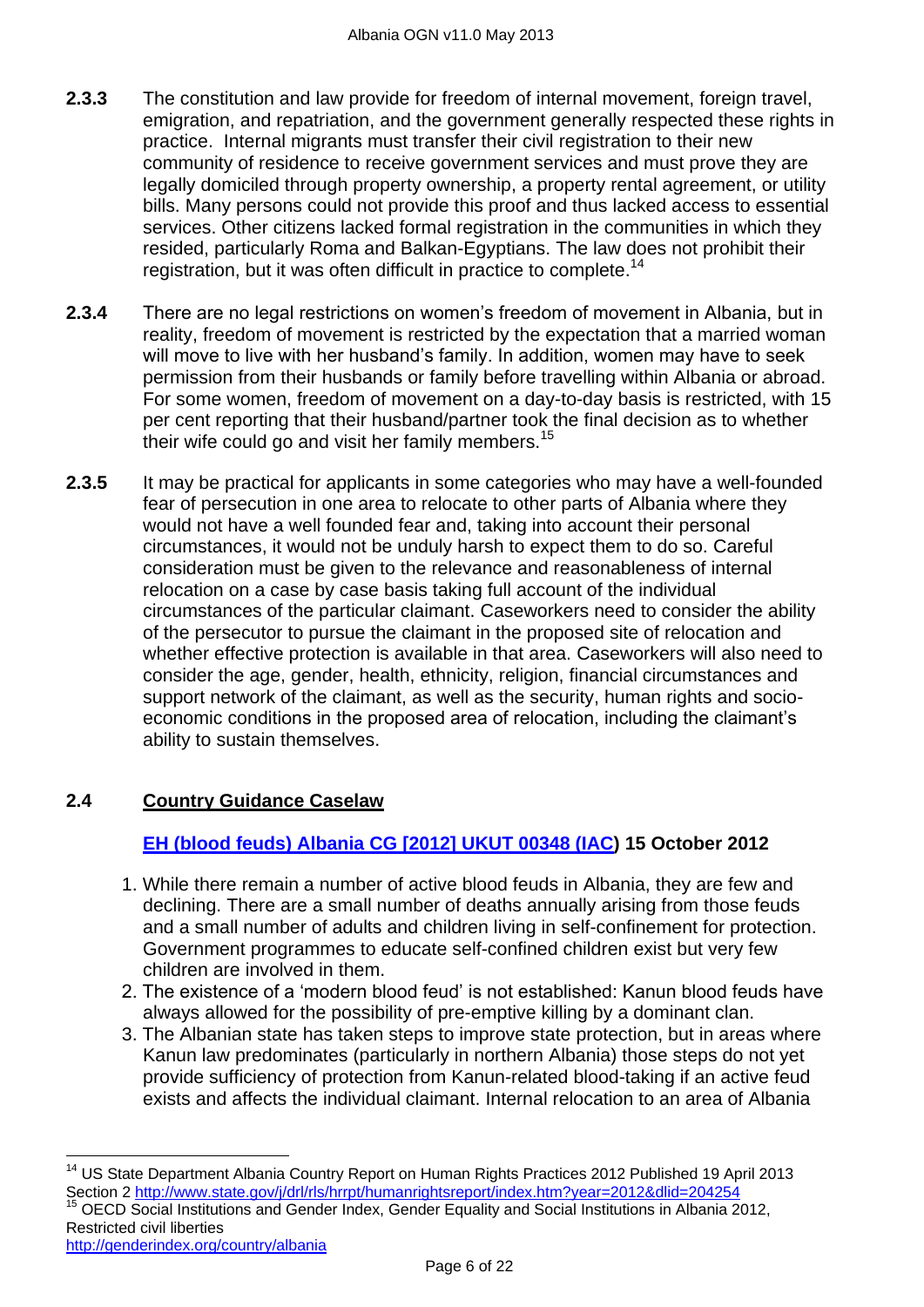less dependent on the Kanun may provide sufficient protection, depending on the reach, influence, and commitment to prosecution of the feud by the aggressor clan.

- 4. International protection under the Refugee Convention, Qualification Directive or Articles 2 and 3 ECHR is not available to an appellant who is willing and intends to commit a revenge killing on return to his country of origin, by reference to that intention.
- 5. Where there is an active feud affecting an individual and self-confinement is the only option, that person will normally qualify for Refugee status.
- 6. In determining whether an active blood feud exists, the fact-finding Tribunal should consider:

(i) the history of the alleged feud, including the notoriety of the original killings, the numbers killed, and the degree of commitment by the aggressor clan toward the prosecution of the feud;

(ii) the length of time since the last death and the relationship of the last person killed to the appellant;

(iii) the ability of members of the aggressor clan to locate the appellant if returned to another part of Albania; and

(iv) the past and likely future attitude of the police and other authorities towards the feud and the protection of the family of the person claiming to be at risk, including any past attempts to seek prosecution of members of the aggressor clan, or to seek protection from the Albanian authorities.

7. In order to establish that there is an active blood feud affecting him personally, an appellant must produce satisfactory individual evidence of its existence in relation to him. In particular, the appellant must establish:

(i) his profile as a potential target of the feud identified and which family carried out the most recent killing; and

(ii) whether the appellant has been, or other members of his family have been, or are currently in self-confinement within Albania.

- 8. Attestation letters from Albanian non-governmental organisations (NGOs) should not in general be regarded as reliable evidence of the existence of a feud.
- 9. Documents originating from the Albanian Courts, police or prosecution service, if genuine, may assist in establishing the existence of a blood feud at the date of the document relied upon, subject to the test of reliability set out in A v Secretary of State for the Home Department (Pakistan) [2002] UKIAT 00439, [2002] Imm A R 318 (Tanveer Ahmed).
- 10.Unless factual, prompt and consistent, Albanian press reports will add little or no evidential weigh in considering whether a feud exists.
- 11.Whether the feud continues and what the attitude of the aggressor clan to its pursuit may be will remain questions of fact to be determined by the fact-finding Tribunal.
- 12.This guidance replaces that contained in TB (Blood feuds relevant risk factors) Albania CG [2004] UKIAT 000158.

# **[Supreme Court. RT \(Zimbabwe\) &](http://www.supremecourt.gov.uk/docs/UKSC_2011_0011_Judgment.pdf) others** *v* **Secretary of State for the Home [Department \[2012\] UKSC 38 \(25 July 2012\)](http://www.supremecourt.gov.uk/docs/UKSC_2011_0011_Judgment.pdf)**

The Supreme Court ruled that the rationale of the decision in HJ (Iran) applies to cases concerning imputed political opinion. Under both international and European human rights law, the right to freedom of thought, opinion and expression protects non-believers as well as believers and extends to the freedom not to hold and not to express opinions. Refugee law does not require a person to express false support for an oppressive regime, any more than it requires an agnostic to pretend to be a religious believer in order to avoid persecution. Consequently an individual cannot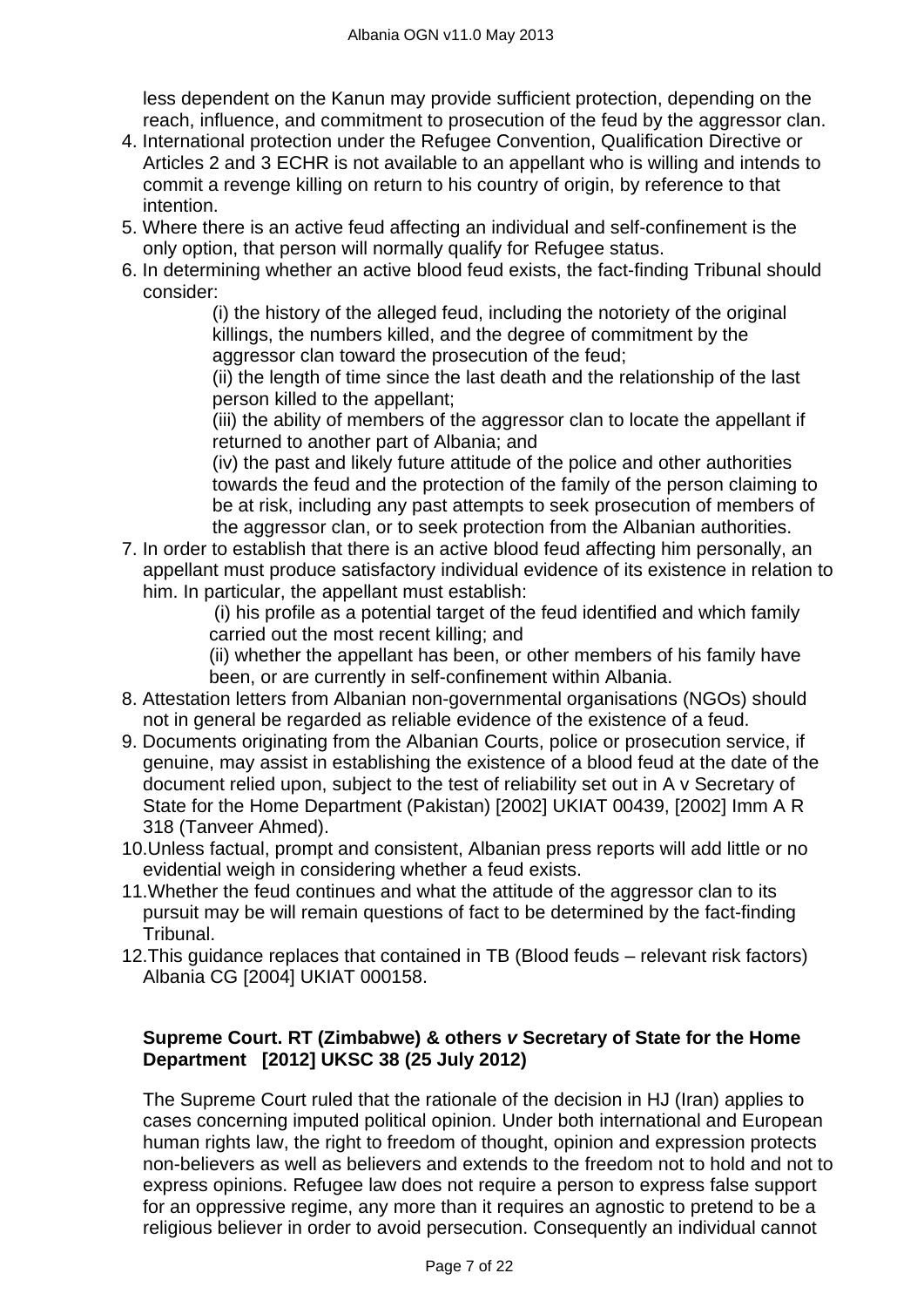be expected to modify their political beliefs, deny their opinion (or lack thereof) or feign support for a regime in order to avoid persecution.

## **[AM and BM \(Trafficked women\) Albania CG \[2010\] UKUT 80 \(IAC\)](http://www.bailii.org/uk/cases/UKUT/IAC/2010/00080_ukut_iac_2010_am_bm_albania_cg.html) 18 February [2010](http://www.bailii.org/uk/cases/UKUT/IAC/2010/00080_ukut_iac_2010_am_bm_albania_cg.html)**

It is not possible to set out a typical profile of trafficked women from Albania: trafficked women come from all areas of the country and from varied social backgrounds.

At its worst the psychological damage inflicted on a victim of trafficking can lead to difficulties in reintegrating into Albanian society and has implications on whether or not it is possible for the victim of trafficking, should she fear persecution in her own area, to relocate.

Much of Albanian society is governed by a strict code of honour which not only means that trafficked women would have very considerable difficulty in reintegrating into their home areas on return but also will affect their ability to relocate internally. Those who have children outside marriage are particularly vulnerable. In extreme cases the close relatives of the trafficked woman may refuse to have the trafficked woman's child return with her and could force her to abandon the child.

Those that see themselves outside society, for example, divorced or abandoned women, or others who wish to live abroad, may seek out traffickers in order to facilitate their departure from Albania and their establishment in prostitution abroad. Although such women are not "trafficked women" in the sense that they have not been abducted against their will, there is likely to be considerable violence within the relationships and the psychological affect of that violence may lead to a situation where the pressures which they are under and the lack of freedom they are under means that such women should be treated as trafficked women.

The Albanian Government and authorities are taking steps to protect trafficked women who return but such steps are not always effective. When considering whether or not there is a sufficiency of protection for a trafficked woman who is to be returned her particular circumstances must be considered. Not all trafficked women returning to Albania will be unable to access the arrangements and facilities available to enable successful re-integration.

Trafficked women from Albania may well be members of a particular social group on that account alone. Whether they are at risk of persecution on account of such membership and whether they will be able to access sufficiency of protection from the authorities will depend upon their individual circumstances including but not limited to the following: 1)The social status and economic standing of the trafficked woman's family. 2) The level of education of the trafficked woman or her family. 3) The trafficked woman's state of health, particularly her mental health. 4) The presence of an illegitimate child. 5) The area of origin of the trafficked woman's family. 6) The trafficked woman's age.

#### **[MK \(Lesbians\) Albania CG \[2009\] UKAIT 0003](http://www.bailii.org/uk/cases/UKIAT/2009/00036.html) 9 September 2009**

**(1)** It cannot be said that without more there is a real risk that a woman without family support in Albania would suffer destitution amounting to inhuman or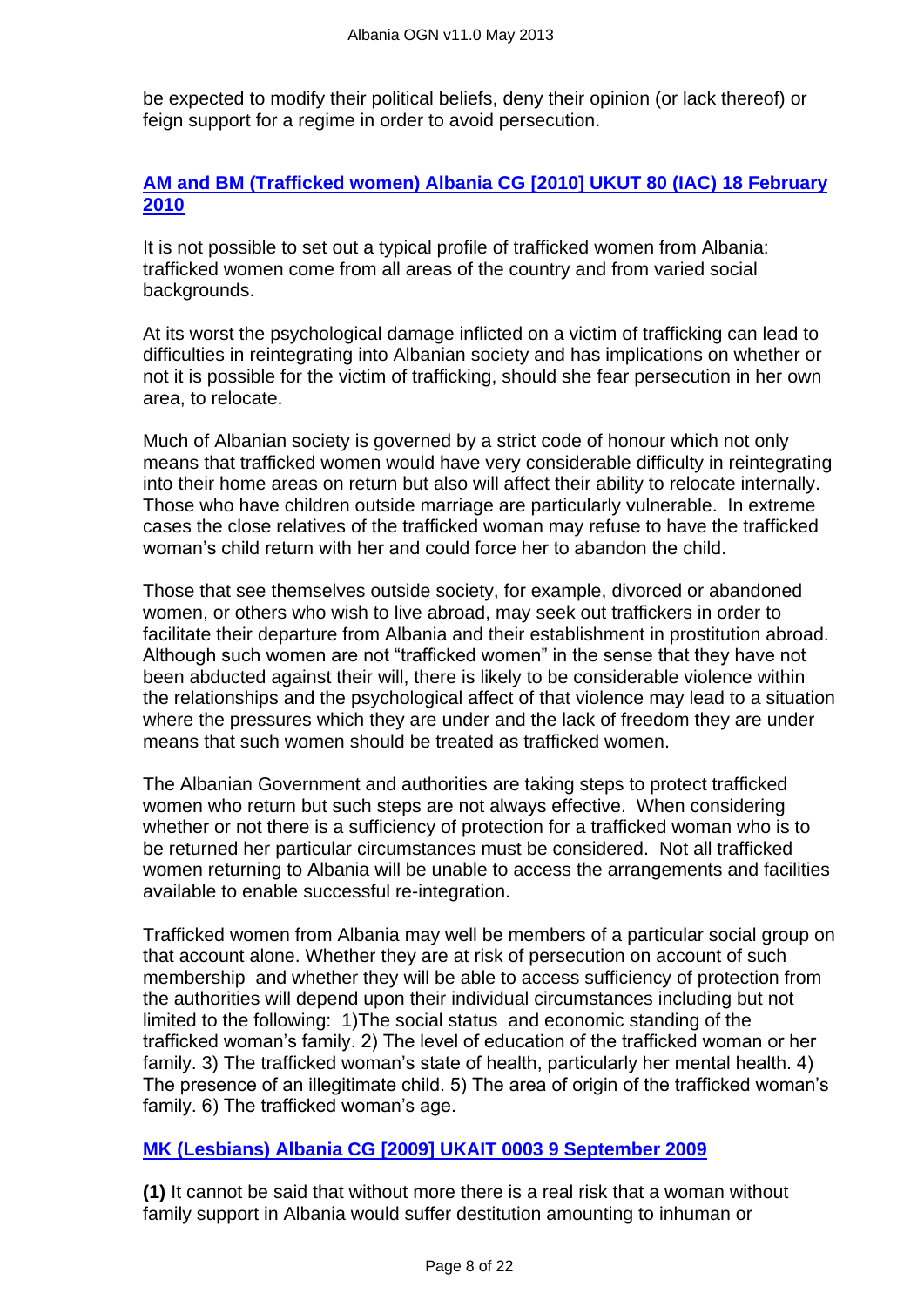degrading treatment resulting in a breach of her rights under article 3 of the ECHR or persecution, but each case must be determined on its own facts.

**(2)** Although it is no longer illegal for consenting adults to have homosexual relations in private, homosexual men known to be members of gay associations and those who visit cruising areas in the centre of Tirana are likely be harassed and on occasions ill-treated by the police and in individual cases homosexual men may be at risk of harm from members of their families.

**(3)** In general terms, lesbian women do not frequent cruising areas and do not join LGBT organisations. Therefore there is lacking the opportunity for them to be harassed or persecuted by the police.

**(4)** In general terms in Albania women of lesbian orientation are able to carry on lesbian relationships discreetly without attracting the risk of serious harm. A lesbian woman, whose sexual orientation becomes known, may be at risk of harm from members of her family, particularly if she is from a traditional family from the north of Albania, but each case must be determined on its merits. In such a case, however, it is likely that there would be an adequacy of state protection.

**(5)** In any particular case where the safety of the return of a lesbian woman to Albania is in issue, it will have to be determined whether she is likely to behave discreetly upon return and if so whether "discretion" is something that she can reasonably be expected to tolerate, in the light of all of the circumstances of the case, including the social norms and religious beliefs commonly held in Albania. Such a person will only establish a right to refugee status if she can establish that the apprehended violation of her fundamental rights is likely to attain a substantial level of seriousness.

#### **SB (PSG – Protection Regulations – [Reg 6\) Moldova CG \[2008\] UKAIT 00002](http://www.bailii.org/uk/cases/UKIAT/2008/00002.html)  [26 November 2007](http://www.bailii.org/uk/cases/UKIAT/2008/00002.html)**

The AIT found that "In order for a particular social group to exist, the group must have a distinct identity in the relevant society because it is perceived as being different by the surrounding society. We emphasise both that the particular social group must have a distinct identity as well as the requirement that the distinct identity of the group must arise because the group is perceived as being different by the surrounding society. Although it would not be necessary for the whole of a given society to perceive the group to be different from it, it is not necessary for us to lay any guidelines in this respect in this case

#### **[K \(Sierra Leone\) v SSHD \[2006\] UKHL Civ 46 \(This caselaw](http://www.bailii.org/uk/cases/UKHL/2006/46.html) refers to Sierra [Leone but makes findings regarding Particular Social Groups \(PSG\)](http://www.bailii.org/uk/cases/UKHL/2006/46.html) 18 [October 2006](http://www.bailii.org/uk/cases/UKHL/2006/46.html)**

(PSG - FGM) Women in Sierra Leone are a particular social group. They have the unchangeable characteristic of being in a socially inferior position to men. Furthermore, if this wide definition of a social group was not correct then an alternative definition would be intact women in Sierra Leone.

#### **[VD \(Trafficking\) Albania CG \[2004\] UKIAT00115](http://www.bailii.org/uk/cases/UKIAT/2004/00115.html) 26 May 2004**

The IAT considered whether in general it is likely that an individual would be trafficked, and found that it is not reasonably likely that an individual Albanian girl or woman would be at risk of being trafficked even if the individual falls within the 14 to 17 year old age group. The tribunal also considered whether there is in general a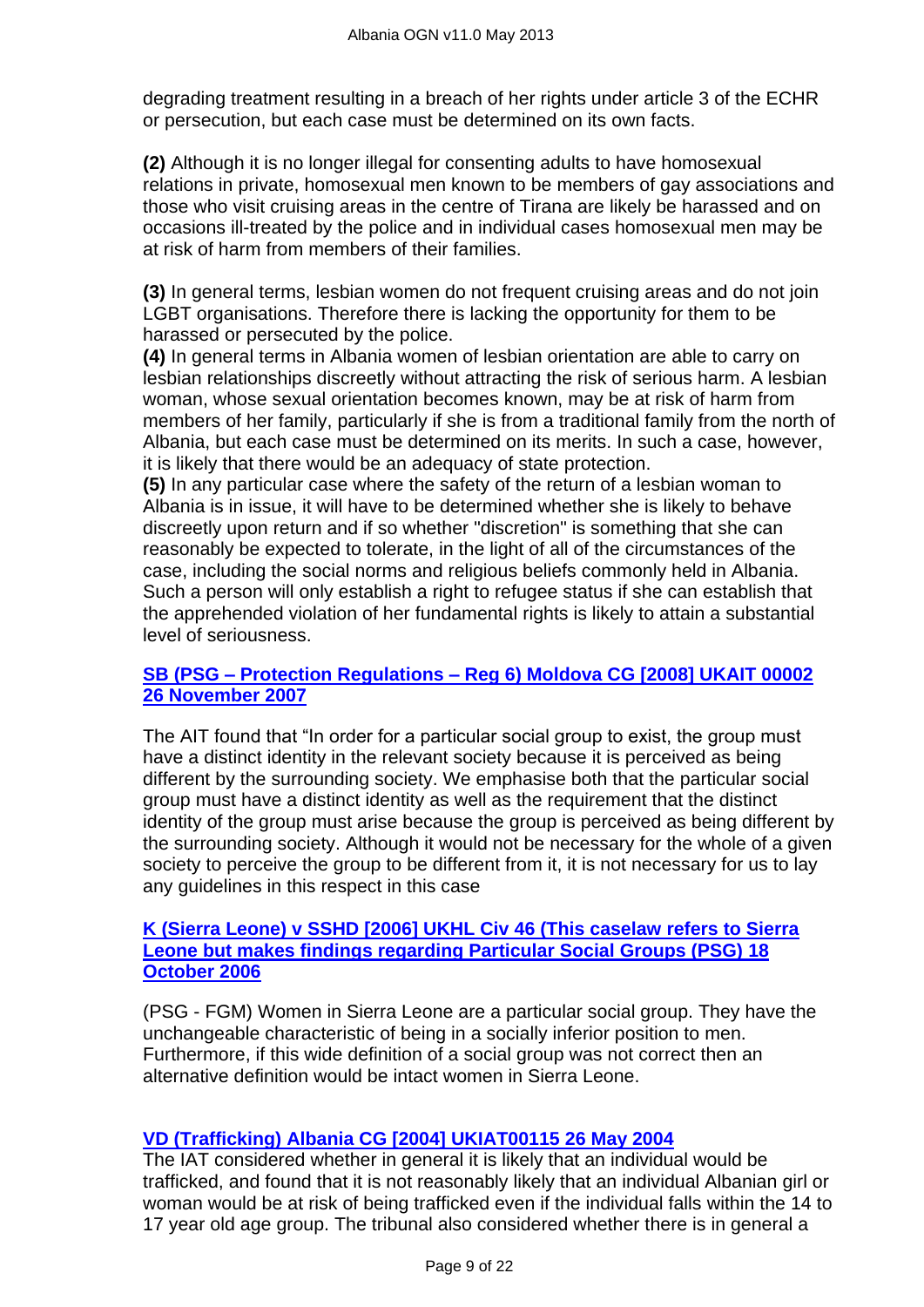sufficiency of protection for women who may be at risk of being trafficked and held that in the totality of evidence before them that there is in general a sufficiency of protection against trafficking in Albania. The Tribunal noted the 2003 (at that time CG) case of **[UKIAT 00023 K](http://www.bailii.org/cgi-bin/markup.cgi?doc=/uk/cases/UKIAT/2006/00023.html&query=fs&method=boolean)** (see below) but found that this turned on the particular facts of that case and should not be relied upon in support of the proposition that, in general terms, there is a real risk that a particular individual would become a victim of trafficking or that there is in general insufficient protection for trafficked victims.

#### **[DM \(Sufficiency of Protection –](http://www.bailii.org/uk/cases/UKIAT/2004/00059.html) PSG – Women – Domestic Violence) Albania [CG \[2004\] UKIAT 00059 Heard on 15 March 2004, promulgated on the 1 April](http://www.bailii.org/uk/cases/UKIAT/2004/00059.html)  [2004.](http://www.bailii.org/uk/cases/UKIAT/2004/00059.html)**

The appellant fled Albania because her ex-boyfriend threatened to kill her. The police considered the threats. The IAT found that the Adjudicator was wrong to construe the judgments **in [Shah & Islam v. Secretary of State for the Home](http://www.bailii.org/cgi-bin/markup.cgi?doc=/uk/cases/UKHL/1999/20.html&query=shah+and+islam&method=boolean)  [Department \[1999\] Imm AR 283](http://www.bailii.org/cgi-bin/markup.cgi?doc=/uk/cases/UKHL/1999/20.html&query=shah+and+islam&method=boolean)** as providing any broad basis for saying that women generally are to be regarded as capable of forming a particular social group for Refugee Convention purposes. **[Shah & Islam](http://www.bailii.org/cgi-bin/markup.cgi?doc=/uk/cases/UKHL/1999/20.html&query=shah+and+islam&method=boolean)** dealt with very specific circumstances under which it can be held that there is lack of sufficiency of protection for women generally in Pakistan. The situation in Albania is entirely different from that in Pakistan and there is no evidence to suggest that the position of women is actively undermined by the provision of law. The Tribunal found that there is sufficiency of protection for women in general and that their position in society is not actively undermined by the provision of law.

As regards sufficiency of protection the IAT referred to **[Osman v UK \[2000\] 29](http://www.bailii.org/eu/cases/ECHR/1998/101.html)  [EHRR245](http://www.bailii.org/eu/cases/ECHR/1998/101.html)** – and concluded that in connection with Article 2 one has to bear in mind the difficulties involved in policing modern society, the unpredictability of human conduct, and the operational choices which have to be made in terms of priorities and resources. An obligation to provide protection had to be interpreted in a way which does not impose an impossible or disproportionate burden on the authorities.

# **[KOCI \[2003\] EWCA Civ 1507](http://www.bailii.org/ew/cases/EWCA/Civ/2003/1507.html)** 22 October 2003

The Court of Appeal found that whilst each case should be considered on its individual merits and conditions in Albania at the relevant time, the evidence at that time pointed towards protection being inadequate on the evidence of the individual case, "not merely as a generality in such cases but actually in his own specific case."

#### **IM (Risk – Objective Evidence – [Homosexuals\) Albania CG \[2003\] UKIAT](http://www.bailii.org/uk/cases/UKIAT/2003/00067.html)  [00067 Heard 15 July 2003, promulgated 8 September 2003.](http://www.bailii.org/uk/cases/UKIAT/2003/00067.html)**

After a review of the available, albeit limited, objective evidence the Tribunal had regard to the decriminalisation of homosexuality, the presence of an officially registered gay rights group and the almost entire absence of any reported illtreatment of homosexuals in Albania since 1994. The IAT concluded that there was also no evidence to show that the police or the Albanian authorities ill-treat Gay men.

#### **[Skenderaj \[C/2001/1336 promulgated 26 April 2002\]](http://www.bailii.org/ew/cases/EWCA/Civ/2002/567.html)**

Page 10 of 22 The Court of Appeal held that families involved in the Blood Feud were not a distinct social group - the threat to Skenderaj was "a private matter" and his family was not regarded as a distinct group by Albanian society any more than most other families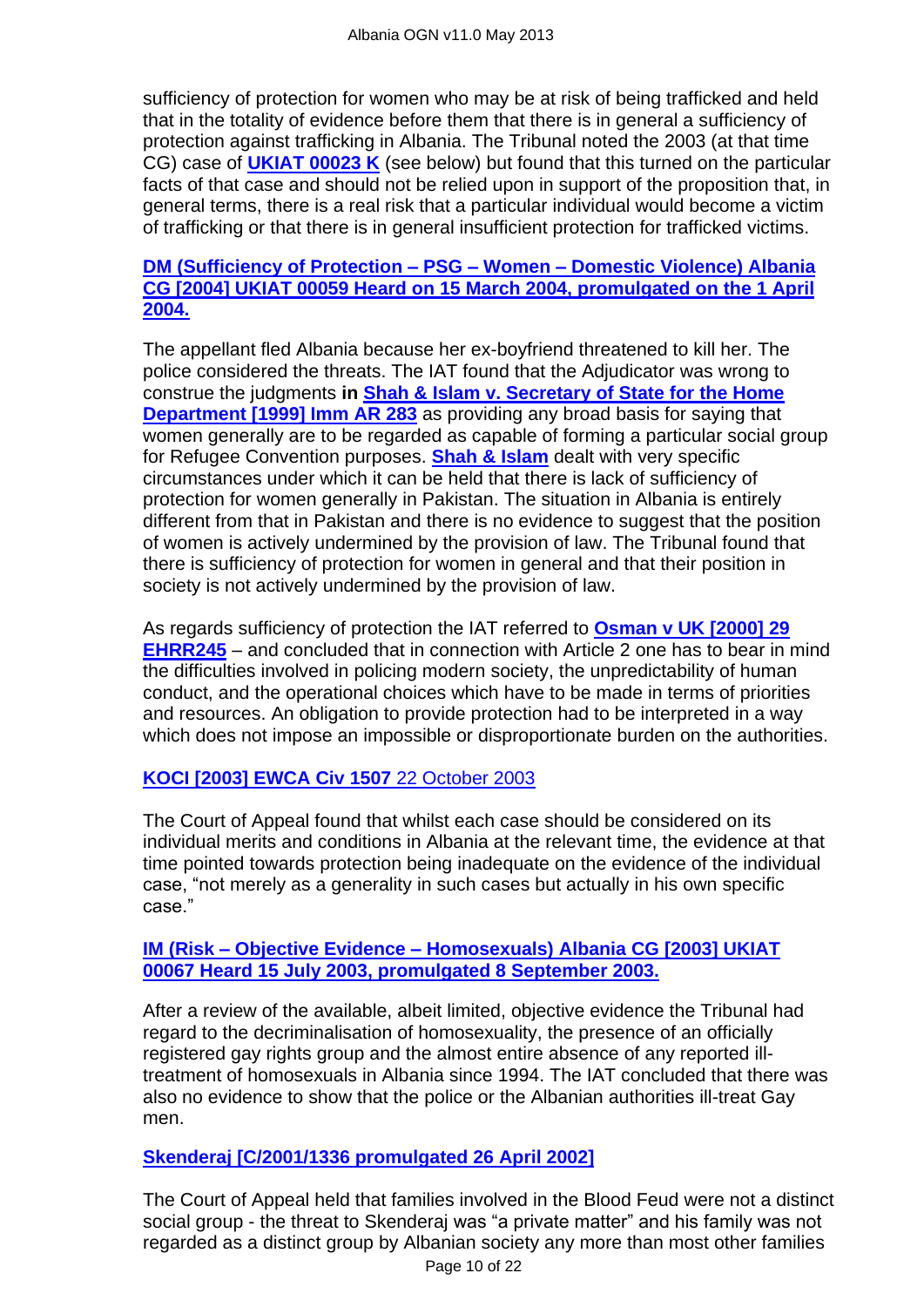in the country. The critical factor in cases where a victim of non-state persecution is unwilling to seek state protection is not necessarily whether the state is able and willing to provide a sufficiency of protection to the **Horvath** standard, though in many cases it may be highly relevant to the victim's well-founded fear of persecution. The test is whether the potential victim's unwillingness to seek it flows from that fear.

### **3. Main Categories of Claims**

**3.1** This Section sets out the main types of asylum claim, humanitarian protection claim and discretionary leave claim on human rights grounds (whether explicit or implied) made by those entitled to reside in Albania. Where appropriate it provides guidance on whether or not an individual making a claim is likely to face a real risk of persecution, unlawful killing or torture or inhuman or degrading treatment/ punishment. It also provides guidance on whether or not sufficiency of protection is available in cases where the threat comes from a non-state actor; and whether or not internal relocation is an option. The law and policies on persecution, Humanitarian Protection, sufficiency of protection and internal relocation are set out in the relevant Asylum Instructions, but how these affect particular categories of claim are set out in the instructions below. All Asylum Instructions can be accessed via the Horizon intranet site. The instructions are also published externally on the Home Office internet site at:

> [http://www.ukba.homeoffice.gov.uk/sitecontent/documents/policyandlaw/asylumpoli](http://www.ukba.homeoffice.gov.uk/sitecontent/documents/policyandlaw/asylumpolicyinstructions/) [cyinstructions/](http://www.ukba.homeoffice.gov.uk/sitecontent/documents/policyandlaw/asylumpolicyinstructions/)

- **3.2** Each claim should be assessed to determine whether there are reasonable grounds for believing that the applicant would, if returned, face persecution for a Convention reason - i.e. due to their race, religion, nationality, membership of a particular social group or political opinion. The approach set out in the Court of Appeal's judgment in [Karanakaran](http://www.bailii.org/cgi-bin/markup.cgi?doc=/ew/cases/EWCA/Civ/2000/11.html&query=Karanakaran&method=all) should be followed when deciding how much weight to be given to the material provided in support of the claim (see the Asylum Instruction 'Considering [the asylum claim and assessing credibility'](http://www.ukba.homeoffice.gov.uk/sitecontent/documents/policyandlaw/asylumprocessguidance/consideringanddecidingtheclaim/guidance/considering-protection-.pdf?view=Binary)
- **3.3** For any asylum cases which involve children either as dependents or as the main applicants, caseworkers must have due regard to Section 55 of the Borders, Citizenship and Immigration Act 2009. The UK Border Agency instruction 'Every [Child Matters; Change for Children'](http://www.ukba.homeoffice.gov.uk/sitecontent/documents/policyandlaw/legislation/bci-act1/change-for-children.pdf?view=Binary) sets out the key principles to take into account in all Agency activities.
- **3.4** If the applicant does not qualify for asylum, consideration should be given as to whether a grant of Humanitarian Protection is appropriate. Where an application for asylum and Humanitarian Protection falls to be refused there may be compelling reasons for granting Discretionary Leave (DL) to the individual concerned. (See Asylum Instruction on [Discretionary Leave\)](http://www.ukba.homeoffice.gov.uk/sitecontent/documents/policyandlaw/asylumpolicyinstructions/apis/discretionaryleave.pdf?view=Binary)

# **Consideration of Articles 15(a) and (b) of the Directive/Articles 2 and 3 ECHR**

**3.5** An assessment of protection needs under Article 15(c) of the Directive should only be required if an applicant does not qualify for refugee protection, and is ineligible for subsidiary protection under Articles 15(a) and (b) of the Directive (which broadly reflect Articles 2 and 3 of the ECHR). Caseworkers are reminded that an applicant who fears a return to a situation of generalised violence may be entitled to a grant of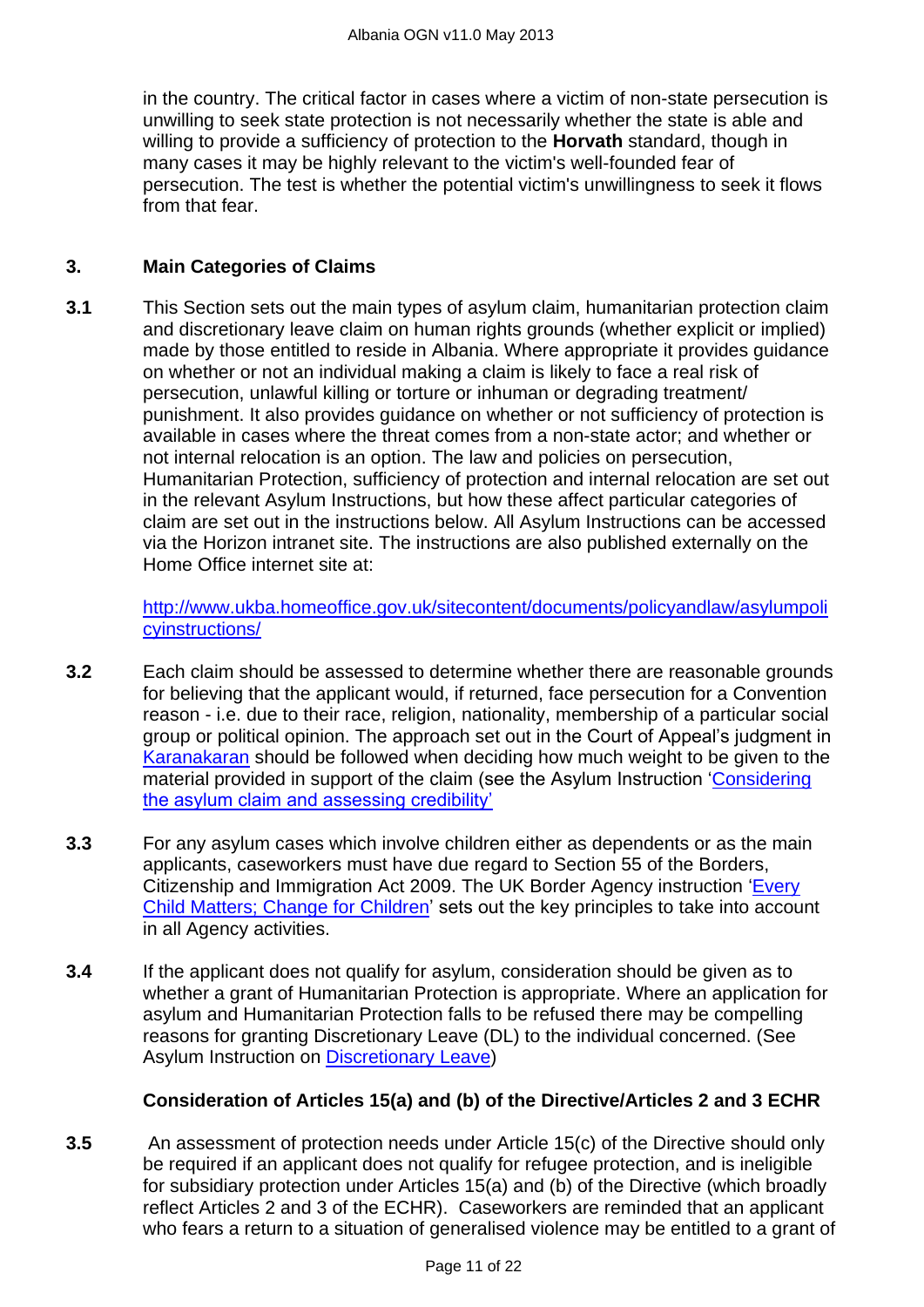asylum where a connection is made to a Refugee Convention reason or to a grant of Humanitarian Protection because the Article 3 threshold has been met.

#### **Other severe humanitarian conditions and general levels of violence**

- **3.6** There may come a point at which the general conditions in the country for example, absence of water, food or basic shelter – are unacceptable to the point that return in itself could, in extreme cases, constitute inhuman and degrading treatment. Decision makers need to consider how conditions in the country and locality of return, as evidenced in the available country of origin information, would impact upon the individual if they were returned. Factors to be taken into account would include age, gender, health, effects on children, other family circumstances, and available support structures. It should be noted that if the State is withholding these resources it could constitute persecution for a Convention reason and a breach of Article 3 of the ECHR.
- **3.7** As a result of the [Sufi & Elmi v UK](http://www.bailii.org/cgi-bin/markup.cgi?doc=/eu/cases/ECHR/2011/1045.html&query=sufi+and+elmi+and+v+and+UK&method=boolean) judgment in the European Court of Human Rights (ECtHR), where a humanitarian crisis is predominantly due to the direct and indirect actions of the parties to a conflict, regard should be had to an applicant's ability to provide for his or her most basic needs, such as food, hygiene and shelter and his or her vulnerability to ill-treatment. Applicants meeting either of these tests would qualify for Humanitarian Protection.

#### **Credibility**

**3.8** This guidance is not designed to cover issues of credibility. Caseworkers will need to consider credibility issues based on all the information available to them. For guidance on credibility see 'Section  $4 -$  Making the Decision in the Asylum Instruction 'Considering the asylum claim and assessing credibility'. Caseworkers must also ensure that each asylum application has been checked against previous UK visa applications. Where an asylum application has been biometrically matched to a previous visa application, details should already be in the UK Border Agency file. In all other cases, the case owner should satisfy themselves through CRS database checks that there is no match to a non-biometric visa. Asylum applications matches to visas should be investigated prior to the asylum interview, including obtaining the Visa Application Form (VAF) from the visa post that processed the application.

#### <span id="page-11-0"></span>**3.9 Blood Feuds**

- **3.9.1** Some claimants will apply for asylum or make a human rights claim based on illtreatment amounting to persecution as a result of a 'blood feud'.
- **3.9.2 Treatment***.* Feuds and revenge killings began to resurface in the 1990s during Albania's transition from communism to democracy. These crimes reactivated the old Kanuns (traditional codes), specifically the Leke Dukagjini Kanun. The Albanian blood feud is a centuries old custom that draws on tribal tradition and customary law. A distinguishing feature of blood feuds from other crimes is that they are carried out publicly. Northern Albanians, in particular, have respect for the *Kanun*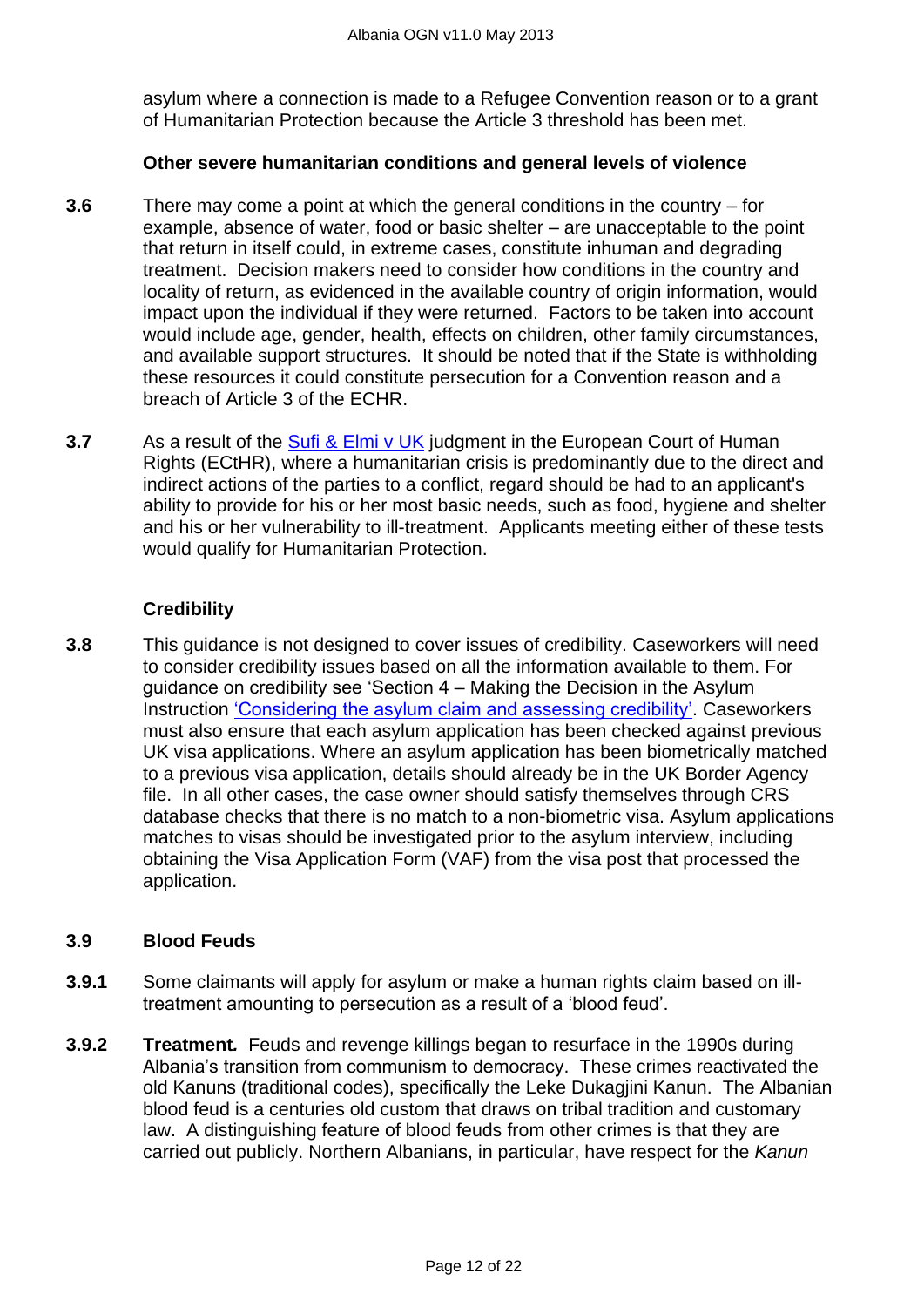and have passed it from generation to generation for hundreds of years. All blood feuds involve violations of honour.<sup>16</sup>

- **3.9.3** Incidents of societal killings, including both "blood feud" and revenge killings, appeared to increase during 2012. Such killings sometimes involved criminal gangs. Although long-standing traditions surrounding blood feuds prohibit killing children or women, NGOs reported several cases where perpetrators intentionally targeted minors or women. The National Reconciliation Committee (NRC) claimed that the number of women killed in blood-feud related homicides was 10 times higher than in any of the last 20 years. The ombudsman reported some cases in which authorities refused to protect families or prevent blood feud killings. The Albania Helsinki Committee reported that the non-legal traditions (kanun) dictating blood feud were often intentionally misinterpreted to justify revenge or societal killings.<sup>17</sup>
- **3.9.4** In October 2012, the UN Committee on the Rights of the Child expressed concern over the persistence of "blood feuds" resulting from the application of customary law known as "Kanun" and in particular the killing of children and the confinement of a large number of children for fear of being killed, especially in the northern areas of Albania. In that regard, the Committee expressed deep concern that in May 2012, a 14 year-old girl was killed in a "blood feud".<sup>18</sup> According to an October 2012 EC report, in June 2012, the Albanian State Police launched a database of persons directly involved in blood feuds. This could help to address the lack of reliable data in this area and stated that more decisive action by the authorities is required to address the problem.<sup>19</sup>
- **3.9.5** According to the Immigration and Refugee Board of Canada in a statement prepared by the Albanian MOI for the Research Directorate, an official indicated that some NGOs in Albania have issued certificates or attestation letters to people involved in blood feuds, but these organisations do not have any "legal right" to issue such certificates. Similarly, in correspondence with the Research Directorate, the Executive Director of the Albanian Foundation for Conflict Resolution and Reconciliation of Disputes (AFCR), an Albanian NGO established in 1995 for the purpose of conflict resolution and the promotion of tolerance and understanding, stated that some NGOs have issued attestation letters about blood feuds, but that they do not have any official authority to act in this capacity. $20$
- **3.9.6** The official of the Albanian MOI indicated that the police, prosecution office and the Courts are the state institutions that handle blood feud problems and that the Courts and Prosecution Office are the only agencies authorised by the Government to issue certificates related to blood feuds. Without providing details, the official indicated that these certificates can be issued after authorities "evaluate whether a case requires further legal protection or not." In contrast to the official's statement, two NGOs active in blood-feud mediation indicated that, to their knowledge, there

[http://www2.ohchr.org/english/bodies/crc/docs/co/CRC-C-ALB-CO-2-4\\_en.pdf](http://www2.ohchr.org/english/bodies/crc/docs/co/CRC-C-ALB-CO-2-4_en.pdf) <sup>19</sup> European Commission,2012 Albania Progress Report, 10 October 2012 p.17 [http://ec.europa.eu/enlargement/pdf/key\\_documents/2012/package/al\\_rapport\\_2012\\_en.pdf](http://ec.europa.eu/enlargement/pdf/key_documents/2012/package/al_rapport_2012_en.pdf)

 $\overline{a}$ <sup>16</sup> Canadian Refugee Board (IRB) Issue paper 'Albania Blood Feuds', May 2008 [http://www.ecoi.net/file\\_upload/1684\\_1243258524\\_http-www2-irb-cisr-gc-ca-en-research-publications-index-e](http://www.ecoi.net/file_upload/1684_1243258524_http-www2-irb-cisr-gc-ca-en-research-publications-index-e-htm.pdf)[htm.pdf](http://www.ecoi.net/file_upload/1684_1243258524_http-www2-irb-cisr-gc-ca-en-research-publications-index-e-htm.pdf)

 $\frac{17}{17}$  US State Department Albania Country Report on Human Rights Practices 2012 Published 19 April 2013 Section 1<http://www.state.gov/j/drl/rls/hrrpt/humanrightsreport/index.htm?year=2012&dlid=204254>

<sup>18</sup> UN Committee on the Rights of the Child, Consideration of reports submitted by States parties under article 44 of the Convention, 5 October 2012, paragraph 31

 $20$  Immigration and Refugee Board of Canada, Albania – Attestation Letters for Blood Feuds – 1 February 2012 <http://www.unhcr.org/refworld/docid/4f5f1ab32.html>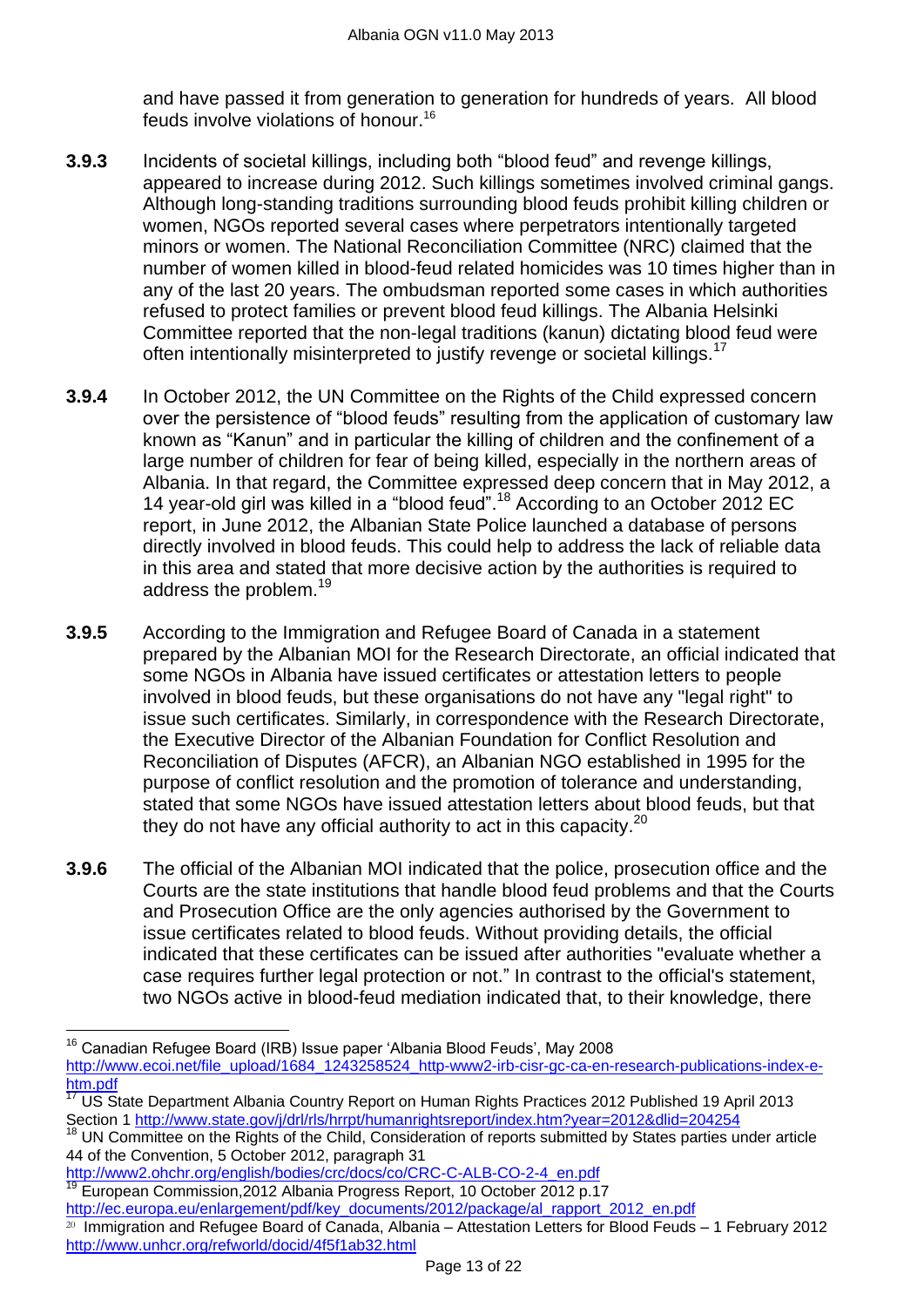are no governmental agencies that issue attestation letters about blood feuds. Further information about the issuance, processing and storage of these certificates by the Courts and Prosecution Office could not be found among the sources consulted by the Research Directorate.<sup>21</sup>

- **3.9.7** Regarding the role of NGOs in mediating blood feuds, the MOI official explained that NGOs operate in accordance with the Constitution and the 1999 Law on Mediation. The official specifically listed the Committee of Nationwide Reconciliation (CNR), the Mission of Feuds Reconciliation, the League of Missionaries of Peace, the AFCR and the Centre for Justice and Peace as organisations active in blood feud mediation. However, in response to a question about whether any NGOs are approved by the Government to verify the authenticity of blood feuds, he noted that NGOs "do not duplicate the powers of the Court and the Prosecution Office."<sup>22</sup>
- **3.9.8** In contrast to the official, the Chairman of the CNR, in a correspondence with the Research Directorate, stated that the CNR is the "only organisation recognized by the Government and it has full authority, approved by the Government to verify blood feuds and issue the attestation letters." In correspondence with the Research Directorate, the chairman of the CNR offered a recommendation letter of 29 September 2009, which states that the Albanian Ministry of Labour, Social Affairs and Equal Opportunities co-operates with the CNR and recommends "all local and international institutions" to contact the committee with regard to verification of the families in blood feuds. The letter further describes the CNR as the "leading forum of the associations and missions of reconciliation, protects the rights of the families affected by blood feuds and certifies all the issues related to the families in blood feuds." 23
- **3.9.9** The Chairman of the CNR supplied the following information on its procedures. The attestation letters are issued only after the verification of a blood feud and confirmation that it would be difficult to reconcile. The attestation letters are signed only by the chairman of the CNR, Mr. Giin Marku. No one else is authorised to sign the letters. The CNR creates a file for a particular blood feud, which includes a copy of the letter. The file may contain information on the situation that caused the blood feud, contact details of individuals involved in the blood feud and notes on reconciliation attempts. All the files are stored in accordance with the Albanian Data Protection Act, in the main office of the CNR in Tirana.<sup>24</sup>
- **3.9.10** The existence of a mentality which encouraged blood feuds was a continuing concern in Albania, warned the UN Special Rapporteur on extrajudicial killings in February 2010. He stated that blood feud killings continued to have corrosive affects on society, especially the practice of self-isolation by families who feared revenge killings and a still widespread belief in the justness of collective punishment of innocent family members. However, according to the UN expert, the number of blood feud has decreased significantly over the past 5 years and civil society organisations and some media reports have clearly exaggerated the extent of blood feud killings. He urged the Government to conduct a survey and analysis of the

<sup>&</sup>lt;sup>21</sup> Immigration and Refugee Board of Canada, Albania – Attestation Letters for Blood Feuds – 1 February 2012 <http://www.unhcr.org/refworld/docid/4f5f1ab32.html>

<sup>22</sup> Immigration and Refugee Board of Canada, Albania – Attestation Letters for Blood Feuds – 1 February 2012 <http://www.unhcr.org/refworld/docid/4f5f1ab32.html>

<sup>&</sup>lt;sup>23</sup> Immigration and Refugee Board of Canada, Albania – Attestation Letters for Blood Feuds – 1 February 2012 <http://www.unhcr.org/refworld/docid/4f5f1ab32.html>

 $24$  Immigration and Refugee Board of Canada, Albania – Attestation Letters for Blood Feuds – 1 February 2012 <http://www.unhcr.org/refworld/docid/4f5f1ab32.html>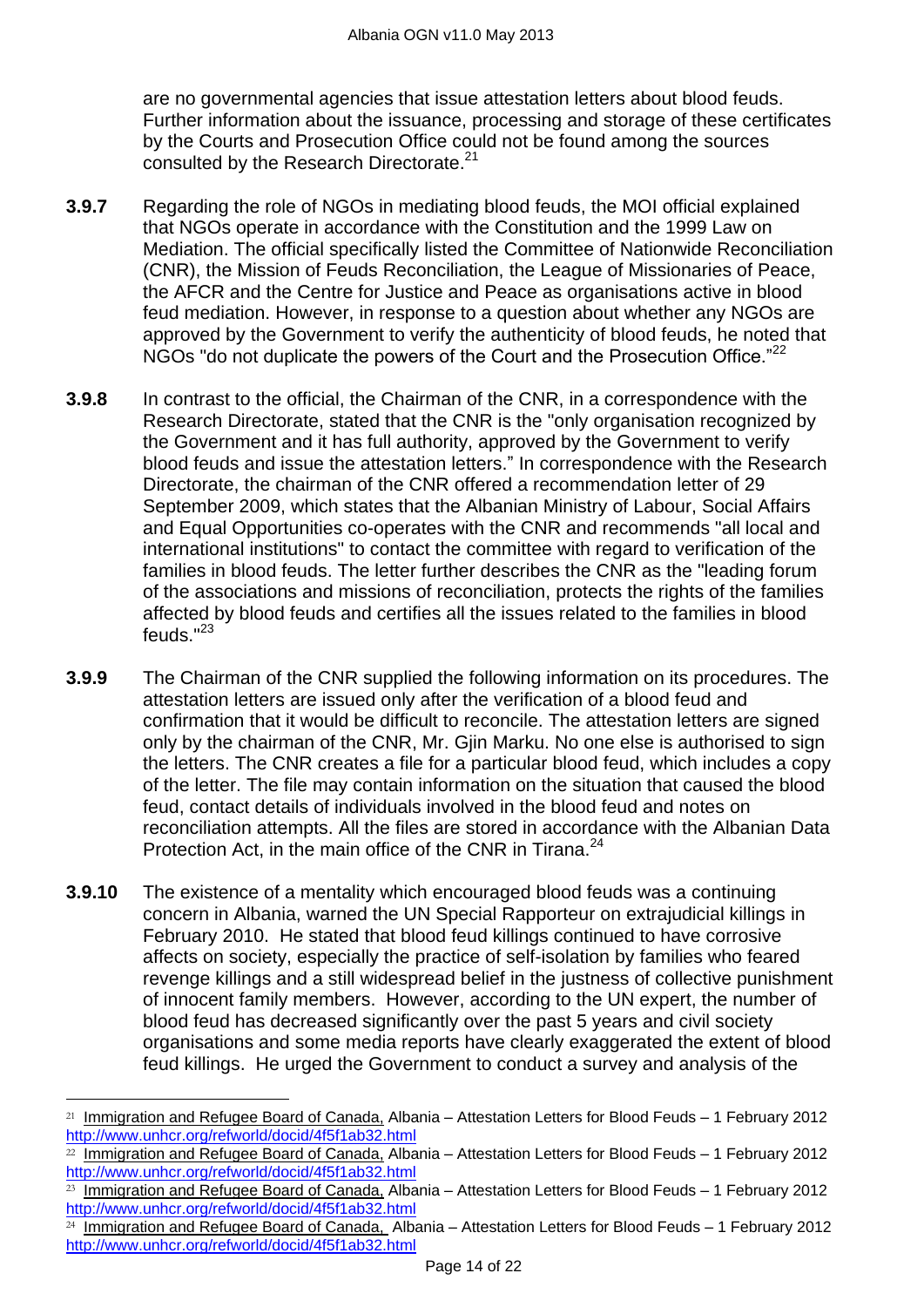blood feud phenomenon in Albania and take greater steps to facilitate reconciliation between families and emphasised the importance of education on human rights to tackle the main causes of blood feuds.<sup>25</sup>

**3.9.11** In the Country Guidance Case of [EH \(Blood Feuds\) Albania CG \[2012\] UKUT](#page-5-1)  [00348](#page-5-1) (IAC) the Tribunal found that whilst there remain a number of active blood feuds in Albania, they are few and declining. There are a small number of deaths annually arising from those feuds and a small number of adults and children living in self-confinement for protection. Government programmes to educate self-confined children exist but very few children are involved in them. The existence of a 'modern blood feud' is not established, however, Kanun (traditional codes) blood feuds have always allowed for the possibility of pre-emptive killing by a dominant clan. The Albanian state has taken steps to improve state protection, but in areas where Kanun law predominates, particularly in northern Albania, those steps do not yet provide sufficiency of protection from Kanun-related blood-taking if an active feud exists and affects the individual claimant. Internal relocation to an area of Albania less dependent on the Kanun may provide sufficient protection, depending on the reach, influence and commitment to prosecution of the feud by the aggressor clan.<sup>26</sup>

# **See also: Actors of Protection (Section 2.2 above)**

# **Internal Relocation (Section 2.3 above)**

# **Caselaw (Section 2.4 above)**

- **3.9.12 Conclusion***.* There are a small number of active blood feuds in Albania. In general, in northern areas where Kanun law predominates, the Albanian Government is unable to offer effective protection for its citizens who are the victims of a blood feud. Where there is an active feud affecting an individual and self-confinement is the only option, that person will normally qualify for Refugee status. Internal relocation to an area of Albania less dependent on the Kanun may provide sufficient protection, depending on the reach, influence and commitment to prosecution of the feud by the aggressor clan. Internal relocation may therefore be appropriate in some cases, but caseworkers will also need to consider the reasonableness of internal relocation and whether it would be unduly harsh.
- **3.9.13** The UNHCR consider that in blood feud cases there may be some individuals who, because of the circumstances of their case, may be considered to be a particular social group (PSG).  $27$  Where persecution is due to an act of an individual and not because of membership of a particular family, (as in [Skenderaj\)](http://www.bailii.org/cgi-bin/markup.cgi?doc=/ew/cases/EWCA/Civ/2002/567.html&query=skenderaj&method=boolean) then there will be no PSG. However, if the persecution is purely on the basis of membership of a family, as in most blood feud cases and as in [Fornah](http://www.bailii.org/cgi-bin/markup.cgi?doc=/ew/cases/EWCA/Civ/2005/680.html&query=Fornah&method=boolean) [K \(Sierra Leone\) v SSHD](http://www.bailii.org/uk/cases/UKHL/2006/46.html)  [2006] UKHL Civ [46 18 October 2006,](http://www.bailii.org/uk/cases/UKHL/2006/46.html) then the applicant will be considered to be a member of a PSG. Where an applicant is able to demonstrate that the circumstances of their case result in them being a member of a PSG and where

<sup>&</sup>lt;sup>25</sup> United Nations Human Rights Council<u>, Albania can do more to eliminate blood feuds and domestic violence,</u> says UN expert on extrajudicial killings, 23 February 2010<http://reliefweb.int/node/346027>

<sup>&</sup>lt;sup>26</sup> Country Guidance Case EH (Blood Feuds) Albania CG [2012] UKUT 00348 <http://www.unhcr.org/refworld/pdfid/507d85452.pdf>

UNHCR position on claims for refugee status under the 1951 Convention relating to the Status of Refugees based on a fear of persecution due to an individual's membership of a family or clan engaged in a blood feud, 17 March 2006, http://www.unhcr.org/refworld/docid/44201a574.html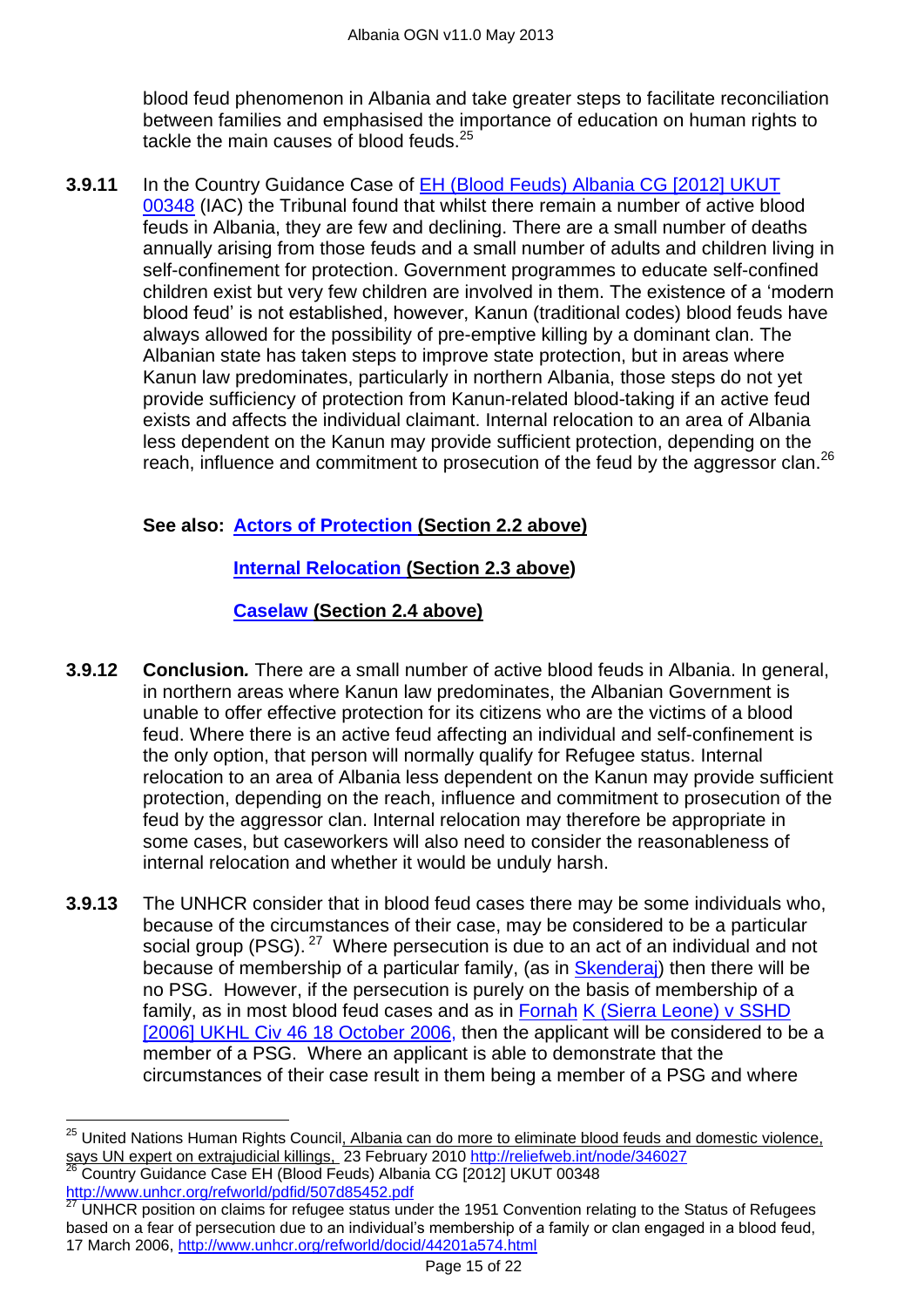they are unable to avail themselves of sufficient protection from the Government or relocate internally then a grant of asylum will be appropriate.

#### <span id="page-15-0"></span>**3.10 Organised crime**

- **310.1** Some claimants will apply for asylum or make a human rights claim based on illtreatment amounting to persecution at the hands of organised criminal gangs and that law enforcement agencies, such as the police, are not able to offer sufficient protection. Some claimants will claim that the police are linked to criminal gangs and that that they face unlawful arrest and detention.
- **3.10.2 Treatment.** Organised crime is present in Albania<sup>28</sup> and criminal activity has increased overall, as exemplified by the rise in homicides and armed robberies.<sup>29</sup> In February 2013, the Chief Commissioner of the police was killed in a 'mafia-style hit' in what was the third highest ranking Albanian police officer to be murdered in 8 months.<sup>30</sup> A study by the Institute for Democracy and Mediation shows that Albania has registered an exponential growth in violent crimes from 2008 to 2011, including a marked growth in violent crimes such as murder, battery, robbery and theft. According to the study, the factors that have contributed to the rise in criminality, apart from the poor performance of law enforcement institutions, include the economic crisis and particularly the political crisis in Albania during the last three vears. $31$
- **3.10.3** According to Europol, within the European Union (EU), Albanian speaking groups were active in the fields of cocaine, heroin, synthetic drug and cannabis trafficking. The financial resources of these groups have enabled them to interact with criminal organisations in source areas for illicit drugs, as well as to proactively identify new criminal opportunities. Some of their proceeds were reportedly destined for support organisations for the former Kosovo Liberation Army.<sup>3</sup>
- **3.10.4** In the field of police co-operation and the fight against organised crime one of the key priorities set in the Commission's Opinion — some progress can be reported. Greater use of the MEMEX criminal intelligence information system has improved data exchange within the Albanian State Police (ASP). However, the operational capacity of the forensic laboratory, especially DNA interpretation and a DNA database needs further support. A decision was taken to restructure the witness protection services with the purpose to increase their effectiveness and meet EU standards. An action plan against trafficking of vehicles has been adopted and progress has been made on detecting trafficked vehicles at the borders. The implementation of the 'anti-mafia law' has resulted in an increase in the seizure of criminal assets. According to the EC in their Report of 2012, efforts in this area need to be intensified substantially through closer co-ordination between law

 $\overline{a}$ 

<sup>31</sup> Balkan Insight, Albania Registers Sharp Rise in Crime, 7 September 2012 <http://www.balkaninsight.com/en/article/albania-registers-stunning-rise-in-criminality-study-finds> <sup>32</sup> EUROPOL – EU Organised Crime Threat Assessment (OCTA) 2011

 $^{28}$  U.S Department of State International Travel – Albania Country Specific Information – 27 August 2012 [http://travel.state.gov/travel/cis\\_pa\\_tw/cis/cis\\_1076.html#victim](http://travel.state.gov/travel/cis_pa_tw/cis/cis_1076.html#victim)

<sup>29</sup> OSAC Albania 2012 Crime and Safety Report, 3 February 1012 <https://www.osac.gov/Pages/ContentReportDetails.aspx?cid=12106>

Balkan Insight, Albania Police Chief Murdered in Mafia-Style Hit, 25 February 2013 <http://www.balkaninsight.com/en/article/albania-police-chief-murdered-in-mafia-style-hit>

[https://www.europol.europa.eu/sites/default/files/publications/octa\\_2011.pdf](https://www.europol.europa.eu/sites/default/files/publications/octa_2011.pdf)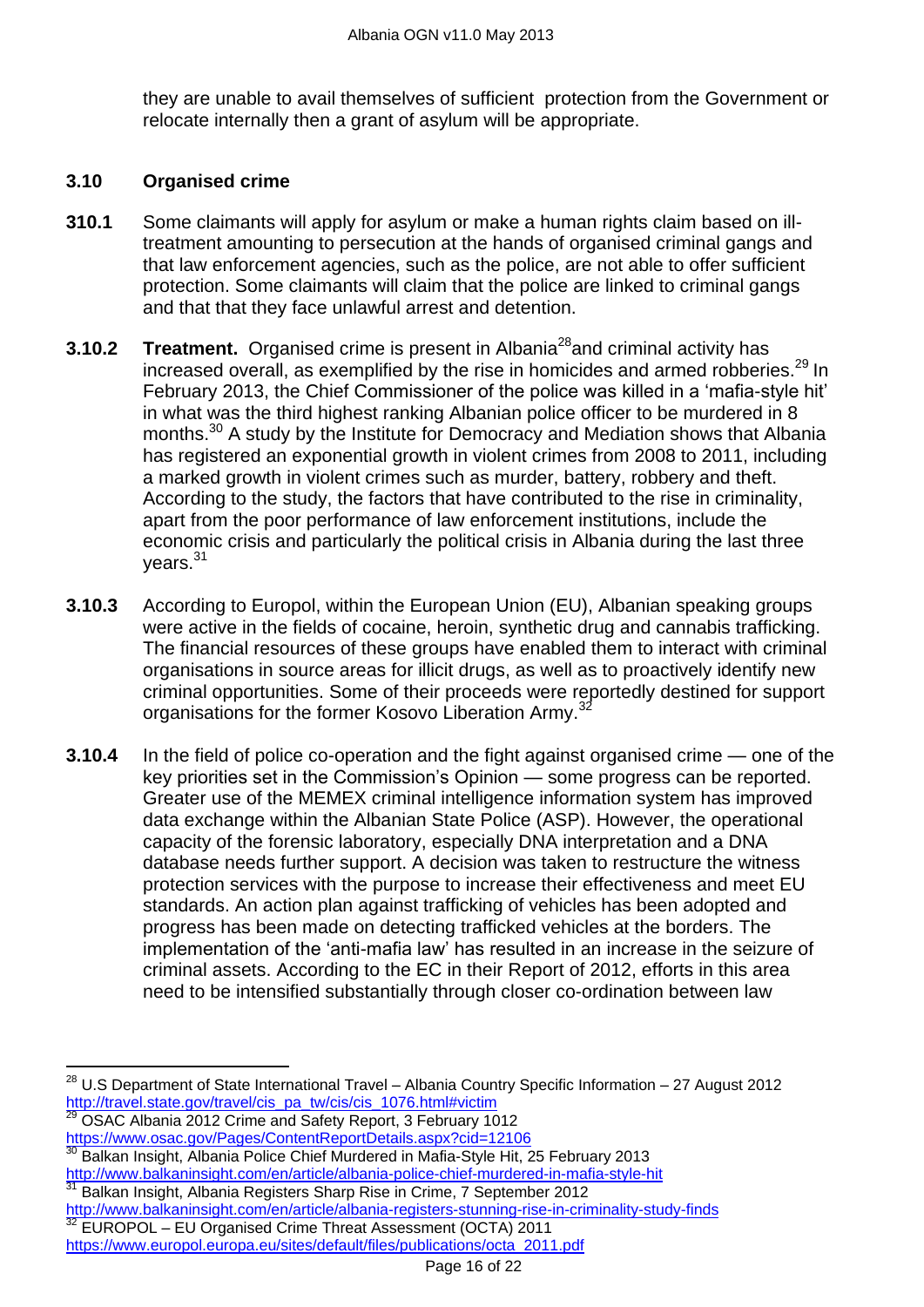enforcement and judicial authorities, leading to effective recovery of illicitly-obtained assets.<sup>33</sup>

- **3.10.5** The EC states that inter-institutional co-operation has progressed in investigations of financial crime and money laundering. However, there is an urgent need for key institutions to step up co-ordination and information exchange and therefore maximise their capacity to investigate serious and organised crime. Continuous specialised training involving police officers, prosecutors and Judges remains necessary. Standard operating procedures for managing serious crime scenes have been introduced. Threat assessment and proactive investigations should be further promoted according to the EC in their Report of 2012. Preparations in order to build a solid track record of investigations, prosecutions and convictions at all levels are moderately advanced.<sup>34</sup>
- **3.10.6** Albania made a formal application for membership of the EU on 28 April 2009, on the basis of a 2006 Stabilisation and Association Agreement.<sup>35</sup> The negotiations took three and a half years. This is because the EU thought Albania was moving too slowly in the fight against corruption and organised crime. Therefore, Albania is not expected to join the EU until 2015 at the earliest. EU Governments say strengthening the rule of law and combating organised crime and corruption remain "urgent challenges" for Albania.<sup>36</sup>
- **3.10.7** While the law provides criminal penalties for official corruption, the government did not implement the law effectively, and officials frequently engaged in corrupt practices with impunity. The government prosecuted corrupt officials and managed complaints regarding police corruption through the ombudsman and the Internal Control Service of the Albanian State Police. For much of 2012, broad immunity provisions for judges, members of parliament, and other high-level officials prohibited not only prosecution but any use of investigative measures, hindering the government's ability to prosecute high-level corruption. On 18 September 2012, the assembly passed legislation enabling prosecutors to start investigations against judges, assembly members, and other high-level officials. The government's task force against organised crime coordinated anticorruption activities. The task force includes several ministers and heads of independent state-owned agencies, such as the public electricity company, and representatives of the police and intelligence organizations. The joint investigative units to fight economic crime and corruption (JIUs) are multiagency units that investigated and prosecuted public corruption and other financial crimes. The JIUs continued to bring cases in numerous sectors with extensive corruption.<sup>37</sup>
- **3.10.8** JIUs continued to be good mechanism for investigating and prosecuting corruption cases. The High Inspectorate of Declaration and Audit of Assets (HIDAA) made progress in the detection of suspicious declarations and some police investigations of corruption cases and prosecution of low and mid-level officials has increased. However, convictions in corruption cases remain rare. There is not yet a convincing

 $^{33}$  European Commission 2012 Albania Progress Report, 10 October 2012, Page 56 [http://ec.europa.eu/enlargement/pdf/key\\_documents/2012/package/al\\_rapport\\_2012\\_en.pdf](http://ec.europa.eu/enlargement/pdf/key_documents/2012/package/al_rapport_2012_en.pdf) <sup>34</sup> European Commission 2012 Albania Progress Report, 10 October 2012, Page 57

[http://ec.europa.eu/enlargement/pdf/key\\_documents/2012/package/al\\_rapport\\_2012\\_en.pdf](http://ec.europa.eu/enlargement/pdf/key_documents/2012/package/al_rapport_2012_en.pdf) <sup>35</sup> BBC News – Albania Profile – 5 February 2013 <http://www.bbc.co.uk/news/world-europe-17679574>

<sup>36</sup> BBC News – EU Enlargement: The Next Eight - 2 January 2013 <http://www.bbc.co.uk/news/world-europe-11283616>

US State Department Albania Country Report on Human Rights Practices 2012 Published 19 April 2013 Section 4<http://www.state.gov/j/drl/rls/hrrpt/humanrightsreport/index.htm?year=2012&dlid=204254>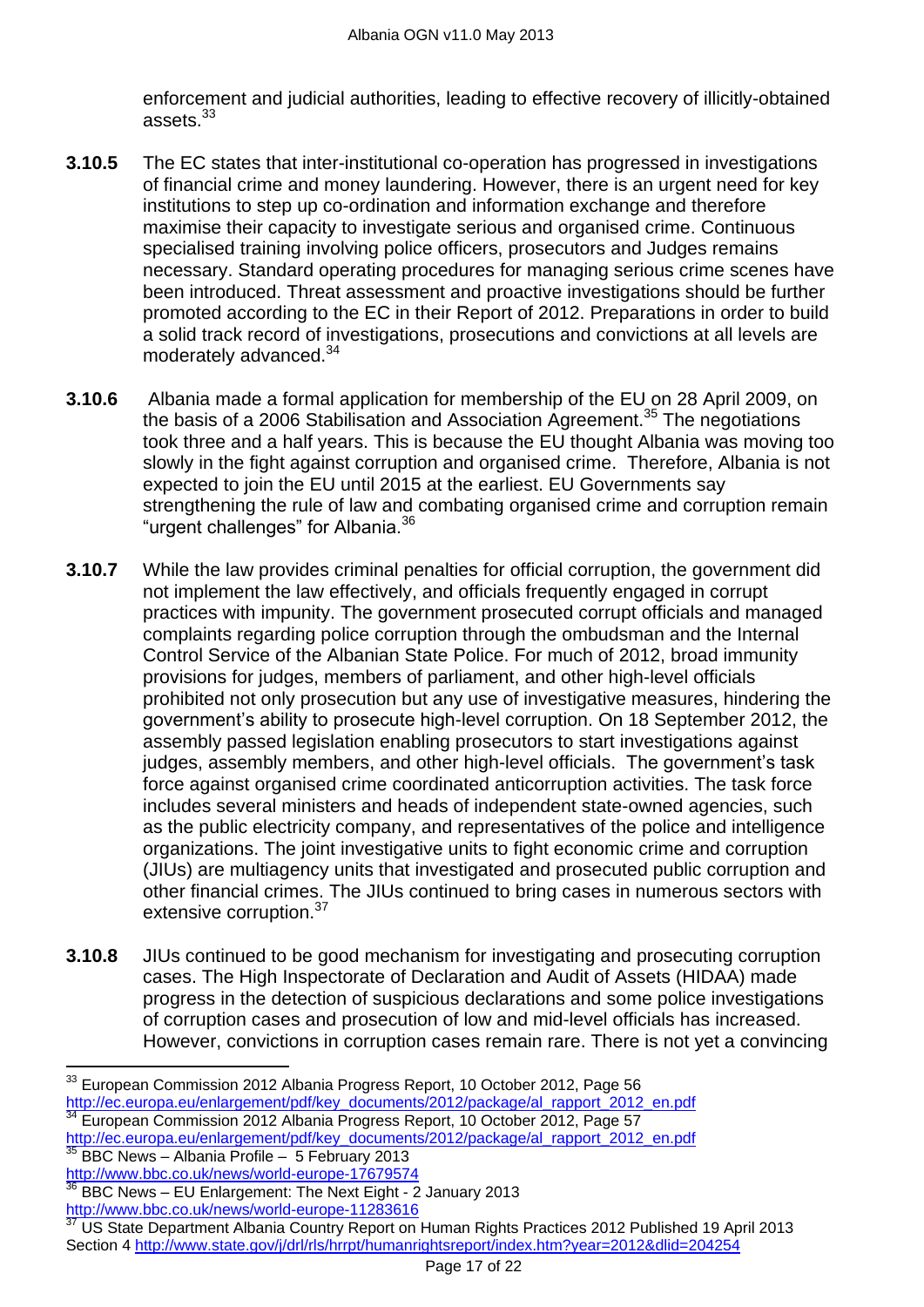track record of investigations, prosecutions and convictions in corruption cases at all levels including senior officials. A lack of expertise in financial investigations and of technical equipment for special investigative measures hampers the effectiveness of investigations in corruption cases. A particular concern is the general culture of a reactive approach to investigating corruption cases and the almost complete lack of proactive investigations. Intelligence from different sources has not systematically been followed up and risk assessments were not systematically used. Limited human and financial resources remain a constraint for the JIUs, the HIDAA, the Prosecutor's Office and the different departments dealing with anticorruption measures.<sup>38</sup>

# **See also: Actors of Protection (Section 2.2 above)**

# **Internal relocation (Section 2.3 above)**

### **Caselaw (Section 2.4 above)**

**3.10.9 Conclusion***.* The Albanian authorities are making significant efforts to combat organised crime, but with limited success. Relatively high levels of organised crime remain within Albania and protection may not be available in all cases particularly where the corruption of state officials is an issue. Internal relocation is likely to be available to individuals seeking to escape a localised threat from members of organised criminal gangs so long as it would not be unduly harsh. A grant of asylum or Humanitarian Protection will not, therefore, generally be appropriate in these cases.

# <span id="page-17-0"></span>**3.11 Involvement with opposition political parties**

- **3.11.1** Some claimants will apply for asylum or make a human rights claim based on illtreatment amounting to persecution at the hands of members of a rival political party.
- **3.11.2 Treatment** Albania is a parliamentary democracy. The Albanian Constitution was adopted by referendum on 22 November 1998 and came into effect shortly afterwards. The Constitution sets out the basis for an executive consisting of the President and Council of Ministers, a Parliamentary Assembly and a Judiciary including the Constitutional Court and High Court. The President is elected for a 5 year term by a three-fifths majority of Members of Parliament. No president may serve more than 2 terms in office. The current incumbent is President Bujar Nishani who took over from President Bamir Topi in July 2012.<sup>39</sup> Three previous attempts to elect a head of state failed because the ruling coalition and opposition could not agree on a consensus candidate. Opposition Socialist Party lawmakers were present, but did not vote.<sup>40</sup>
- **3.11.3** In 2009 the country held parliamentary elections that the Organisation for Security and Cooperation in Europe (OSCE) / Office for Democratic Institutions and Human

<sup>38</sup> European Commission 2012 Albania Progress Report, 10 October 2012, Page 15 [http://ec.europa.eu/enlargement/pdf/key\\_documents/2012/package/al\\_rapport\\_2012\\_en.pdf](http://ec.europa.eu/enlargement/pdf/key_documents/2012/package/al_rapport_2012_en.pdf) <sup>39</sup> Balkan Insight, Bujar Nishani Sworn in as Albania's President, 25 July 2012

<http://www.balkaninsight.com/en/article/bujar-nishani-sworn-in-as-albania-s-president> <sup>40</sup> Radio Free Europe/Radio Liberty, Albanian Parliament Elects President At Fourth Attempt, 11 June 2012 <http://www.rferl.org/content/albania-elects-president/24611131.html>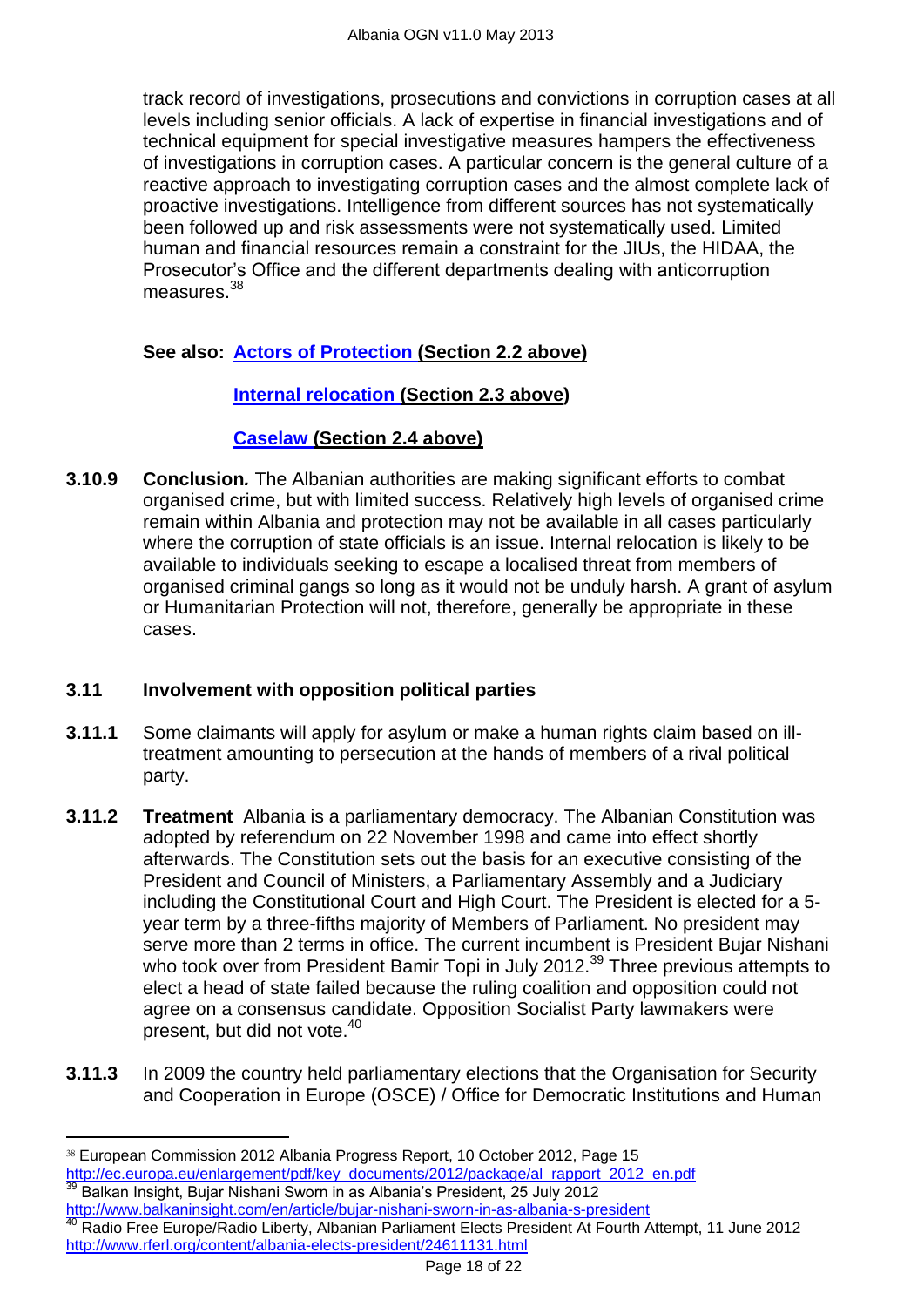Rights (ODIHR) election observation mission stated met most OSCE commitments but, nevertheless, "did not fully realize the country's potential to adhere to the highest standards for democratic elections." The observation mission specifically cited problems in administrative procedures with the vote count, "a highly polarized environment," biased media coverage, and procedural violations such as proxy voting.<sup>41</sup>

- **3.11.4** In May 2011 there were nationwide elections for mayors and city councils that the OSCE election observation mission characterized as "competitive and transparent" but "highly polarized, with mistrust between political parties in government and opposition.‖ The Central Election Commission's (CEC) decision to overturn initial results in the mayoral contest in Tirana was widely perceived to be partisan and undermined confidence in its independence and impartiality.<sup>42</sup>
- **3.11.5** According to Freedom House, the year 2012 will mark one hundred years of independence since the establishment of the modern state of Albania and resolving the ongoing political and institutional crises before preparations begin for the 2013 presidential election campaign is crucial for ensuring a stable election environment. The President, who has considerable influence over the Judiciary, will be elected for the first time by Parliament through a simple majority vote. The General Prosecutor will finish her current mandate and the newly elected President will nominate a new appointee to be approved by Parliament. $43$  Confrontations between oppositiondominated local Governments and local representatives of the central Government occurred frequently in the first half of 2011. Local election campaigning officially started in April 2011 and was marred by a large number of violent incidents.<sup>44</sup>
- **3.11.6** On 21 January 2011, the Republican Guard opened fire on a crowd of opposition protesters, killing four people and wounding dozens more.<sup>45</sup> By the end of 2011, 11 Republican Guards were under investigation in connection with the deaths. More than 140 police officers and demonstrators were injured overall. Police beat dispersing demonstrators and several journalists. At least 112 demonstrators were arrested and some 30 were subsequently convicted of setting fire to vehicles, assaulting police and breaching the security perimeter of the Prime Minister's offices. Commissioners of the Ombudsperson's Office visited Tirana police stations and detention centres following the January demonstrations. They stated that detained demonstrators, two of whom bore marks of physical ill-treatment, alleged being ill-treated during arrest, and that psychological pressure had been used to make them sign self-incriminating statements. Nine complaints of police ill-treatment were reportedly filed.<sup>46</sup> In February 2013, Tirana District Court ruled that two former officers of the Republican Guard were not guilty of the deaths of three protestors. Prime Minister Berisha has repeatedly called the protest a failed coup attempt and has vowed to punish those responsible.<sup>47</sup>

[http://www.freedomhouse.org/sites/default/files/Albania\\_final\\_0.pdf](http://www.freedomhouse.org/sites/default/files/Albania_final_0.pdf) <sup>44</sup> Freedom House – Nations in Transit 2012 – Albania, 6 June 2012 [http://www.freedomhouse.org/sites/default/files/Albania\\_final\\_0.pdf](http://www.freedomhouse.org/sites/default/files/Albania_final_0.pdf)

 $\overline{a}$ 

<sup>45</sup> Freedom House – Nations in Transit 2012 – Albania, 6 June 2012 [http://www.freedomhouse.org/sites/default/files/Albania\\_final\\_0.pdf](http://www.freedomhouse.org/sites/default/files/Albania_final_0.pdf)

<sup>&</sup>lt;sup>41</sup> US State Department Albania Country Report on Human Rights Practices 2012 Published 19 April 2013 Section 3<http://www.state.gov/j/drl/rls/hrrpt/humanrightsreport/index.htm?year=2012&dlid=204254> <sup>42</sup> US State Department Albania Country Report on Human Rights Practices 2012 Published 19 April 2013 Section 3<http://www.state.gov/j/drl/rls/hrrpt/humanrightsreport/index.htm?year=2012&dlid=204254> <sup>43</sup> Freedom House – Nations in Transit 2012 – Albania, 6 June 2012

<sup>46</sup> Amnesty International Annual Report 2012 – Albania, 24 May 2012 <https://www.amnesty.org/en/region/albania/report-2012>

<sup>47</sup> Balkan Insight, Albania Guardsmen Acquitted of Killing Protesters, 7 February 2013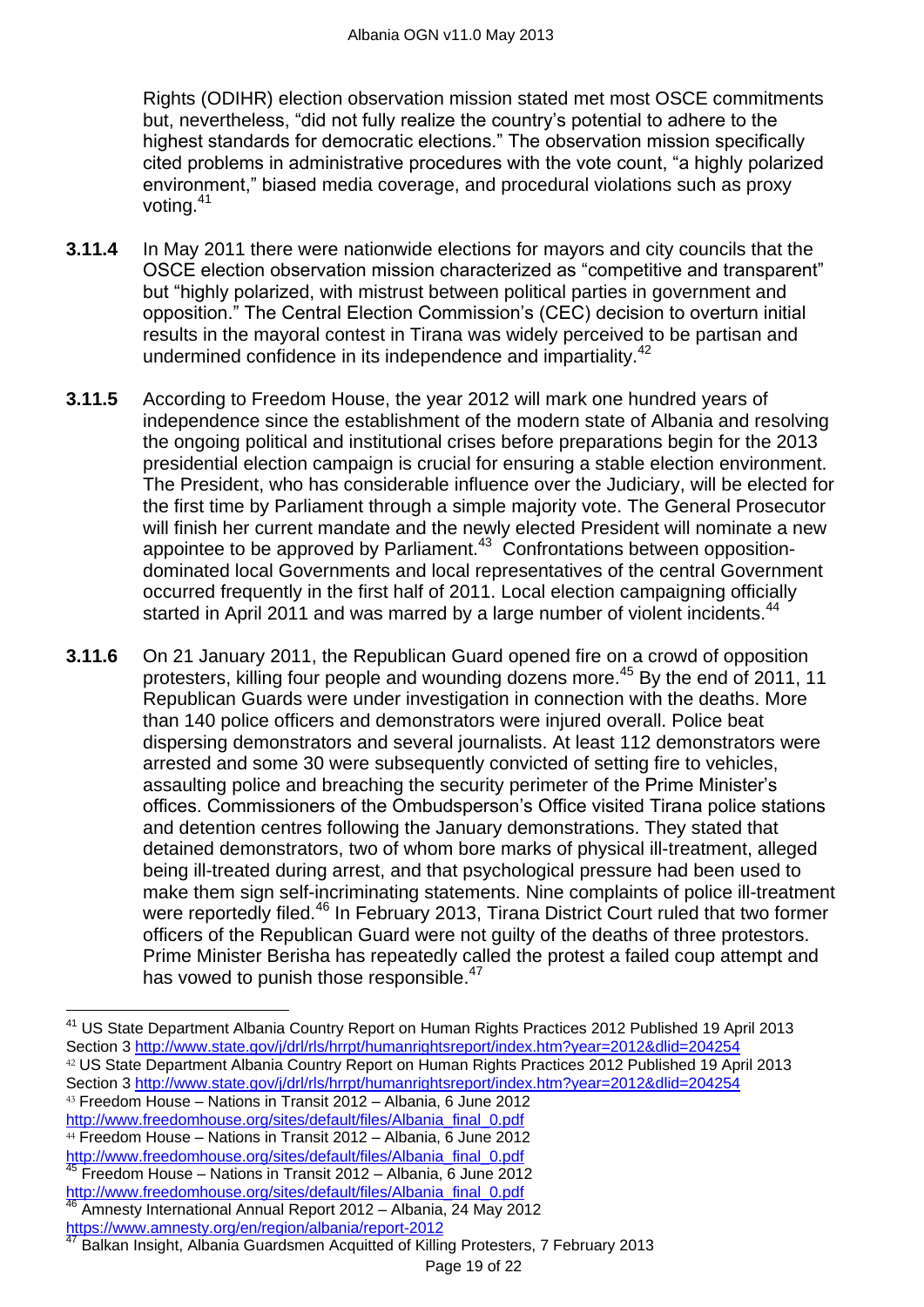**3.11.7** The constitution provides citizens the right to change their government peacefully, and citizens exercised this right in practice through periodic elections based on universal suffrage.<sup>48</sup>

## **See also: Actors of Protection (Section 2.2 above)**

### **Internal Relocation (Section 2.3 above)**

### **Caselaw (Section 2.4 above)**

**3.11.8 Conclusion.** Albania is a parliamentary democracy and political parties are able to register and contest elections. There is limited evidence of persecution or a breach of Article 3 of the ECHR. Those claiming to face threats from political opponents should be able to seek protection from the authorities or internally relocate to escape a localised threat, apart from in cases where the claimant fears the State. Therefore, a claim based on fear of members of opposing political parties is unlikely to qualify for a grant of asylum or Humanitarian Protection.

### <span id="page-19-0"></span>**3.12 Trafficking of Women**

- **3.12.1** Some claimants will claim asylum or make human rights claim based on their fear of being trafficked or their fear of those who trafficked them if they return to Albania.
- **3.12.2 Treatment***.* The US State Department Trafficking in Persons Report 2012 noted that Albania had taken concrete steps to improve anti-trafficking strategy, but stated that "widespread corruption, particularly within the Judiciary, continued to obstruct overall anti-trafficking law enforcement and victim protection efforts". In February<br>overall anti-trafficking law enforcement and victim protection efforts". In February 2011, the Government adopted a national action plan against human trafficking.
- **3.12.3** Albania is primarily a source country for men, women and children subjected to sex trafficking and forced labour, including the forced begging of children. Albanian women and children continue to be subjected to sex trafficking within the country. Albanian victims are subjected to conditions of forced labour and sex trafficking in Greece, Italy, Macedonia, Kosovo, Serbia and throughout Western Europe. Authorities reported finding trafficking victims from Greece and Ukraine in Albania during 2011. Children were exploited for commercial sex, forced begging and forced criminality, such as burglary and drug distribution and girls were also subjected to prostitution or forced labour after arranged marriage. There is evidence that Albanian men are subjected to forced labour in agriculture in Greece and other neighbouring countries. Re-trafficking of Albanian victims continue to be a problem.<sup>50</sup>
- **3.12.4** The Government of Albania does not fully comply with the minimum standards for the elimination of trafficking, however it is making significant efforts to do so. During 2011, the Government increased its capacity to proactively identify trafficking victims, used its witness protection program to protect trafficking victims and

 $\overline{a}$ <http://www.balkaninsight.com/en/article/albania-guardsmen-not-guilty-of-protestors-death> <sup>48</sup> US State Department Albania Country Report on Human Rights Practices 2012 Published 19 April 2013 Section 4<http://www.state.gov/j/drl/rls/hrrpt/humanrightsreport/index.htm?year=2012&dlid=204254> <sup>49</sup> USSD Trafficking in Persons Report 2012 19 June 2012 <http://www.state.gov/documents/organization/192594.pdf> <sup>50</sup> USSD Trafficking in Persons Report 2012, 19 June 2012 <http://www.state.gov/documents/organization/192594.pdf>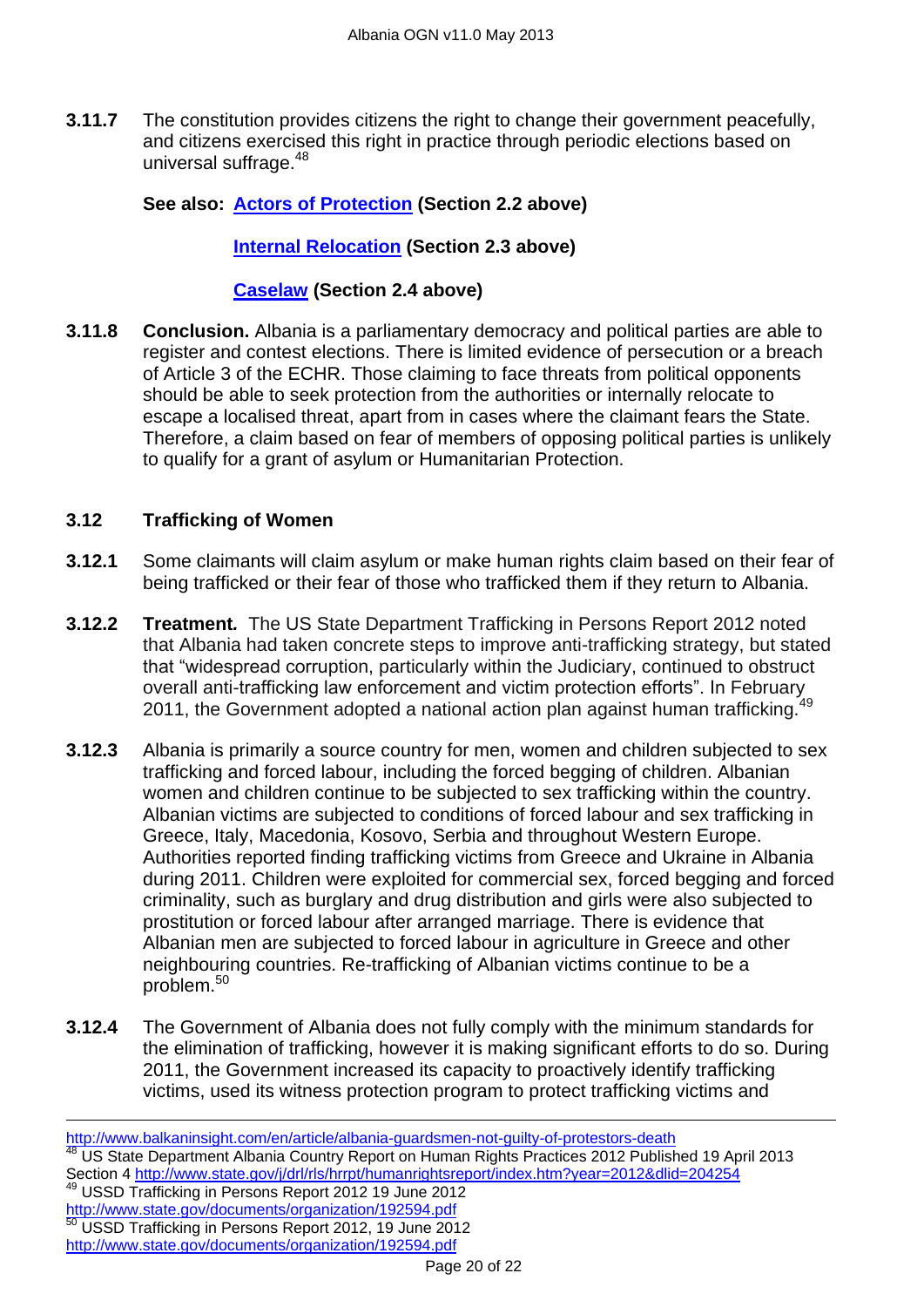supplied short-term funding for NGOs to help victims. However, the Government's overall lack of sustained funding to anti-trafficking NGOs resulted in temporary closure of a shelter during 2011, negatively impacting victim assistance. Moreover, widespread corruption, particularly among the Judiciary, continued to hinder overall anti-trafficking efforts.<sup>51</sup>

- **3.12.5** The Government of Albania sustained its anti-trafficking law enforcement efforts over 2010, though it convicted fewer trafficking offenders than during the previous year. Albania criminally prohibits sex and labour trafficking through articles 110(a), 128(b), and 114(b) of its criminal code, which prescribe penalties from five to 15 years' imprisonment. These penalties are sufficiently stringent and exceed those prescribed for other serious crimes, such as rape. The Serious Crimes Prosecution division reported investigating 27 human trafficking suspects in 2011, compared with 29 suspects investigated in 2010. During 2011, the Serious Crimes Court prosecuted five suspected trafficking offenders. All five prosecutions resulted in convictions in 2011, compared with 11 convictions in 2010. Penalties imposed on the five convicted offenders ranged from fines to 15 years' imprisonment. The Government continued its criminal investigation into a labour trafficking case initiated in 2010, but it has yet to formally charge any suspects. NGOs praised the victim-sensitive response from prosecutors appointed to trafficking cases during 2011, including their referral of victims to care. According to a 2011 report on Albania produced by the Council of Europe's Group of Experts on Action against Trafficking in Human Beings (GRETA), the Albanian Government's official recognition of the need to increase the response to internal trafficking has yet to lead to tangible actions. Pervasive corruption in all levels and sectors of Albanian society continued to seriously affect the Government's ability to address its human trafficking problem. The Government did not report taking any law enforcement action against trafficking-related complicity in 2011.<sup>57</sup>
- **3.12.6** The Government of Albania made some notable progress in strengthening its capacity to identify and protect victims of trafficking in 2011. The Government's lack of sustained funding to NGOs, however, resulted in the temporary closure of one shelter during 2011. In 2011, the Government reported identifying 84 new trafficking victims via the national referral mechanism, compared with 97 trafficking victims identified in 2010. NGOs reported assisting a total of 132 trafficking victims throughout 2011. In July 2011, the Government approved victim-centred standard operating procedures (SOPs) in collaboration with civil society to improve identification of trafficking victims and their referral to care. Although the new SOPs separated trafficking victims' status from their willingness to press charges against their traffickers, NGOs noted cases in which police and social workers granted victim status only after the victims agreed to formally participate in proceedings against their traffickers. <sup>53</sup>
- **3.12.7** According to the EC, Albania remains a source country for trafficking in human beings and recent improvements need to be complemented with a victim-centred approach, including reintegration services and witness protection.<sup>54</sup> In its Concluding Observations, the Committee on the Rights of the Child expressed

<http://www.state.gov/documents/organization/192594.pdf>

<http://www.state.gov/documents/organization/192594.pdf>

 $\overline{a}$ <sup>51</sup> USSD Trafficking in Persons Report 2012 19 June 2012

USSD Trafficking in Persons Report 2012, 19 June 2012

<sup>53</sup> USSD Trafficking in Persons Report 2012, 19 June 2012

<http://www.state.gov/documents/organization/192594.pdf>

<sup>54</sup> European Commission, 2012 Albania Progress Report, 10 October 2012 p.19 [http://ec.europa.eu/enlargement/pdf/key\\_documents/2012/package/al\\_rapport\\_2012\\_en.pdf](http://ec.europa.eu/enlargement/pdf/key_documents/2012/package/al_rapport_2012_en.pdf)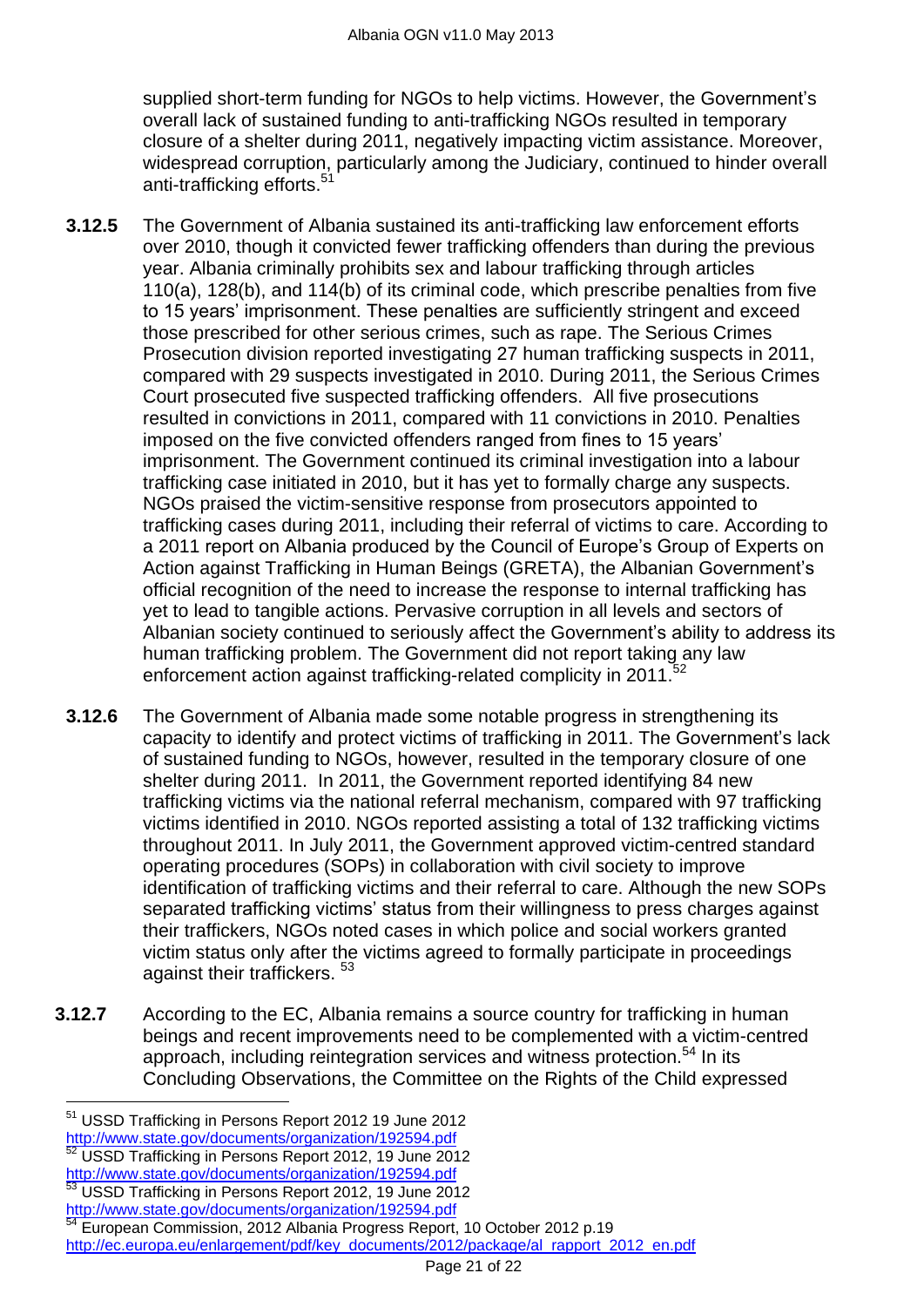concern that "Roma and Egyptian minority children are over represented among children victims of trafficking. The involvement of police and Government officials in trafficking cases and the corruption within the Judiciary hamper the overall antitrafficking law enforcement. Efficient mechanisms to protect witnesses and victims of trafficking have not been set up and the State does not financially support NGOs providing trafficking victims with shelter, care and assistance."<sup>55</sup>

- **3.12.8** The Commentary on the March 2011 Country of Origin Information report on Albania prepared for the Independent Advisory Group on Country Information explained with regard to re-trafficking that "this is when a trafficked person is repatriated to Albania and after a certain time in a shelter, police station or other place is re-trafficked again abroad. The main cause for this is the difficult life the individual faces upon return to Albania. During such returns, police notify the parents or in their absence other close relative of the individual they hold. This is the first moment of the breach of privacy as these relatives generally are not aware of the activities the person was engaged in abroad – especially when this involves work in the sex industry. Second, because Albania is such a small country where families are closely related to each other and trace relations and acquaintances in various parts of the country, there is a significant and real danger that the police officers handling the case will either know the person, or relatives of the person, or know someone who knows the person. As such, the return of an individual who has been a trafficking victim to Albania is generally not an anonymous event; information spreads around quickly, with the result that stigmatisation of the individual and the family prejudices the return to their area of origin. This stigmatisation means that the individual cannot lead a meaningful life and participate in activities such as going outside the compounds of the house – not even in the garden – go to work or school. They effectively live imprisoned. Some years ago a returned young woman committed suicide after a few months of living in her parental home under such conditions, as her life had become unbearable."
- **3.12.9** In December 2011, the Group of Experts on Action against Trafficking in Human Beings (GRETA) urged the Albanian authorities to "ensure that the assistance measures provided for in law are guaranteed in practice, by finding solutions for their appropriate financing. This is of particular importance in a context where the social reintegration of victims trafficked for the purpose of sexual exploitation and wishing to return from abroad to Albania is sometimes made difficult by their rejection by society and their families. Further, GRETA considers that the Albanian authorities should take steps to ensure that victims of trafficking benefit from the free legal assistance to which they are entitled and can effectively exercise their right to compensation".<sup>57</sup>
- **3.12.10** The Government encouraged victims to participate in investigations and prosecutions of trafficking offenders. Victims who pursued cases against their traffickers continued to be at risk from retribution and there was often a need for witness protection after a trial commenced. During 2011, 28 trafficking victims

[http://www2.ohchr.org/english/bodies/crc/docs/co/CRC-C-ALB-CO-2-4\\_en.pdf](http://www2.ohchr.org/english/bodies/crc/docs/co/CRC-C-ALB-CO-2-4_en.pdf)

 $\overline{a}$ 

[http://www.coe.int/t/dghl/monitoring/trafficking/Docs/Reports/GRETA\\_2011\\_22\\_FGR\\_ALB\\_en.pdf](http://www.coe.int/t/dghl/monitoring/trafficking/Docs/Reports/GRETA_2011_22_FGR_ALB_en.pdf)

<sup>&</sup>lt;sup>55</sup> UN Committee on the Rights of the Child, Consideration of reports submitted by States parties under article 44 of the Convention, 5 October 2012, paragraph 82

<sup>56</sup>Independent Advisory Group on Country Information, Commentary on the March 2011 Country of Origin Information (COI) report on Albania, May 2011 [http://icinspector.independent.gov.uk/wp](http://icinspector.independent.gov.uk/wp-content/uploads/2011/02/Evaluation-of-the-Country-of-Origin-Information-Report-on-Albania.pdf)[content/uploads/2011/02/Evaluation-of-the-Country-of-Origin-Information-Report-on-Albania.pdf](http://icinspector.independent.gov.uk/wp-content/uploads/2011/02/Evaluation-of-the-Country-of-Origin-Information-Report-on-Albania.pdf)

<sup>57</sup> Council of Europe Group of Experts on Action against Trafficking in Human Beings (GRETA), Report concerning the implementation of the Council of Europe Convention on Action against Trafficking in Human Beings by Albania, 2 December 2011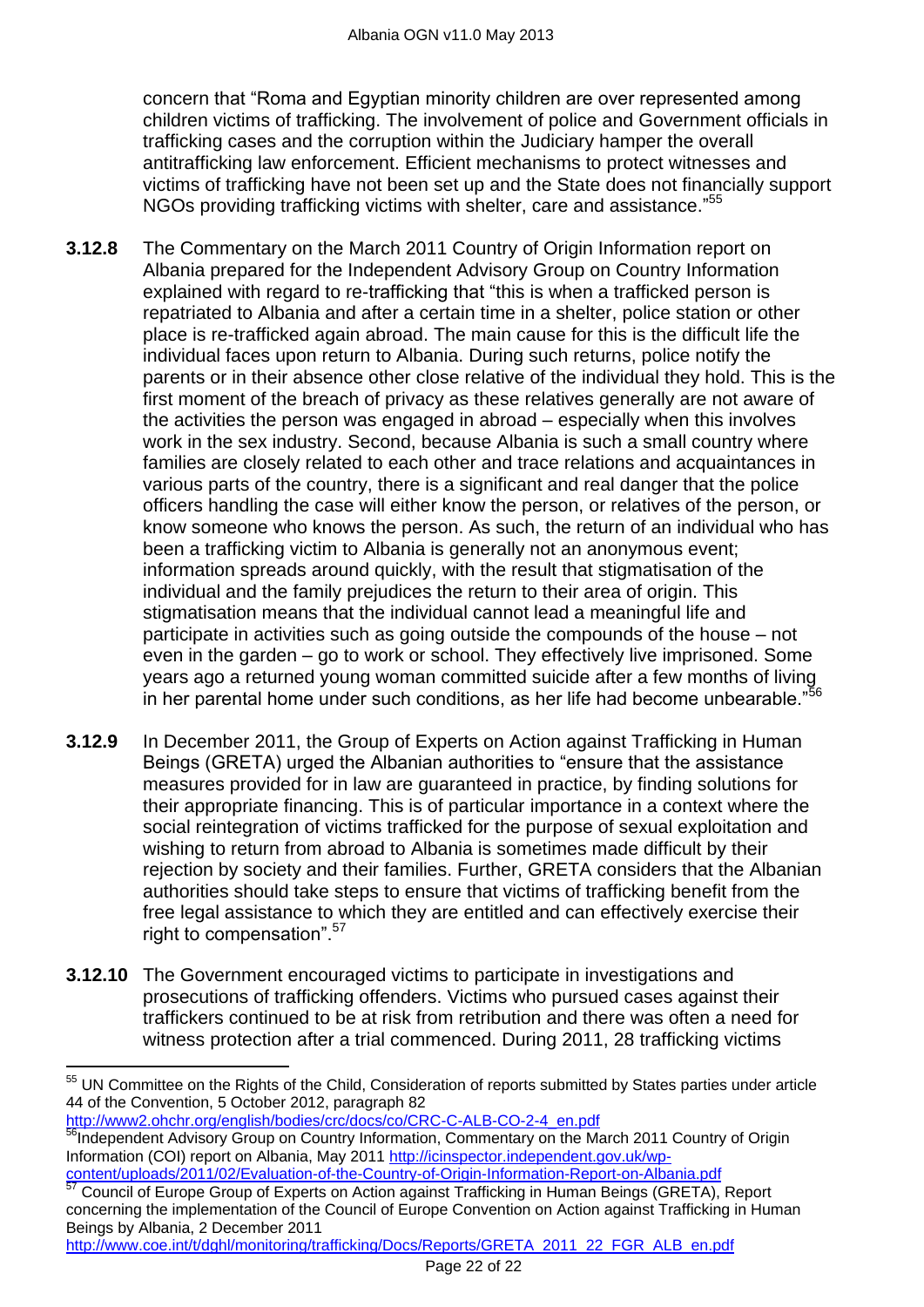assisted law enforcement officials in the investigation stage and two trafficking victims testified during trial. Notably, the Government enrolled one of these victims in its witness protection program. The Government reported it supplied five trafficking victims with financial stipends in order to assist with their reintegration after they left the shelter.<sup>58</sup>

**3.12.11** Albania sustained its efforts to prevent trafficking in persons during 2011, although it continued to rely primarily on international donors to fund anti-trafficking awareness campaigns. The Government continued to monitor its anti-trafficking efforts through its national anti-trafficking co-ordinator's office, which helped launch in 2011 a donor-funded national campaign entitled "Childhood is Not Exploitation for Work," which targeted schools and at-risk children to raise awareness about forced labour among the public and teachers. During 2011, the national co-ordinator's office took steps to facilitate the registration of unregistered children, who are especially vulnerable to trafficking in Albania. The Government continued to fund the national, toll-free, 24-hour hotline for victims and potential victims of trafficking. The Government made no discernible efforts to address demand for commercial sex acts.<sup>59</sup>

### **See also: Actors of Protection (Section 2.2 above)**

### **Internal Relocation (Section 2.3 above)**

# **Caselaw (Section 2.4 above)**

- **3.12.12 Conclusion***.* The Albanian Government has made significant efforts in recent years to fight human trafficking and has created legislative, organisational and operational frameworks in the areas of investigation, prosecution, protection and prevention. Although trafficking continues to be a problem in Albania, the Government has taken steps on several fronts to curb the activities of traffickers and to ensure that victims or potential victims can obtain protection from the authorities. There are a number of examples of the prosecution and conviction of traffickers with appropriate sentences. Trafficked women may be at risk of retrafficking on return to Albania. Much of Albanian society is governed by a strict code of honour which not only means that trafficked women would have very considerable difficulty in reintegrating into their home areas on return but also will affect their ability to relocate internally. Those who have children outside marriage are particularly vulnerable.
- **3.12.13** Whilst the Albanian Government and authorities have taken steps to protect trafficked women who return such steps are not always effective. When considering whether or not there is a sufficiency of protection for a trafficked woman who is to be returned, caseworkers must take full account of the claimants particular circumstances (see below) and other facts of the case. Not all trafficked women returning to Albania will be able to access the arrangements and facilities available to enable successful re-integration and as such some trafficked women may well be members of a PSG as stated in the case [AM and BM.](http://www.bailii.org/uk/cases/UKUT/IAC/2010/00080_ukut_iac_2010_am_bm_albania_cg.html) Whether they are at risk of persecution on account of such membership and whether they will be able to access sufficiency of protection from the authorities will depend upon their individual circumstances including but not limited to the following: (i)the social status and

<sup>58</sup> USSD Trafficking in Persons Report 2012, 19 June 2012 <http://www.state.gov/documents/organization/192594.pdf> USSD Trafficking in Persons Report 2012, 19 June 2012 <http://www.state.gov/documents/organization/192594.pdf>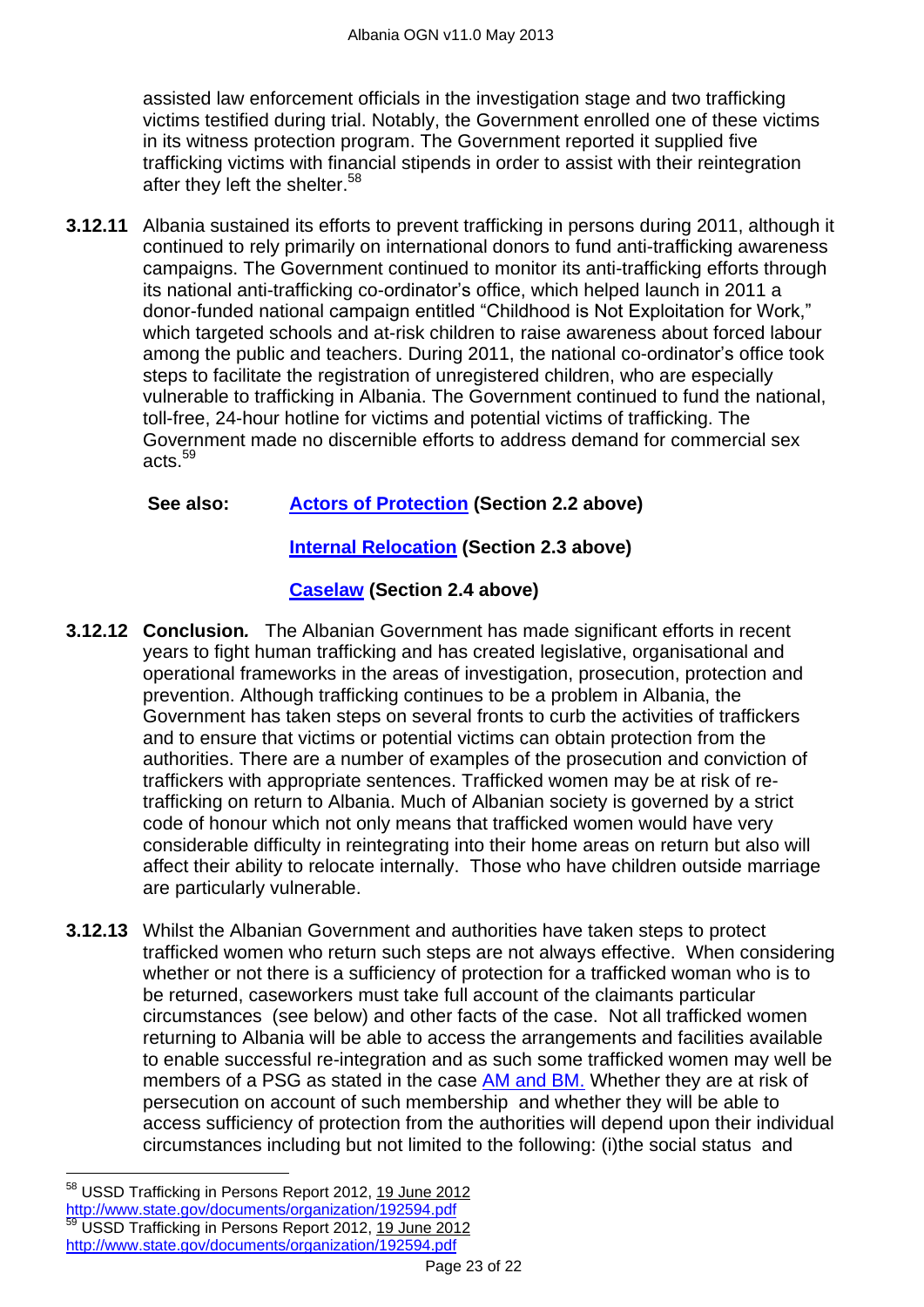economic standing of the trafficked woman's family; (ii) the level of education of the trafficked woman or her family; (iii) the trafficked woman's state of health, particularly her mental health; (iv) the presence of an illegitimate child; (v) the area of origin of the trafficked woman's family (vi) the trafficked woman's age; (vi) the influence of traffickers; and (vii) the result of previous attempts to access protection. Where an applicant is able to demonstrate that they fall into this category a grant of asylum will be appropriate.

## <span id="page-23-0"></span>**3.13 Victims of domestic violence**

- **3.13.1** Some women claimants will apply for asylum or make a human rights claim based on ill-treatment amounting to persecution at the hands of members of their family due to domestic violence and that the authorities are not willing or able to offer sufficiency of protection.
- **3.13.2 Treatment***.* Domestic violence against women, including spousal abuse, remained a serious problem in 2012. During 2012 police reported cases of domestic violence and the government pressed charges in some cases. The Department of Equal Opportunities at the Ministry of Labour, Social Affairs, and Equal Opportunity covers women's issues, including domestic violence.<sup>60</sup>
- **3.13.3** The government shelter for domestic violence victims in Tirana assisted 35 women and 37 children from April 2011 to May 2012. However, the shelter could not accept victims without a court order. After inspecting the shelter in April 2012, the ombudsman found cases of repeated abuse by shelter director Dodona Kaloshi, who had reportedly verbally degraded victims and forced some children to sleep on the floor. Police routinely denied protection to women housed at the shelter when they travelled to court appearances or to take their children to school, leaving some to be assaulted by their husbands while they were away from the shelter. After growing criticism and a television expose, the government removed Kaloshi from the position several weeks after the ombudsman's findings. At the end of 2011, NGOs operated 15 shelters to protect victims from domestic violence, six in Tirana and nine outside the capital. Police reported they received 2,349 domestic violencerelated complaints through their emergency hotline. According to government figures in 2011, there were 2,526 cases of domestic violence reported during the year, compared with 2,181 in 2011. Police often did not have the training or capacity to deal with domestic violence cases.<sup>61</sup>
- **3.13.4** According to Amnesty International 2012, domestic violence remained widespread and shelters for women survivors were insufficient to meet the demand. Most incidents, including those involving violence against children, went unreported. Domestic violence was not a specific criminal offence and, except in the gravest cases, prosecution had to be instigated by the victim. Legislation providing free legal aid for people requesting protection orders was not implemented and despite training programmes, health workers reportedly often failed to provide certificated records of injuries. In most cases, proceedings were stopped, either because the petitioner withdrew, often due to social pressure and economic dependence on the perpetrator or due to lack of written evidence. Perpetrators who broke the terms of

 $^{60}$  US State Department Albania Country Report on Human Rights Practices 2012 Published 19 April 2013 Section 6 <http://www.state.gov/j/drl/rls/hrrpt/humanrightsreport/index.htm?year=2012&dlid=204254> <sup>61</sup> US State Department Albania Country Report on Human Rights Practices 2012 Published 19 April 2013 Section 6 <http://www.state.gov/j/drl/rls/hrrpt/humanrightsreport/index.htm?year=2012&dlid=204254>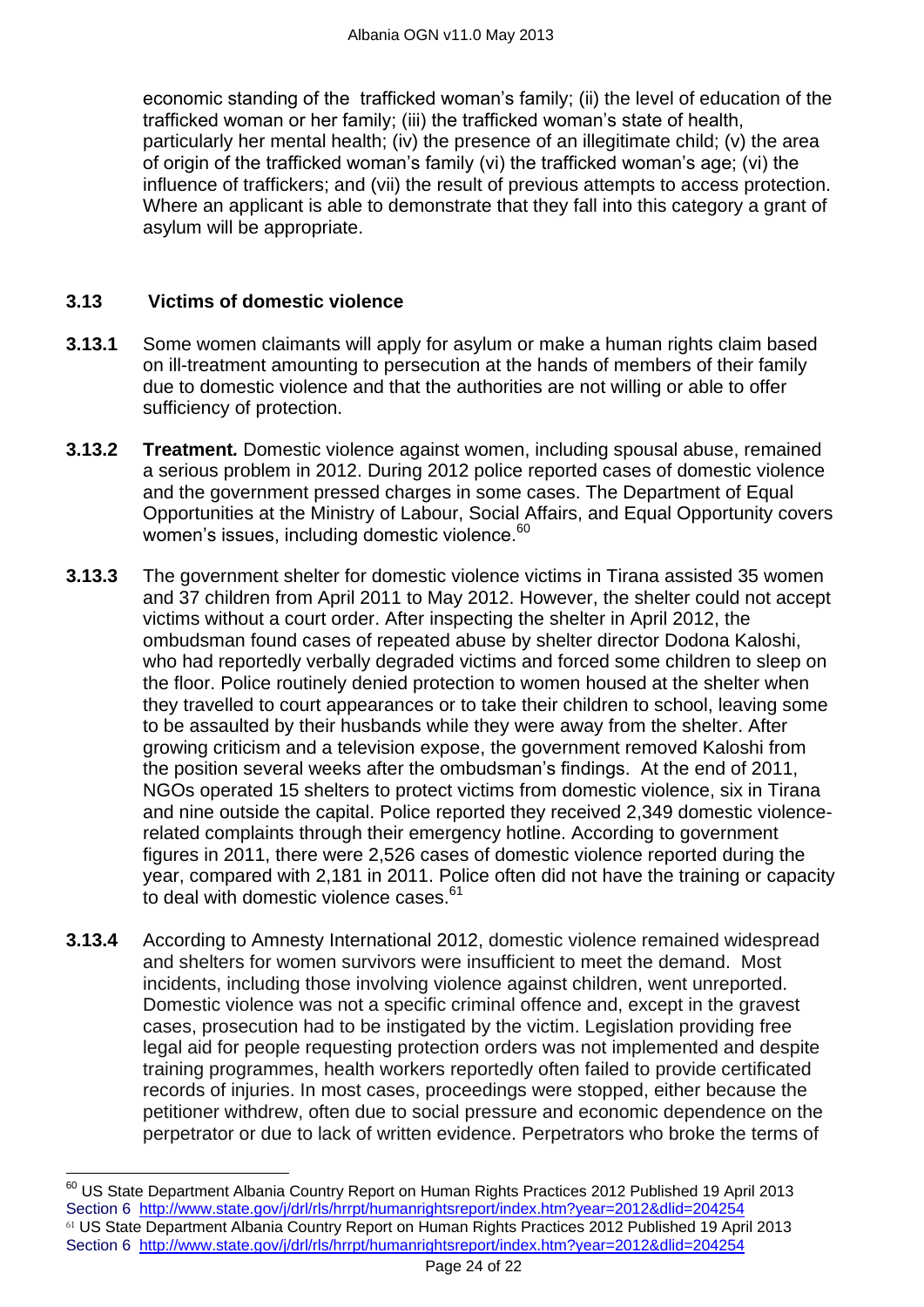protection orders were liable to fines or up to two years' imprisonment, but Courts rarely imposed custodial sentences.<sup>62</sup>

- **3.13.5** In September 2011, Servete Karoshi was killed by her husband, who had repeatedly ignored protection orders. She had reported his continued violence but was given no effective protection. In March 2011, legislation was adopted to provide basic economic assistance of US\$30 per month for victims for the duration of their protection order and also for victims of human trafficking.<sup>63</sup>
- **3.13.6** The physical integrity of Albanian women was inadequately protected. The Albanian Constitution does not contain any specific provisions regarding domestic violence, spousal rape, sexual harassment or female genital mutilation, although Albanian law does condemn these practices. Violence against women was very prevalent in Albania as many men, especially in the northeast, still adhered to a traditional code known as *Kanun* that establishes the authority of men over women.<sup>64</sup>
- **3.13.7** According to the UN Special Rapporteur in his report of March 2011, domestic violence was widespread in Albania and some deaths have resulted. Approximately one out of three Albanian women experience physical violence at home. The violence is most often spousal abuse, although it has also resulted from attempts to ‗restore' honour. Studies specific to Albania highlighted cultural factors, including a strong historic tradition of male dominance, the fact that domestic violence has long been considered to be a 'normal' private part of family life and that Albanian society has emphasised hierarchical family order and intergenerational control. The *kanun*  was seen as contributing to a culture of disrespect for and violence against women because of its patriarchal approach and because it specifically sanctions violence, including beatings for a disobedient wife. <sup>65</sup> Women who are unemployed, less educated and living in rural areas are seen as more vulnerable to violence.<sup>66</sup> The Government, with United Nations support, has developed a national strategy on gender equality and domestic violence which exposes failures of capacity, effectiveness, training and record keeping on the part of public health and medical officials, the police and the Judiciary.
- **3.13.8** The criminal code penalizes rape, including spousal rape. However, victims rarely reported spousal abuse, and officials did not prosecute spousal rape in practice. The concept of spousal rape was not well-established, and authorities and the public often did not consider it a crime. The law imposes penalties for rape and assault depending on the age of the victim. For rape of an adult, the prison term is three to 10 years; for rape of an adolescent between the ages of 14 and 18, the

<sup>63</sup> Amnesty International Annual Report 2012 – Albania, 24 May 2012 <https://www.amnesty.org/en/region/albania/report-2012>

 $62$  Amnesty International Annual Report 2012 – Albania, 24 May 2012 <https://www.amnesty.org/en/region/albania/report-2012>

**OECD Social Institutions and Gender Index 2012** 

Gender Equality and Social Institutions in Albania, Restricted physical integrity <http://genderindex.org/country/albania> Date accessed 25 February 2013

Report of the UN Special Rapporteur on extrajudicial, summary or arbitrary executions 14 March 2011, III Domestic violence

[http://reliefweb.int/sites/reliefweb.int/files/resources/Full\\_Report\\_680.pdf](http://reliefweb.int/sites/reliefweb.int/files/resources/Full_Report_680.pdf)

Report of the UN Special Rapporteur on extrajudicial, summary or arbitrary executions 14 March 2011, III Domestic violence

[http://reliefweb.int/sites/reliefweb.int/files/resources/Full\\_Report\\_680.pdf](http://reliefweb.int/sites/reliefweb.int/files/resources/Full_Report_680.pdf)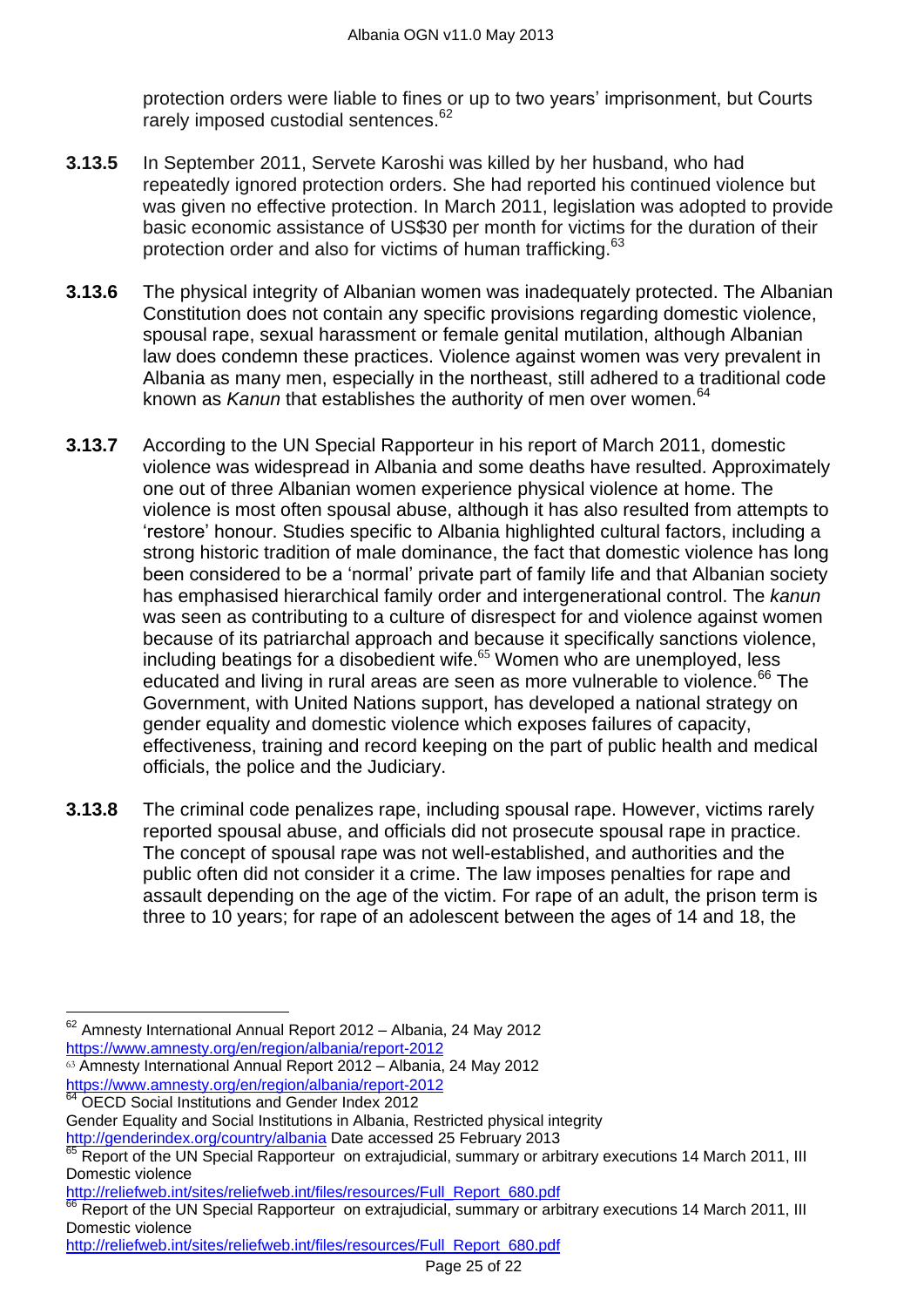term is five to 15 years; and, for rape of a child under the age of 14, the term is seven to 15 years.<sup>67</sup>

- **3.13.9** The Osservatorio Balceni e Caucaso, an online news provider and research centre devoted to social and political change in South East Europe, stated in their report of 16 November 2011 that in 2006 Albania introduced a law on Measures for prevention of violence within families. This law was only passed in Parliament following strong pressure from civilians including a petition signed by 20,000 people. The law covered two important aspects. Firstly, it defined which public institutions were competent in dealing with domestic violence and secondly it granted the magistracy the power to put "protective and restrictive measures" into action in favour of the victims and against the violators.<sup>68</sup> Effective application of this law remains a problem as the relevant laws are not completed and a budget sufficient enough to put them into practice has not been set. A representative from the Association Useful to Albanian Women noted that "it is a matter of fact that since the beginning of 2011 there have been more cases of women killed yet no guilty person in prison. This clearly shows that the law is not working. The system and network of help finds obstacles in its way when trying to apply the law, plus there are no shelters for victims where they can start to rebuild their lives".<sup>69</sup>
- **3.13.10** In April 2012, following an inspection of the National Centre for Victims of Domestic Violence, the People's Advocate found that "illegal and unconstitutional 'disciplinary' measures have been imposed on a number of these women, such as denying them meals or refusing them permission to visit their children, restrictions on their right to communicate in private with their families and to use mobile phones within the Centre, disrespectful and insulting behaviour by the Director towards women at the Centre, failure to ensure the women's security when they leave the Centre to attend court sessions, leaving them open to further attack by their partners and a lack of regulations fully setting out the rights and duties of staff and women sheltered at the Centre". $70$
- **3.13.11** According to a George Washington University faculty member, access to long-term housing and employment is "nearly impossible" for survivors of domestic violence, and job prospects, even for educated women, are "dismal". When there are jobs, these are mostly in Tirana and are commonly in boutiques, markets or even travel agencies. The highest paying, though more difficult, jobs to find are often limited to younger single women and are in cafés or telecommunications. Job prospects for older married or divorced women with children are extremely limited. According to Vatra's annual report, the majority of their clients requiring services to deal with domestic violence had never worked and were economically dependent on their spouse or partner; many remained in violent relationships for fear that they could not support their children. Amnesty International similarly indicates that Albanian women lack economic independence and that those who leave violent relationships

 $67$  US State Department Albania Country Report on Human Rights Practices 2012 Published 19 April 2013 Section 6 <http://www.state.gov/j/drl/rls/hrrpt/humanrightsreport/index.htm?year=2012&dlid=204254> <sup>68</sup> Osservatorio Balceni e Caucaso – Domestic Violence in Albania – 16 November 2011

<http://www.balcanicaucaso.org/eng/Regions-and-countries/Albania/Domestic-violence-in-Albania-106487> <sup>69</sup> Osservatorio Balceni e Caucaso – Domestic Violence in Albania – 16 November 2011

<http://www.balcanicaucaso.org/eng/Regions-and-countries/Albania/Domestic-violence-in-Albania-106487> Amnesty International, Albania: Government needs to take prompt action to ensure protection and respect for victims of domestic violence, 4 May 2012

[http://www.amnesty.org/en/library/asset/EUR11/005/2012/en/1fbe58ee-f4db-43c1-bbfe-](http://www.amnesty.org/en/library/asset/EUR11/005/2012/en/1fbe58ee-f4db-43c1-bbfe-313107a384f1/eur110052012en.pdf)[313107a384f1/eur110052012en.pdf](http://www.amnesty.org/en/library/asset/EUR11/005/2012/en/1fbe58ee-f4db-43c1-bbfe-313107a384f1/eur110052012en.pdf)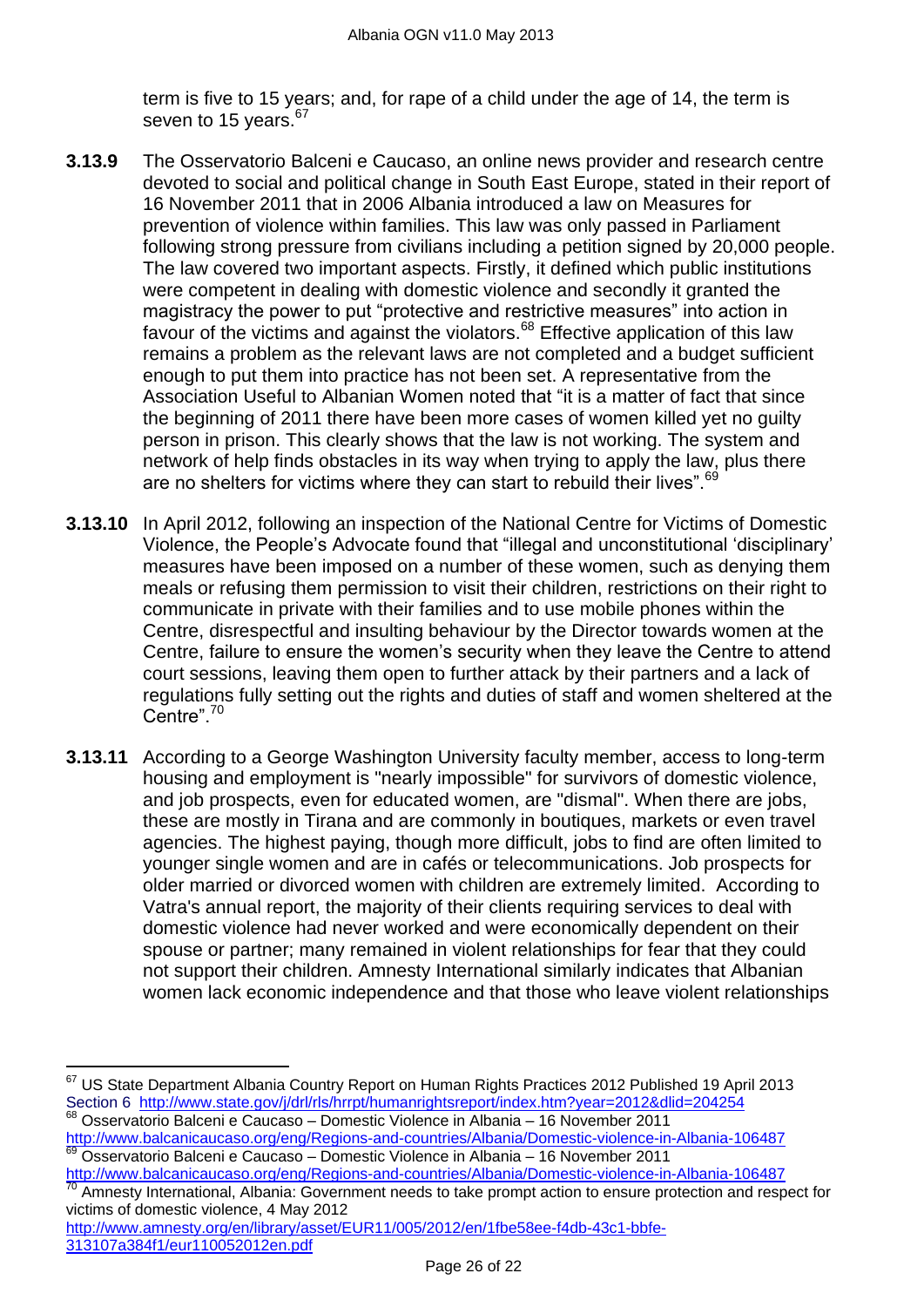face difficulties finding housing and employment and retaining custody of their children.<sup>71</sup>

# **See also: Actors of Protection (Section 2.2 above)**

# **Internal Relocation (Section 2.3 above)**

## **Caselaw (Section 2.4 above)**

**3.13.12 Conclusion.** There is societal discrimination and violence against women in Albania particularly in the north of the country and women who are unemployed, less educated and living in rural areas are seen as more vulnerable to violence. In some cases the authorities are unlikely to be able to offer sufficiency of protection. However, the Government has passed legislation that outlaws discrimination against women and women are not excluded from any employment or occupation. In addition, there are also a number of NGOs who work to promote women's rights and campaign against discrimination and violence. Most claimants will be able to internally relocate to escape localised threats from members of their family, but the reasonableness of internal relocation must be assessed on a case by case basis taking full account of the individual circumstances of the particular claimant.

### <span id="page-26-0"></span>**3.14 Gay men and lesbians**

- **3.14.1** Some applicants may make an asylum and/or human rights claim based on illtreatment amounting to persecution as gay men, lesbians, bi-sexual or transgender persons in Albania.
- **3.14.2 Treatment**. The law prohibits discrimination against lesbian, gay, bisexual, and transgender (LGBT) individuals. However, no official claims of discrimination have been filed, and the government has not had an opportunity to enforce the law. Despite the law and the government's formal support for LGBT rights, homophobic attitudes remained. On 23 March 2012, the media erroneously reported that LGBT activists were planning a pride parade in May. Deputy Defense Minister Ekrem Spahiu responded to the announcement, stating, "My only commentary on this gay parade is that the organisers should be beaten with clubs." The international community, civil society, and many citizens criticized the remarks. However, public demonstrations, some political leaders, and religious organisations supported Spahiu's comments. On a television program a few days later, another member of Spahiu's political party told openly gay activist Kristi Pinderi, "If you were my son, I would put a bullet in your head." The government reiterated its support for the LGBT community, and Prime Minister Berisha stated that LGBT activists would be permitted to organise a public demonstration according to their legal rights. The state police coordinated with LGBT organisations and provided effective security for several LGBT-related events during 2012.<sup>72</sup>
- **3.14.3** According to the EC in their 2012 Report, moderate progress was made regarding the implementation of anti-discrimination policies. In April 2012, the Office of the Commissioner for Protection from Discrimination (CPD) launched a strategic plan

 $\overline{a}$ <sup>71</sup> Immigration and Refugee Board of Canada: Domestic violence, including legislation, state protection, and services available to victims; access to employment and housing for victims, 6 October 2011 <http://www.unhcr.org/refworld/docid/4f5f216a2.html>

<sup>&</sup>lt;sup>72</sup> US State Department Albania Country Report on Human Rights Practices 2012 Published 19 April 2013 Section 6 <http://www.state.gov/j/drl/rls/hrrpt/humanrightsreport/index.htm?year=2012&dlid=204254>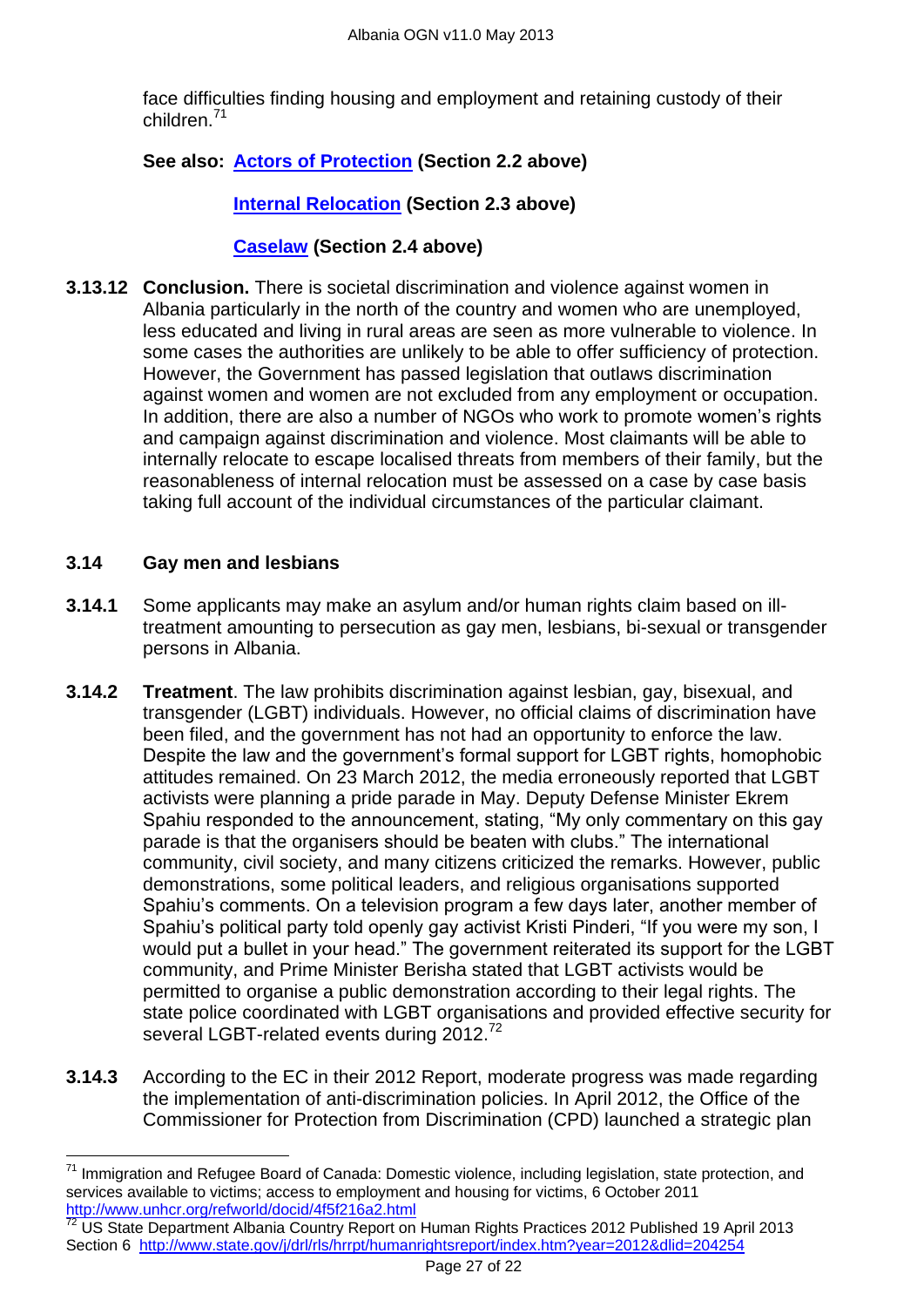for 2012-15 and an action plan for 2012. The CPD focused on capacity building and awareness-raising and was consulted on draft legislation. Public knowledge of the Law on Protection from Discrimination and awareness of the right to appeal to the CPD remained low. There remains under-reporting of potential cases of discrimination.<sup>73</sup>

- **3.14.4** An inter-ministerial working group, with civil society participation, has drafted a plan of measures for non-discrimination on the basis of sexual orientation and gender identity 2012-2014. NGOs ran a training course on the rights of LGBT for public administration and a diversity festival was organised by civil society and financed by donors, with the presence of the State authorities, in Tirana on 17 May 2012, to mark the International Day against Homophobia and Transphobia. LGBT persons continue to suffer from discrimination and difficulty in accessing social and health services, notably for transgender persons.<sup>74</sup>
- **3.14.5** According to Balkan Insight, July 2012, while Albania's Parliament decriminalised homosexuality in 1995, more than a decade and half later gays and lesbians are still heavily stigmatised. Most gays and lesbians still conceal their true sexual orientation, fearing that if it was discovered, their safety would be comprised. Human rights reports on Albania say ingrained attitudes among the general public leave gays and lesbians stuck on the fringes of society.<sup>75</sup>
- **3.14.6** According to human rights observers, LGBT people in Albania are subject to "intolerance, physical and psychological violence". Balkan Insight reports that in September 2009, a transgender person was stabbed to death in Tirana. The LGBT Rights Activist also reported a case where a gay man was in hiding for one and a half years because of death threats made by his family and a case where a woman was beaten by family members and then confined to her home when they discovered that she was a lesbian. The LGBT Rights Activist also noted that much of the mistreatment and violence faced by LGBT people is not documented and that services for LGBT people in Tirana were very limited and there were no social support or counsellors for people facing difficulty. There were no LGBT organisations outside Tirana and the current LGBT organisations had little capacity to do outreach beyond Tirana and the situation for LGBT people in these areas was described as "bleak". The LGBT Rights Activist expressed the opinion that someone facing threats because of his or her sexual orientation would have difficulty finding security in a different region or city of Albania. In her view, Albania was a small country which was 'intensely social networked,' and people were identified by their accents and recognised through connections with their hometowns and families. She believed that it would be difficult for someone to remain anonymous and find a way to make a living, since unemployment was high and most jobs were found through social connections rather than based on merit. This information could not be corroborated by the sources consulted by the Research Directorate.<sup>76</sup>

<sup>75</sup> Balkan Insight – Albania All Set For First Gay Pride in 2013 July 2012

<http://www.balkaninsight.com/en/article/albania-gay-rights-activists-plan-pride-event-in-2013> Immigration and Refugee Board of Canada, Albania: Situation and Treatment of Homosexuals - 28 September 2010

```
http://www.unhcr.org/refworld/country,,,,ALB,,4dd10e342,0.html
```
 $\overline{a}$  $^{73}$  European Commission,2012 Albania Progress Report, 10 October 2012 P.20 [http://ec.europa.eu/enlargement/pdf/key\\_documents/2012/package/al\\_rapport\\_2012\\_en.pdf](http://ec.europa.eu/enlargement/pdf/key_documents/2012/package/al_rapport_2012_en.pdf) <sup>74</sup> European Commission,2012 Albania Progress Report, 10 October 2012 p.20 [http://ec.europa.eu/enlargement/pdf/key\\_documents/2012/package/al\\_rapport\\_2012\\_en.pdf](http://ec.europa.eu/enlargement/pdf/key_documents/2012/package/al_rapport_2012_en.pdf)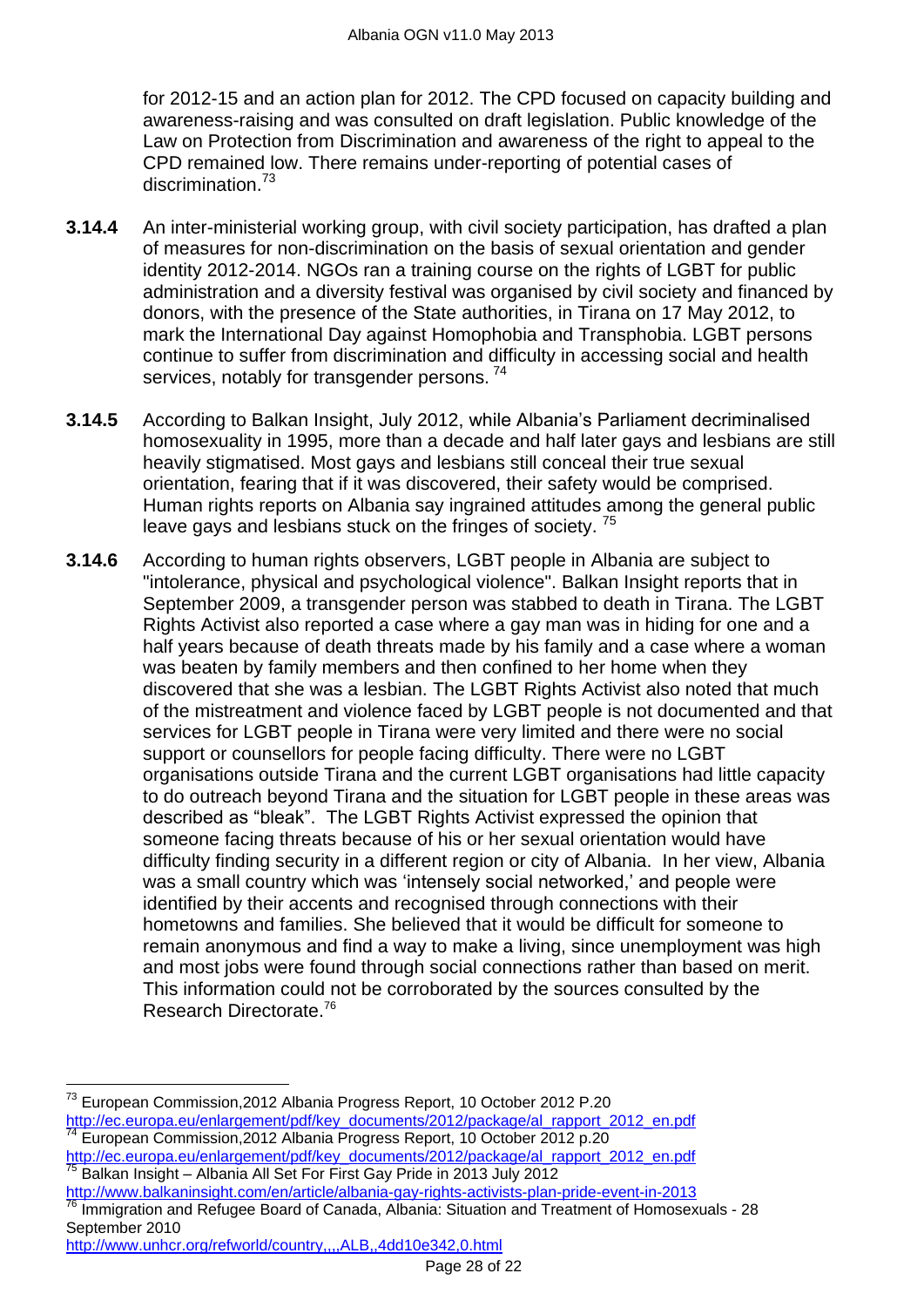**3.14.7** ILGA notes that during 2011 there were various cases of homophobic and transphobic violence reported. Members of the trans community in particular found themselves to be a target of young people, the police, and customers (when they are sex workers) on a regular basis. Throughout 2011 there were reported cases of police violence against LGBT people either on the streets or at police stations, as well as refusals by the police to record crimes committed against LGBT people when they tried to report them. Various cases were reported to the Commissioner for Protection against Discrimination. In August 2011, police officers seriously assaulted a transwoman in Tirana whilst investigating the theft of a necklace in a park. In October 2011, a gay couple from Tirana were attacked by the brother of one of the victims, who also threatened to kill them. They reported the case to the police but when they explained the context, police officers ridiculed and insulted them because of their sexual orientation and detained them for 10 hours, rather than taking a statement and treating them as victims. With the help of Pink Embassy/LGBT Pro Albania they filed a complaint with the Commissioner for Protection against Discrimination.<sup>77</sup> According to Freedom House, "bias against sexual minorities in society and by law enforcement officials remains strong".<sup>78</sup>

# **See also: Actors of Protection (Section 2.2 above)**

# **Internal Relocation (Section 2.3 above)**

# **Caselaw (Section 2.4 above)**

- **3.14.8 Conclusion***.* Caseworkers must refer to the Asylum Instruction on sexual orientation and gender identity in the asylum claim.
- **3.14.9** There is societal discrimination and incidents of societal and police violence against the LGBT community in Albania and the police may not be able or willing to offer sufficient protection in all cases. Each case must however be examined on its own merits.
- **3.14.10** There are likely to be difficulties in finding safety through internal relocation. The law provides for freedom of movement within the country and Government generally respects this right in practice. However, in a country such as Albania, where homophobic attitudes are prevalent across the country, it may not be a viable option to escape any ill treatment. In addition, the Supreme Court in the case of *HJ (Iran)*  made the point that internal relocation is not the answer if it depends on the person concealing their sexual orientation in the proposed new location for fear of persecution.
- **3.14.11** If there is a real risk that a gay man, lesbian, bisexual or transgender person, or those perceived as such, will, on return to Albania, face a real risk of discrimination and violence, to the extent that this would amount to persecution, then they should be considered to be members of a particular social group and should be granted asylum.

<sup>&</sup>lt;sup>77</sup> ILGA Europe, Annual Review of the Human Rights Situation of Lesbian, Gay, Bisexual, Trans and Intersex People in Europe 2011, May 2012, *Albania* [http://www.ilga-](http://www.ilga-europe.org/media_library/ilga_europe/publications/reports_and_other_publications/annual_review_2011/files/annual_review_2011)

[europe.org/media\\_library/ilga\\_europe/publications/reports\\_and\\_other\\_publications/annual\\_review\\_2011/files/an](http://www.ilga-europe.org/media_library/ilga_europe/publications/reports_and_other_publications/annual_review_2011/files/annual_review_2011) [nual\\_review\\_2011](http://www.ilga-europe.org/media_library/ilga_europe/publications/reports_and_other_publications/annual_review_2011/files/annual_review_2011)

Freedom House, Freedom in the World 2012: Albania, May 2012 <http://www.freedomhouse.org/report/freedom-world/2012/albania>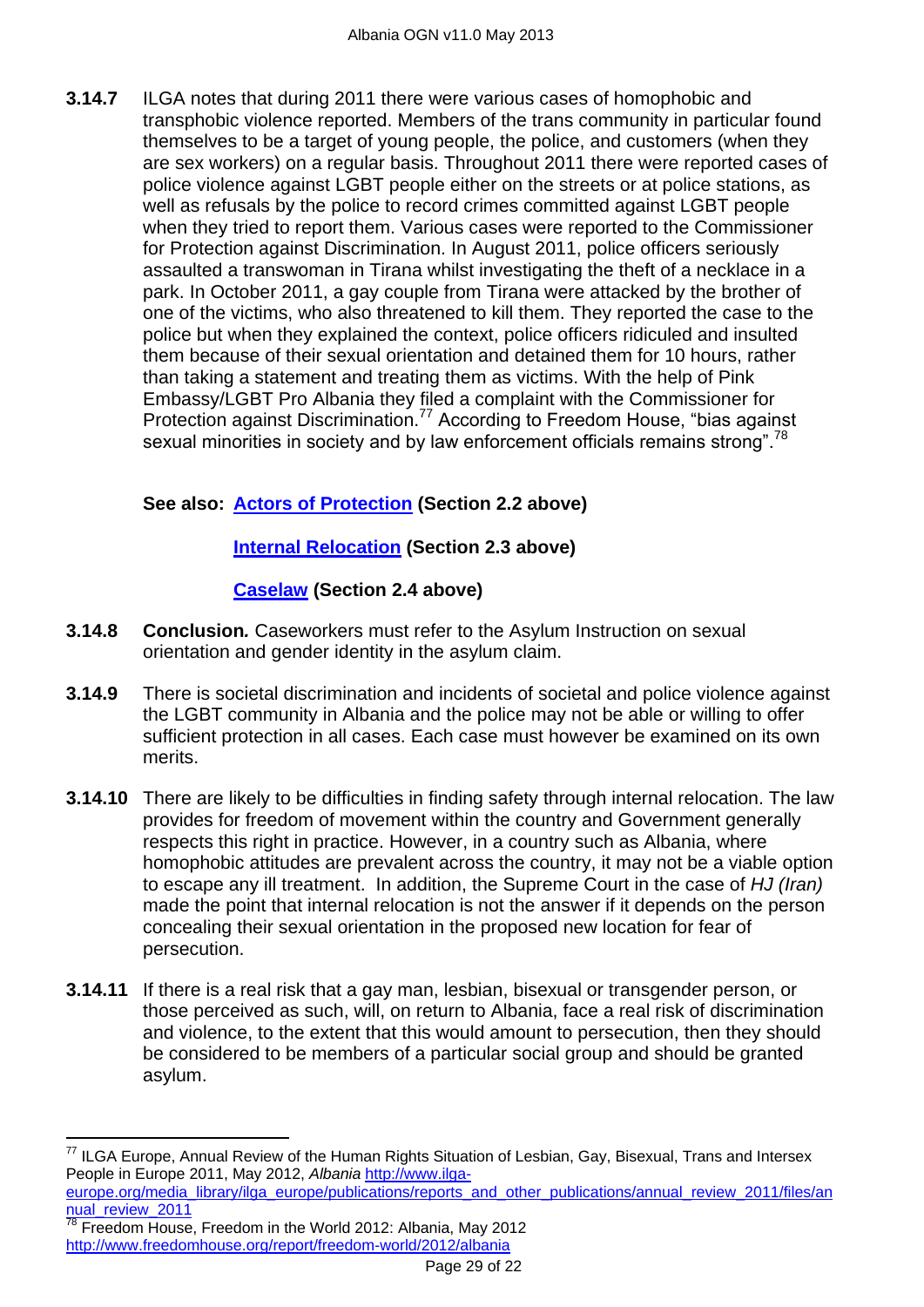- **3.14.12** However, if an individual chooses to live discreetly because he/she wants to avoid embarrassment or distress to her or his family and friends he/she will not be deemed to have a well founded fear of persecution and will not qualify for asylum. This is because he/she has adopted a lifestyle to cope with social pressures and not because he/she fears persecution due to her or his sexual orientation.
- **3.14.13** If an individual chooses to live discreetly because he/she fears persecution if he/she were to live as openly gay, lesbian or bisexual then he/she will have a well founded fear and should be granted asylum. It is important that gay, lesbian and bisexual people enjoy the right to live openly without fear of persecution. They should not be asked or be expected to live discreetly because of their well founded fear of persecution due to their sexual orientation.

### **3.15 Prison Conditions**

- **3.15.1** Applicants may claim that they cannot return to Albania due to the fact that there is a serious risk that they will be imprisoned on return and that prison conditions in Albania are so poor as to amount to torture or inhuman treatment or punishment.
- **3.15.2** The guidance in this section is concerned solely with whether prison conditions are such that they breach Article 3 of ECHR and warrant a grant of Humanitarian Protection. If imprisonment would be for a Refugee Convention reason or in cases where for a Convention reason a prison sentence is extended above the norm, the asylum claim should be considered first before going on to consider whether prison conditions breach Article 3 if the asylum claim is refused.
- **3.15.3 Consideration***.* Prison and detention centre conditions varied widely, and older facilities fell far short of international standards, with unhygienic conditions, lack of many basic amenities, and mistreatment by guards and other prisoners threatened the lives and health of prisoners and detainees. Prison and detention centre conditions varied widely between facilities dating from the communist period and those opened after 1991 as well as between those under control of the Ministry of Justice and those under the Ministry of Interior. The Ministry of Justice operates prisons and long-term detention centres. Conditions in those facilities varied widely. Older facilities had inadequate sanitation, ventilation, lighting, health care, and access to potable water, while those built after 1991 generally met international standards.<sup>79</sup>
- **3.15.4** Prisoners and detainees have the right to meet relatives, and meetings can occur up to four times per month for adults and up to eight times for juveniles. Prisoners and detainees are free to exercise their religion, and some facilities have special places for religious services. Prisoners and detainees are permitted to submit complaints to the ombudsman. Every penal installation has a mailbox in which prisoners and detainees are entitled to submit complaints without censorship. The ombudsman reported that this service was functional. The country did not use alternative sentencing.<sup>80</sup>
- **3.15.5** Prisoners and detainees are entitled under the law to submit complaints to judicial and administrative authorities. Authorities investigated credible allegations of

<sup>79</sup> US State Department Albania Country Report on Human Rights Practices 2012 Published 19 April 2013 Section 1 <http://www.state.gov/j/drl/rls/hrrpt/humanrightsreport/index.htm?year=2012&dlid=204254> 80 US State Department Albania Country Report on Human Rights Practices 2012 Published 19 April 2013 Section 1 <http://www.state.gov/j/drl/rls/hrrpt/humanrightsreport/index.htm?year=2012&dlid=204254>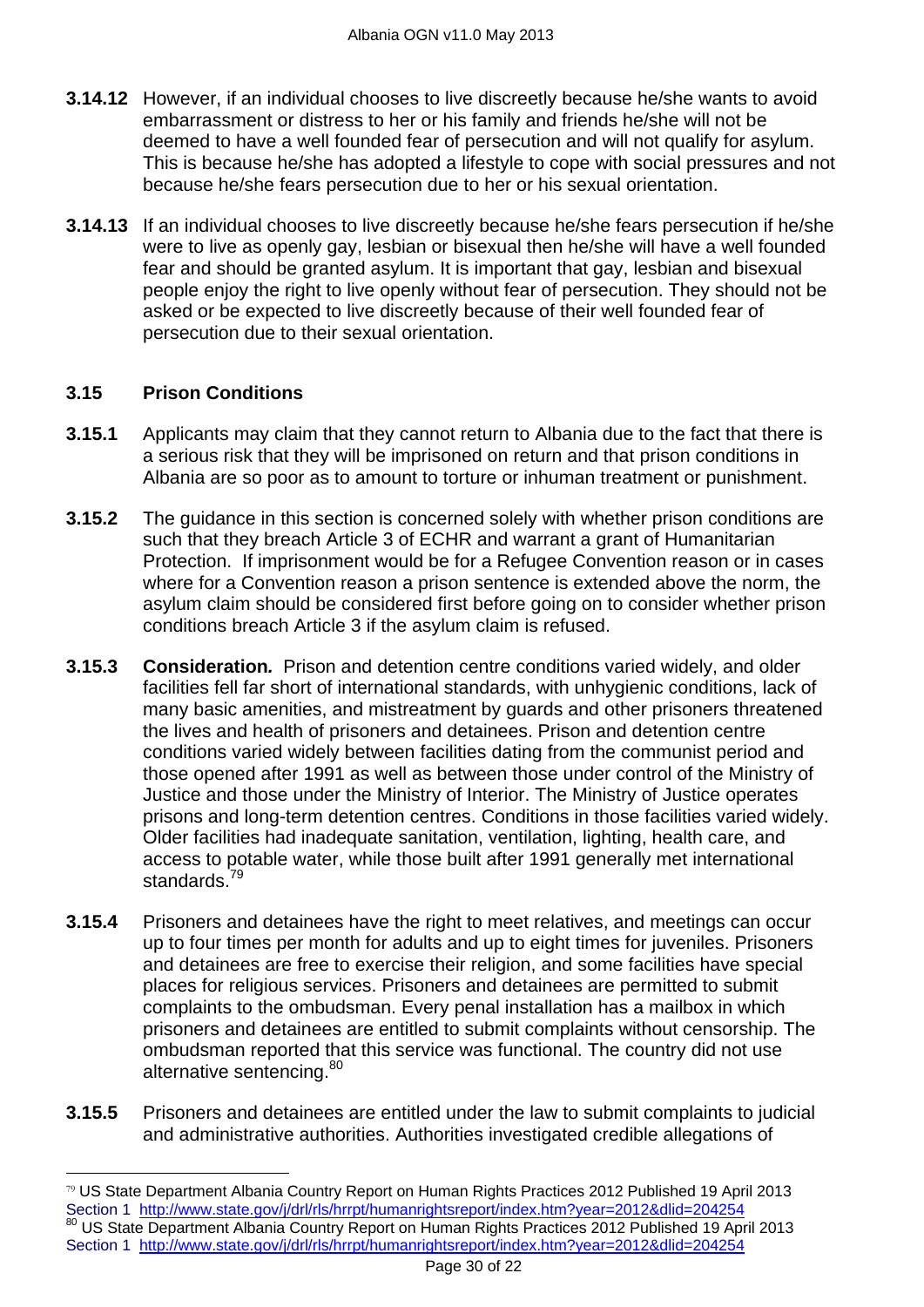inhuman conditions and documented the results of their investigations, although the results were not easily accessible to the general public. The Prisons Directorate maintained cooperation agreements with several NGOs and the ombudsman. Prisoners could meet confidentially with the ombudsman, the Prisons Supervisory Commission, or foreign and domestic human rights NGOs. However, NGOs reported that the government rarely took their suggestions seriously, and when confronted with reports of abuse, officials refused to investigate.<sup>81</sup>

- **3.15.6** According to Amnesty International Annual Report 2012, Inmates at Lezhë and Fushë-Krujë prisons went on hunger-strike in protest against poor conditions. The Ombudsperson criticized sanitation in some prisons and remand centres, citing squalid toilets, rodents, damp cells and the unhygienic preparation and distribution of food. The Ombudsperson also noted the poor quality of construction of recently built detention centres in Durrës, Kavaja and Korça. Remand centres and the Women's Prison in Tirana were overcrowded and prison medical services, especially for detainees with mental illnesses were inadequate.<sup>82</sup>
- **3.15.7** According to the EC some police holding cells which were in very poor condition have been taken out of use. However, some cases of ill-treatment and excessive use of force have still been reported and conditions in some prisons and police holding cells remain below standard. Despite the positive trend in this field, there are still reports that procedures for processing accompanied or arrested persons were not systematically observed. Cases of ill-treatment continue to be often handled through administrative rather than judicial procedures.<sup>83</sup>
- **3.15.8** The UN Committee Against Torture notes with concern that pre-trial detention continues to be excessively applied. The Committee is particularly concerned about the high number of reports of torture and ill-treatment during pre-trial detention, the length of pre-trial detention of up to three years, as well as reports of Courts often imposing pre-trial detention without justification. Furthermore, the Committee is also concerned at reports that persons who have been detained for long periods and whose rights have not been respected during pre-trial detention face difficulties in accessing justice and seeking redress.<sup>84</sup>
- **3.15.9** Progress has been made concerning the prison system, with continued implementation of training programmes, an increase in the activities offered to prisoners and a general improvement in the standards of treatment of detainees. Increased follow-up of the Ombudsman's recommendations has had a positive impact on detention conditions. Over recent years, several new penitentiary facilities have been built which need to be sustained through adequate maintenance budgets. Adoption of the regulation for penitentiary infrastructure planning is pending. Prisoners' living standards continue to vary according to the availability of food or equipment provided by their families. Installation of locked cabinets has improved confidentiality of personal medical data which needs to be ensured through continued training of prison staff on safeguarding detainees' right to privacy

83 European Commission 2012 Albania Progress Report, 10 October 2012 page 17 [http://ec.europa.eu/enlargement/pdf/key\\_documents/2012/package/al\\_rapport\\_2012\\_en.pdf](http://ec.europa.eu/enlargement/pdf/key_documents/2012/package/al_rapport_2012_en.pdf)

<sup>&</sup>lt;sup>81</sup> US State Department Albania Country Report on Human Rights Practices 2012 Published 19 April 2013 Section 1 <http://www.state.gov/j/drl/rls/hrrpt/humanrightsreport/index.htm?year=2012&dlid=204254> <sup>82</sup> Amnesty International Annual Report 2012 – Albania, 24 May 2012 <https://www.amnesty.org/en/region/albania/report-2012>

UN Committee Against Torture, Consideration of reports submitted by States parties under article 19 of the Convention, 26 June 2012, paragraph 16 <http://www2.ohchr.org/english/bodies/cat/cats48.htm>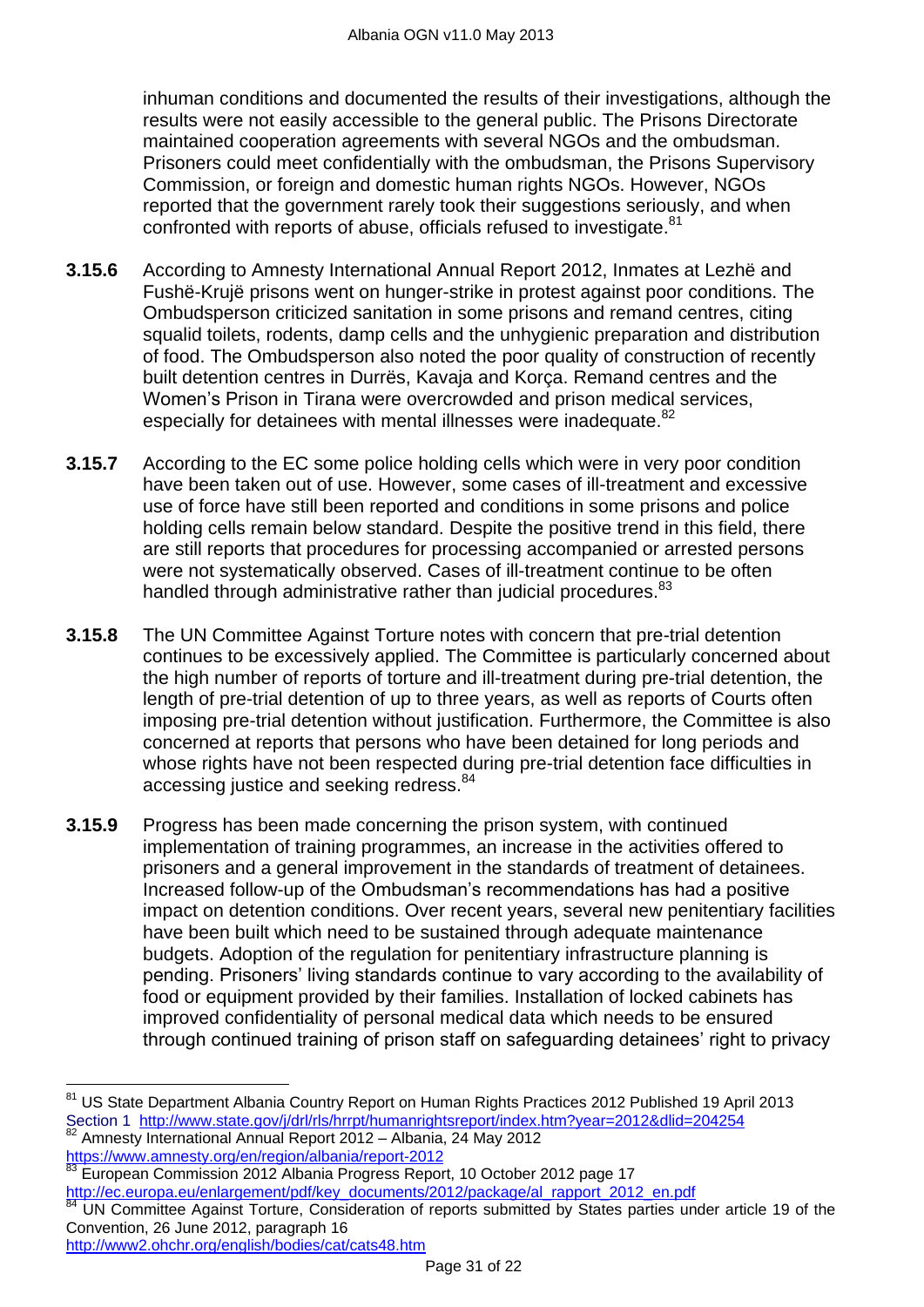and confidentiality. Progress on replacing individual padlocks, a safety hazard, with more modern systems is slow.<sup>85</sup>

- **3.15.10** The establishment of the Probation Service has had a positive impact on reducing overcrowding and preventing reoffending. Four new regional offices were open in January 2012 and plans for developing the Service, including hiring additional probation specialists, have been approved. This will help reduce the case-load per specialist and improve the functioning of the Service. The Law on Electronic Monitoring of Offenders came into force in April 2012 and a tender was launched to select an electronic monitoring provider. Continued over-use of pre-trial detention for low-risk offenders and juveniles remains a concern.<sup>86</sup>
- **3.15.11** The government allowed local and international human rights groups, the media, and International Committee of the Red Cross, as well as international bodies such as the Committee for the Prevention of Torture (CPT), to monitor prison conditions.<sup>87</sup>
- **3.15.12 Conclusion***.* Whilst some prison conditions in Albania are poor, with overcrowding and a lack of food and medical care being particular problems, conditions are unlikely to reach the Article 3 threshold. Therefore, even where claimants can demonstrate a real risk of imprisonment on return to Albania, a grant of Humanitarian Protection will not generally be appropriate. However, given the length of pre-trial detention where ill-treatment and excessive use of force does take place, the individual factors of each case should be considered to determine whether detention will cause a particular individual in his particular circumstances to suffer treatment contrary to Article 3, relevant factors being the likely length of detention, the likely type of detention facility, and the individual's age, gender and state of health. Where in an individual case treatment does reach the Article 3 threshold a grant of Humanitarian Protection will be appropriate.

# **4. Minors claiming in their own right**

- **4.1** Minors claiming in their own right who have not been granted asylum or HP can only be returned where (a) they have family to return to and it is appropriate for the minor to return to them; or (b) there are adequate alternative reception and care arrangements. Caseworkers should refer to the Asylum Instruction: [Processing an](http://www.ukba.homeoffice.gov.uk/sitecontent/documents/policyandlaw/asylumprocessguidance/specialcases/guidance/processingasylumapplication1.pdf?view=Binary.)  [Asylum Application from a Child,](http://www.ukba.homeoffice.gov.uk/sitecontent/documents/policyandlaw/asylumprocessguidance/specialcases/guidance/processingasylumapplication1.pdf?view=Binary.) which is the main guidance document on UASC return consideration.
- **4.2** Caseworkers should refer to the Agency's guidance on Family Tracing following the Court of Appeal's conclusions in the case of [KA \(Afghanistan\) & Others \[2012\]](http://www.bailii.org/ew/cases/EWCA/Civ/2012/1014.html)  [EWCA civ1014.](http://www.bailii.org/ew/cases/EWCA/Civ/2012/1014.html) In this case the Court found that Regulation 6 of the Asylum Seekers (Reception Conditions) Regulations 2005 imposes a duty on the Secretary of State to endeavour to trace the families of Unaccompanied Asylum Seeking Children (UASCs).

<sup>&</sup>lt;sup>85</sup> European Commission 2012 Albania Progress Report, 10 October 2012, page 17 [http://ec.europa.eu/enlargement/pdf/key\\_documents/2012/package/al\\_rapport\\_2012\\_en.pdf](http://ec.europa.eu/enlargement/pdf/key_documents/2012/package/al_rapport_2012_en.pdf) European Commission 2012 Albania Progress Report,10 October 2012, page 17 [http://ec.europa.eu/enlargement/pdf/key\\_documents/2012/package/al\\_rapport\\_2012\\_en.pdf](http://ec.europa.eu/enlargement/pdf/key_documents/2012/package/al_rapport_2012_en.pdf) US State Department Albania Country Report on Human Rights Practices 2012 Published 19 April 2013 Section 1 <http://www.state.gov/j/drl/rls/hrrpt/humanrightsreport/index.htm?year=2012&dlid=204254>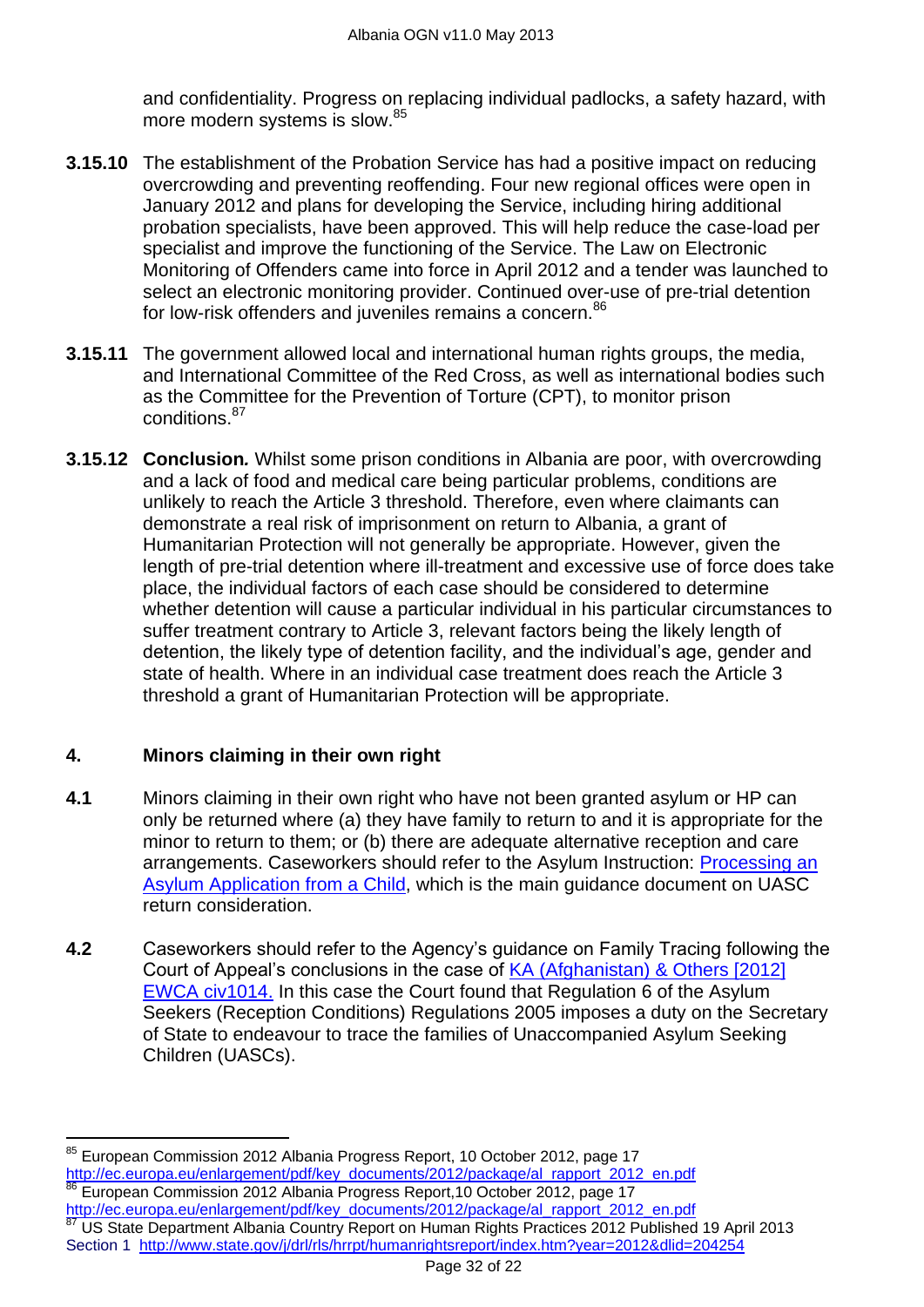**4.3** At present there is insufficient information to be satisfied that there are adequate alternative reception, support and care arrangements in place for minors with no family in Albania. Those who cannot be returned should be considered for leave as a UASC as set out in the relevant [Asylum Instruction.](http://www.ukba.homeoffice.gov.uk/sitecontent/documents/policyandlaw/asylumpolicyinstructions/apis/discretionaryleave.pdf?view=Binary)

### **5. Medical Treatment**

- **5.1** Individuals whose asylum claims have been refused and who seek to remain on the grounds that they require medical treatment which is either unavailable or difficult to access in their countries of origin, will not be removed to those countries if this would be inconsistent with our obligations under the ECHR. Caseworkers should give due consideration to the individual factors of each case and refer to the latest available country of origin information concerning the availability of medical treatment in the country concerned. If the information is not readily available, an information request should be submitted to the COI Service (COIS).
- **5.2** The threshold set by Article 3 ECHR is a high one. It is not simply a question of whether the treatment required is unavailable or not easily accessible in the country of origin. According to the House of Lords' judgment in the case of [N \(FC\) v SSHD](http://www.bailii.org/uk/cases/UKHL/2005/31.html)  [\[2005\] UKHL31,](http://www.bailii.org/uk/cases/UKHL/2005/31.html) it is "whether the applicant's illness has reached such a critical stage (i.e. he is dying) that it would be inhuman treatment to deprive him of the care which he is currently receiving and send him home to an early death unless there is care available there to enable him to meet that fate with dignity". That judgment was upheld in May 2008 by the European Court of Human Rights.
- **5.3** That standard continues to be followed in the Upper Tribunal (UT) where, in the case of GS and EO (Article 3 – [health cases\) India \[2012\] UKUT 00397\(IAC\)](http://www.bailii.org/uk/cases/UKUT/IAC/2012/00397_ukut_iac_2012_gs_eo_india_ghana.html) the UT held that a dramatic shortening of life expectancy by the withdrawal of medical treatment as a result of removal cannot amount to the highly exceptional case that engages the Article 3 duty. But the UT also accepted that there are recognised departures from the high threshold approach in cases concerning children, discriminatory denial of treatment, the absence of resources through civil war or similar human agency.
- **5.4** The improvement or stabilisation in an applicant's medical condition resulting from treatment in the UK and the prospect of serious or fatal relapse on expulsion will therefore not in itself render expulsion inhuman treatment contrary to Article 3 ECHR. All cases must be considered individually, in the light of the conditions in the country of origin, but an applicant will normally need to show exceptional circumstances that prevent return, namely that there are compelling humanitarian considerations, such as the applicant being in the final stages of a terminal illness without prospect of medical care or family support on return.
- **5.5** Where a caseworker considers that the circumstances of the individual applicant and the situation in the country would make removal contrary to Article 3 or 8 a grant of Discretionary Leave to remain will be appropriate. Such cases should always be referred to a Senior Caseworker for consideration prior to a grant of Discretionary Leave. Caseworkers must refer to the Asylum Instruction on [Discretionary Leave](http://www.ukba.homeoffice.gov.uk/sitecontent/documents/policyandlaw/asylumpolicyinstructions/apis/discretionaryleave.pdf?view=Binary) for the appropriate period of leave to grant.

#### **6. Returns**